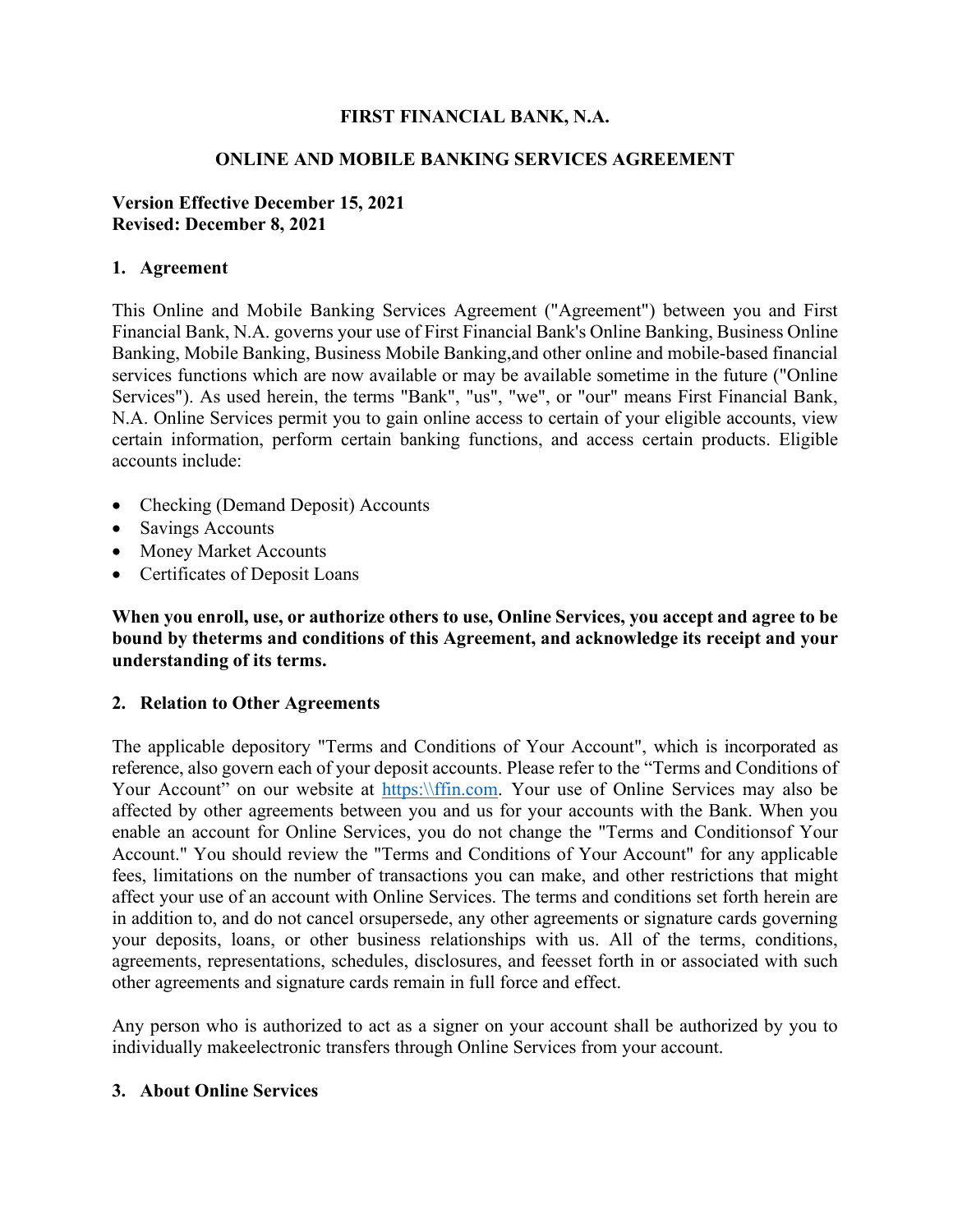Through Online Services, you can access and manage eligible and enrolled accounts and perform certaintransactions using a personal computer or mobile device. You can use Online Services to conduct certainservices online for enrolled account. Examples of what you can do using Online Services include:

- View account balances, account details, and specific transaction information
- View and download transaction history and account statements
- Place a stop payment on a check
- Make payments to billers within the United States (Conditions apply)
- Send and receive secure communications
- Request a change of address
- Deposit certain checks using a mobile device (Conditions apply)
- Enable or disable debit card transactions and temporarily modify transaction limit.
- Move money between your eligible and enrolled accounts at the Bank
- Move funds to registered external accounts
- Send domestic and international wire transfers (Conditions apply)
- Register to receive automated activity and security alerts via voice, text, or email
- Transfer funds using *Zelle* Services (Conditions apply)

Some services may not be available for certain accounts or customers.

## **4. Software Usage**

You agree that your use of the Online Services and all related software ("Software") provided to you by the Bank, will be limited solely to access and use of the Online Services and agree not to decompile or reverse engineer or otherwise alter the Software in any way. The Bank uses third parties ("Licensor") that are not affiliated with us to provide certain licensed Software to support the Online Services.

## **5. Accessing Accounts**

You may access any eligible account for which you are an owner. If you desire services that allow you to initiatepayments or transfers from the account, you will need the required withdrawal authority over the account to be able to complete the transaction. By using Online Banking, Business Online Banking, Mobile Banking, or Business Mobile Banking Services, you agree to maintain one or more accounts with us and to keep sufficient balances in any account to cover any transaction and fees that are ultimately approved by or related to your use of Online Services. You understand and agree that any one user can initiate transactions (including funds transfers or bill pay transactions) from any of your accounts using Online Services regardless of whether the user is an authorized signer on those accounts and regardless of whether any of those accounts normally require two or more signatures or have other restrictions. You are agreeing that we may consider all such transfers as having been authorized by you.

The Primary Account Holder may be granted system administrative powers to establish individual user rights for accounts, authorize and alter rights of any users over accounts and payment categories, authorize and alter rights to Cash Management Services, and grant or remove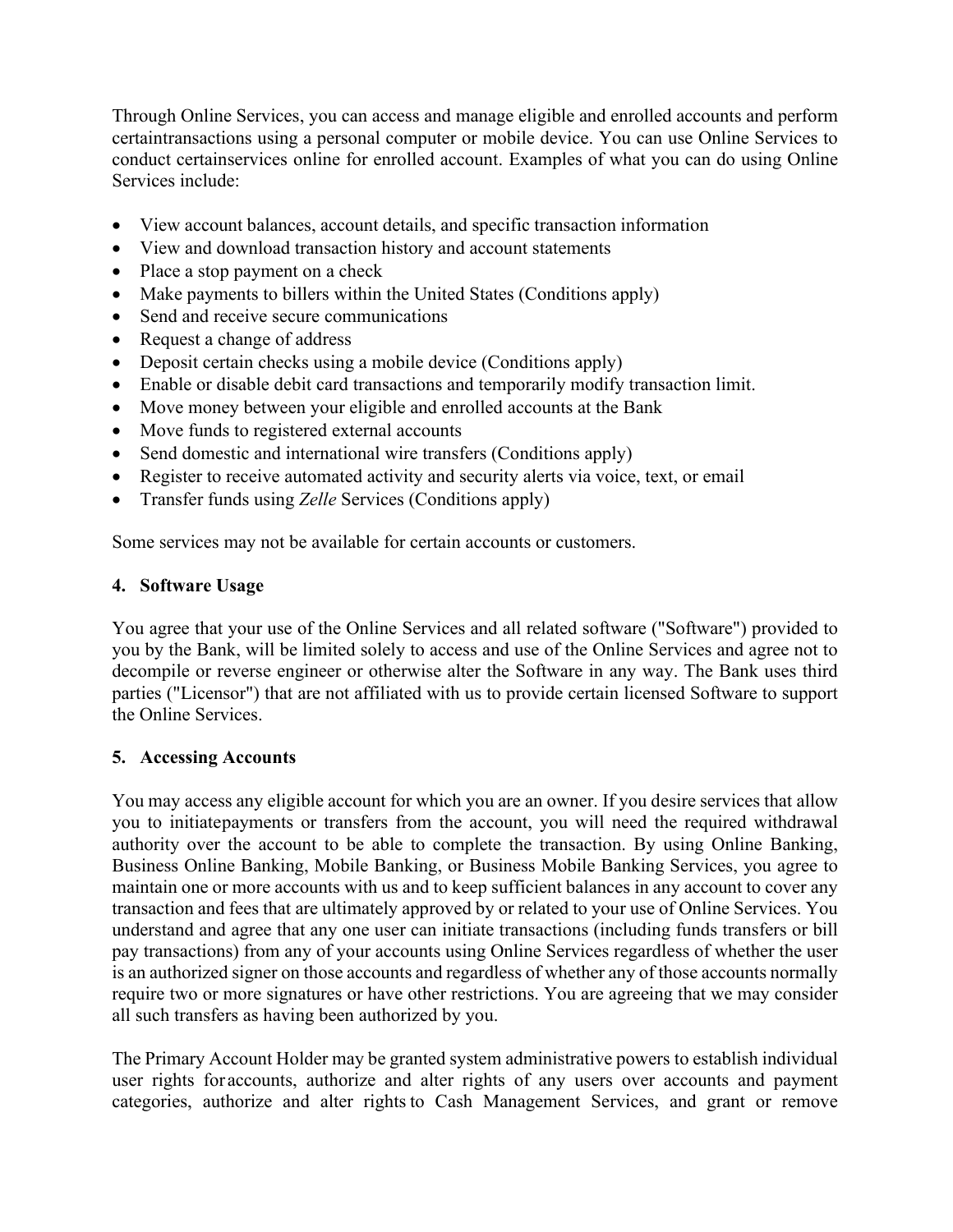Supervisory rights to or from other users. By accepting this Agreement, you acknowledge that the Bank has advised you and your assignees of the liabilities created by appointing a system administrator; and agree that the Bank is released from any and all liability for damages, including but not limited to claims for indirect, incidental, special, or consequential damages arising out of or related to the appointment of the Online Banking Supervisor(s) and the actions, now and in the future, of the Online Banking Supervisor(s).

## **6. Additional Provisions Applicable to Business Accounts.**

Customer represents that each individual who has been granted access to Online Services has general authority from Customer's business to give instructions to the Bank with respect to Customer's enrolled account upon entry of Customer's authentication techniques such as username, password, PIN, Mobile Authorization Code, and/or authentication token ("Codes") (including general authority over the movement of Customer's funds and over accounts with the Bank) and that the Bank has full authorization from Customer to rely and act upon instructions from the individual identified by such Codes. Customer accept responsibility for unauthorized access to Online Services with Customer's Codes by Customer's employees and associates or by third parties. In the event of any conflict between the authority of an individual (including the entitlement to initiate and approve financial transactions on behalf of Customer's business) as evidenced in an account agreement, banking resolution, power of attorney, or other means and that granted through this Agreement (including additional service agreements), the terms of this Agreement shall have precedence.

## **7. Transaction Processing Schedule**

Our business days are Monday through Friday, except legal bank holidays or as otherwise posted in our bankinglocations. An Online Services transaction initiated on a business day is posted to your account the same businessday. External funds transfers completed after 2:00 p.m. (Central Time), Mobile Check Deposits completed after 8:00 p.m. (Central Time), and all transfers and stop payments completed on a non-business day, will beprocessed the following business day. Account balances and transaction histories reflect activity through the close of the previous business day. Transactions that have not been processed may display as pending and may reflect in account balance calculations.

## **8. Additional Terms and Conditions**

Separate terms and conditions may govern specific features provided within Online Services including, but not limited to, Bill Payment, Debit Card SMS Text Alerts, Mobile Check Deposit, Bill Management, and ElectronicCommunication Services and are available at the time of enrollment into the service.

#### **9. System Unavailability**

Online Services may be unavailable when systems require maintenance or major unforeseen events occur, such as earthquakes, fires, floods, computer failures, interruptions in telephone service, electrical outages, civil unrestor riots, war, or acts or threatened acts of terrorism or other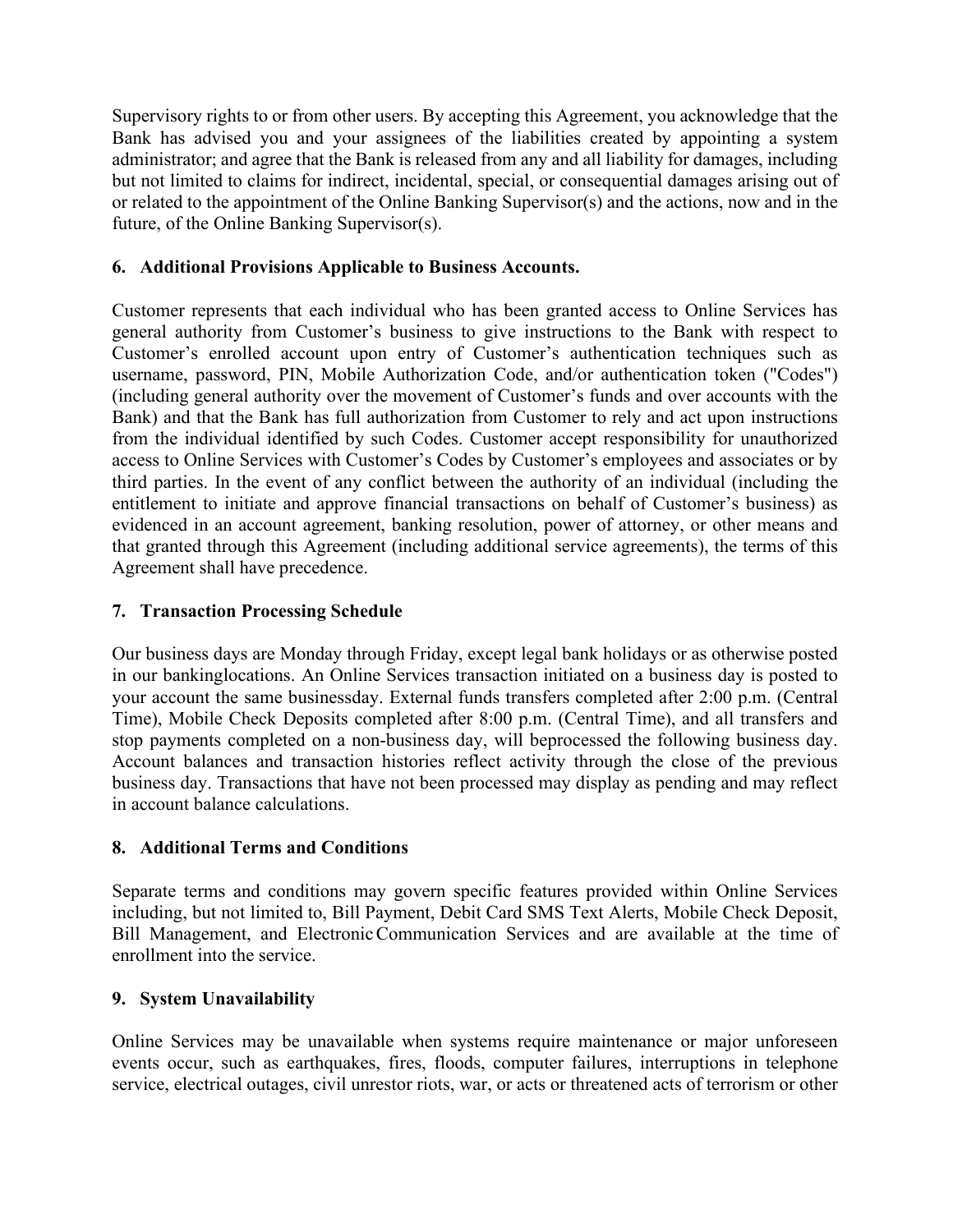circumstances beyond our control. We shall have noliability for interruptions or delays in services due to systems unavailability.

When unavailable, you may use our telephone banking system, an automated teller machine ("ATM"), customercontact center or a branch office to conduct your transactions.

## **10. Changes to Online Services**

We may periodically introduce new capabilities to Online Services or modify or delete existing capabilities. Wewill notify you of these changes if we are legally required to do so. By using these services when they become available, you agree to the terms contained in this Agreement, any attachments, and subsequent amendments. You may refer to this Online and Mobile Banking Agreement on our website at [https:\\ffin.com.](https://ffin.com/)

## **11. Security**

We have implemented various Online Services security controls including, but not limited to:

- Restricting access to Online Services from a computer or mobile device using an unsupported browser or mobile operating system.
- Controlling access by requiring authentication Codes. Additional password complexity, password expiration requirements, or other Codes may be required based on your transaction authority.
- Automatically terminating sessions after a period of inactivity. Third-party services accessed through Online Banking are subject to those vendor's restrictions.
- Requiring a secure access code (for identification purposes) if the computer you are using is not familiar to us.
- Authenticating mobile device specific information such as phone number, IMEI, serial number, or device type may be used as additional authentication when accessing Online Services.
- Detecting potentially fraudulent transactions using risk and fraud analytics system.
- Limiting account access, transactions, and providing the ability for dual authorization for certain transactions across multiple channels.
- Requiring additional transaction-level authentication including, but not limited to, two-factor authentication using tokens and out-of-band authentication techniques.

## **12. Online Banking Codes**

Your Codes will give you access to your accounts and ability to perform certain transactions through Online Services. The Bank is entitled to act on any instructions it receives using your Codes. Memorize your password. Do not write your password down or store it electronically. You should change your password regularly. You canchange your password within our Online Services systems. You are responsible for the confidentiality and use ofyour username and password and other security data, methods, and devices in accessing and using Online Services**.** You are responsible for keeping your password and account data confidential. When you give someone your username and password or one-time access code, you are authorizing that person to use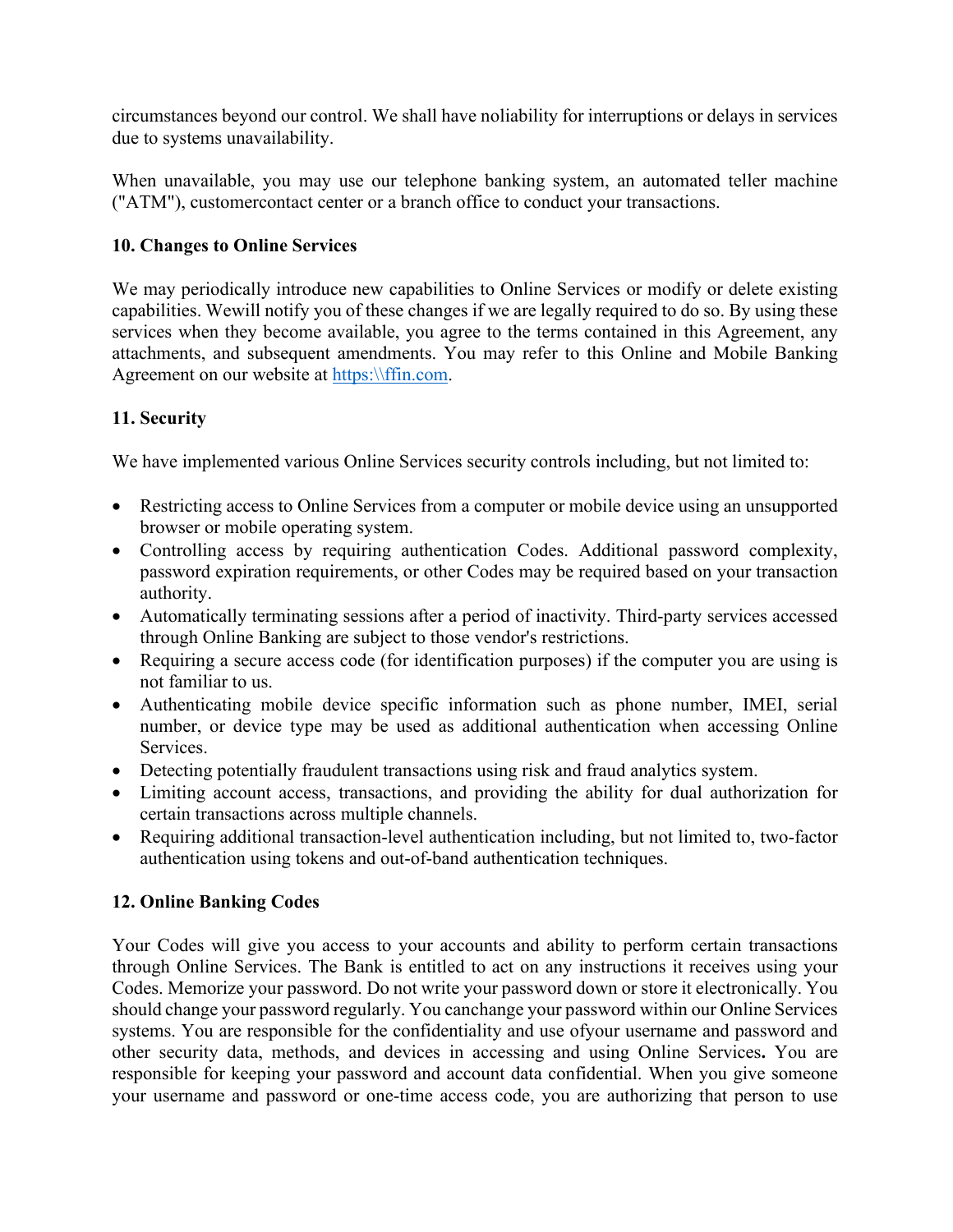Online Services. We will therefore consider any access to Online Services through use of valid security credentials to be duly authorized by you, and we willcarry out any instruction given regardless of the identity of the individual who is actually operating the system. You are responsible for all Online Services transactions performed using your username and password, even if you did not intend or authorize them.

If you believe that your password may have been lost, stolen, compromised, or otherwise disclosed, notify us at once by calling 1-855-660-5862.

## **13. Virus Protection**

The Bank is not responsible for any electronic virus that you may encounter online. You confirm that you haveinvestigated our online Security Procedures and that you have instituted the proper controls for access to OnlineBanking through your computers, mobile devices, and terminals. You confirm that the security system and controls are commercially reasonable for your business and appropriate for your personal accounts. You agree that you are responsible for the performance and protection of any browser or operating system used in connection with Online Banking, including the prompt adoption of all security patches, installing, and mainliningup to date any malicious code security ("anti-virus") and other security measures issued or recommended from time to time by the suppliers of such software. We encourage you to scan your computer, mobile devices, and removable storage routinely using a reliable virus protection product to detect and remove viruses. If undetected and unrepaired, a virus can corrupt and destroy your programs, files, and hardware.

## **14. Electronic Mail (e-mail)**

E-mail sent via your own software may not be secure. You should not include confidential information, such as account numbers and balances, in normal Internet e-mail to the Bank. You agree to contact us electronically onlyby using the secure messaging capability in our Online Banking system.

You cannot use e-mail to initiate account transactions. The Bank will not be liable for any errors, omissions,claims, or problems of any kind involving your e-mail.

## **15. Equipment, Software, and Internet Services**

You are responsible for maintaining equipment you will use to access Online Services including personal computers and mobile devices, and associated operating systems, browsers, virus protection, firewalls, and othersoftware. You are responsible for establishing a connection to the Internet through an Internet service provider, wireless communication service provider, or other telecommunications provider.

Browser support is subject to change with little to no notice. We encourage you to configure your browser for automatic browser updates. Use the most recent browsers available for the most secure experience. If you try to log on with an unsupported browser, you will be redirected to download a new version of an acceptable browser.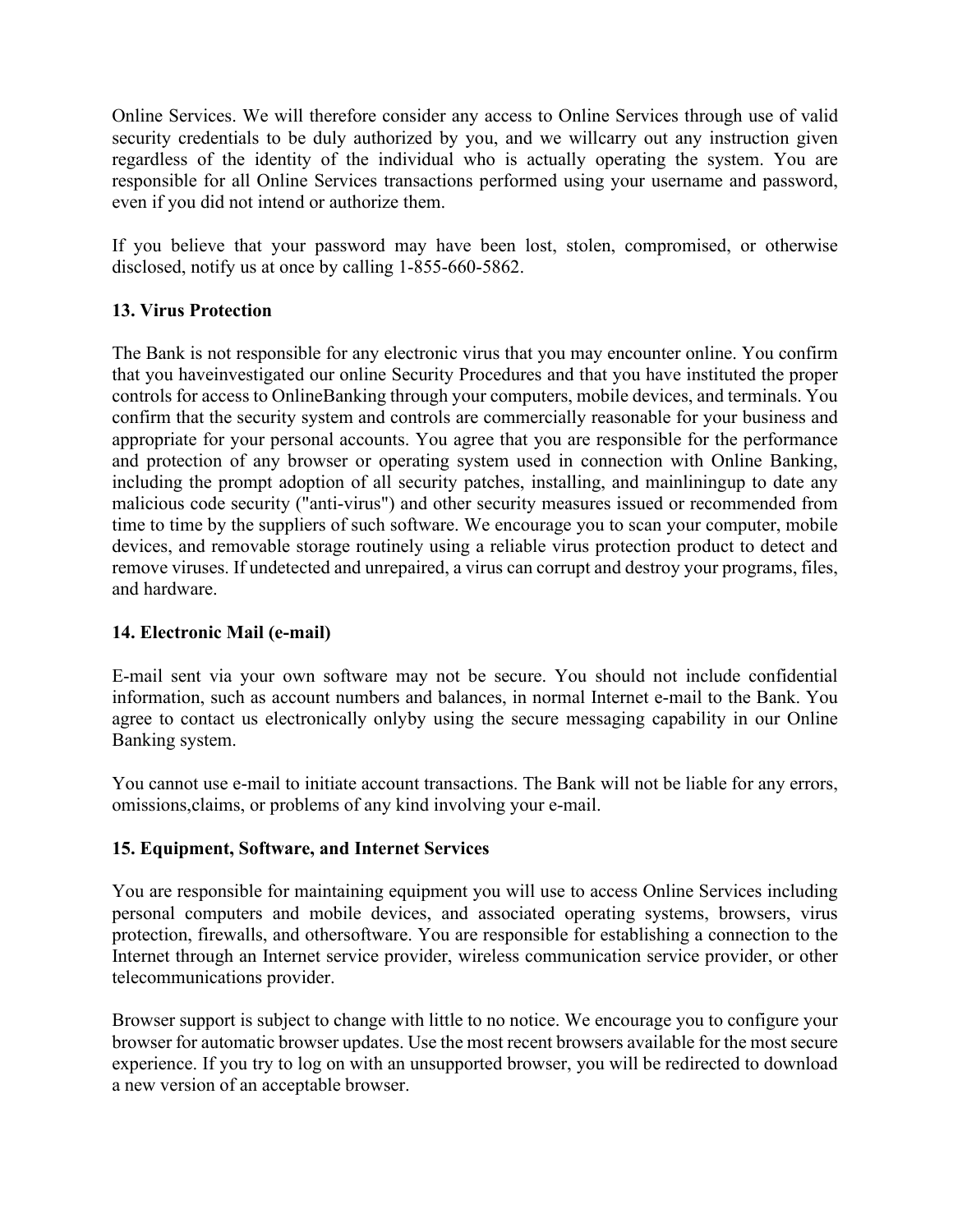Unauthorized modification of a mobile device operating system (also known as "jailbreaking") can cause security vulnerabilities, instability, and other issues. We strongly caution against installing any software thatmodifies a mobile operating system, and we may deny service for any mobile device that has installed any unauthorized software.

We are not responsible for any loss, damage, or injury related to or caused by any use, misuse, or failure of yourequipment. We are not responsible for any loss, damage, nor injury related to or caused by any deficiency, malfunction, or failure of your software, hardware, or internet connection.

## **16. Alerts and Mobile Text Messages**

Online Services includes alerts and mobile text messaging capabilities. You agree that we may send messages through your communication service provider in order to deliver them to you and that your communication services provider is acting as your agent in this capacity. We may use a telephone number, e-mail address, or other delivery location we have in our records for you or other such contact information as you may provide to us for these services so that we may send you certain information about your applicable account. Additionally, you agree to indemnify, defend, and hold us harmless from and against any and all claims, losses, liability, cost and expenses (including reasonable attorneys' fees) arising from your provision of a phone number, email address, or other delivery location that is not your own or your violation of applicable federal, state or local law,regulation or ordinance. Your obligation under this paragraph shall survive termination of the Agreement.

The alerts and text messages are provided for your convenience and do not replace your monthly account statement(s), which are the official record of your accounts. You understand and agree that these services may not be encrypted and may include personal or confidential information about you such as your account activity or the status of your account. You also understand that there may be a disruption in service when you change your communications service provider. Messages may be delayed or impacted by factor(s) pertaining to your Internet service provider(s), wireless communication service provider, or other parties. We will not be liable for losses or damages arising from any disclosure of account information to third parties, non-delivery, delayed delivery, misdirected delivery, or mishandling of, or inaccurate content in, the messages sent through the alerts and text services. The text service is only available to customers who have an enrolled account with us, and youmay automatically receive certain alerts for enrolled accounts. You are responsible for any and all charges, including, but not limited to, fees associated with text messaging imposed by your communications service provider. **Message and data rates may apply. Such charges include those from your communications service provider.** Message frequency depends on user preferences.

## **17. Lost Phone Policy; Limited Liability; Interruption of Service**

In the event your enrolled mobile or cellular device is lost or stolen, you agree to update your enrollment information and make the appropriate changes to disable the use of such devices. You understand that there are risks associated with using a mobile device, and that in the event of theft or loss, your confidential information could be compromised.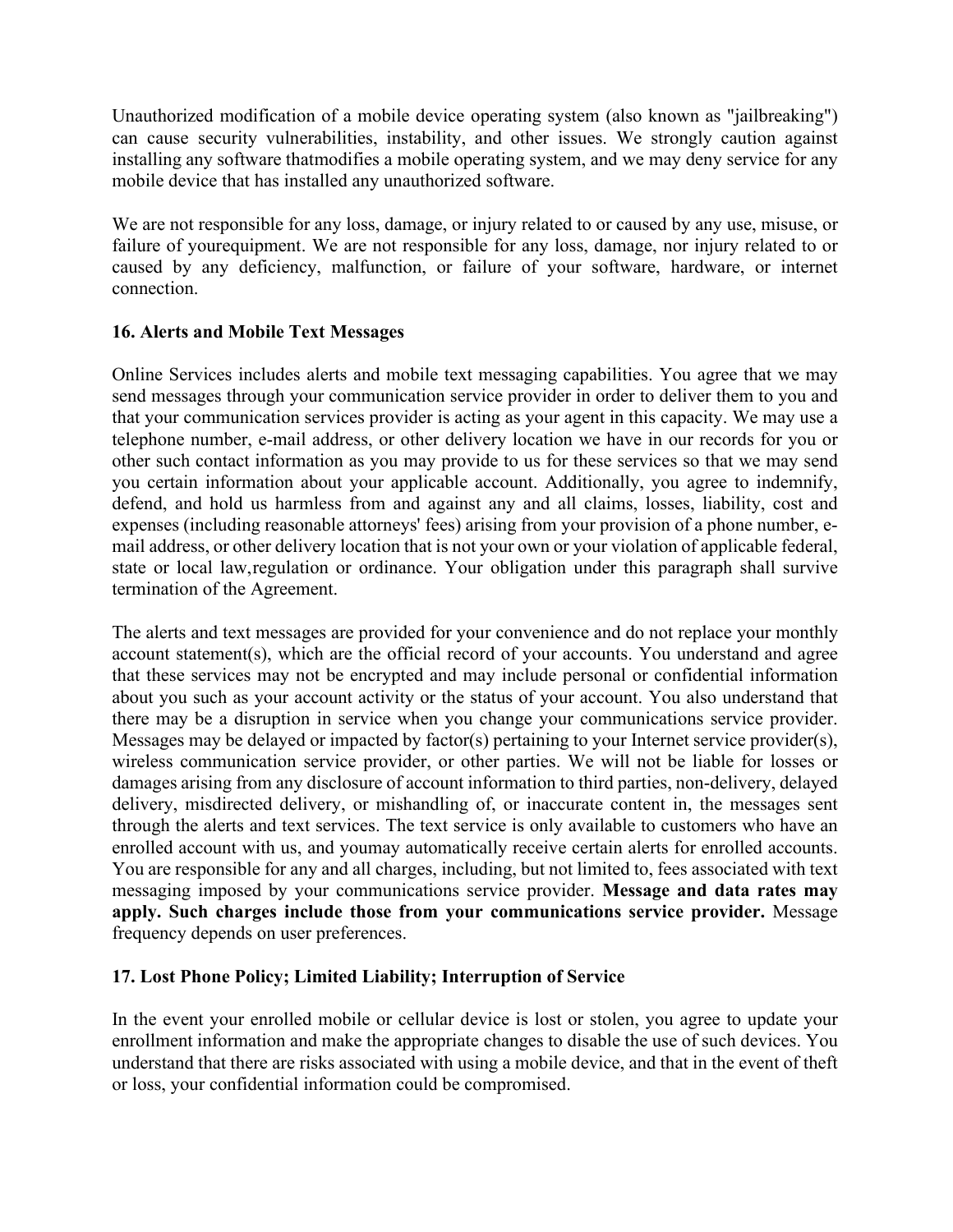We provide the First Financial Bank Mobile Banking service "AS IS" and "AS AVAILABLE" and without warranty or guarantee. You acknowledge and agree that from time to time, the service may be delayed, interrupted or disrupted periodically for an indeterminate amount of time due to circumstances beyond our reasonable control including, but not limited to, any inaccuracy, interruption or delay in transmission by the telecommunications carrier used in conjunction with the Eligible Mobile Number you use to access the service, or any interruption, disruption or failure in the provision of the service, whether caused by strikes, power failures, equipment malfunctions or other reasons. The Bank, its affiliates or a Licensor shall not be liable for any claim arising from or related to the First Financial Bank Mobile Banking service caused by or arising out of any such delay, interruption, disruption, or similar failure. In no event will the Bank or any affiliate, third party service providers or Licensor be liable for indirect, consequential, or special damages, including lost profits, arising from your use of the First Financial Bank Mobile Banking service, even if such damages were reasonably foreseeable and notice was given regarding them. These limitations will apply to all causes of action, whether arising from breach of contract, tort (including negligence) or any other legal theory.

## **18. Location Based Information**

If you use any location-based feature of any of the Online Services, you agree that your geographic location andother personal information (such as your device ID) may be accessed and disclosed through the application or service. You may turn off location-based features at any time within your mobile device settings. If you wish torevoke access to such information, you must cease using location-based features of the application or service.

#### **19. Statements / Unauthorized Transactions in Your Accounts**

All of your payments and funds transfers will appear on your monthly account statement(s). You must promptlyexamine your statements upon receipt. If you find that your records and ours disagree, you must immediately contact our Customer Service. Also notify us if someone has transferred or may transfer money from your account without your permission, or if you suspect any fraudulent activity on your account. Only reveal your account number to a legitimate entity for a purpose you authorize (such as your insurance company for automatic payments).

#### **20. Electronic Funds Transfer Disclosure Statement**

Some of the accounts to which you have household access through Online Services may be governed by the Electronic Funds Transfer Act (EFTA) and Regulation E ("Reg E"). In general, the EFTA and Reg E govern accounts established by a natural person primarily for personal, family, or household purposes. The following terms and disclosures apply to accounts governed by the EFTA and Reg E ("EFTA Accounts"), and, with respectto EFTA Accounts, if there is any conflict between these disclosures and terms set forth elsewhere in this Agreement, these disclosures shall control. These disclosures do not apply to accounts that are not EFTA Accounts.

Tell us AT ONCE if you believe your Codes (username and password) have been lost or stolen, or if you believethat an electronic fund transfer has been made without your permission using information from your check.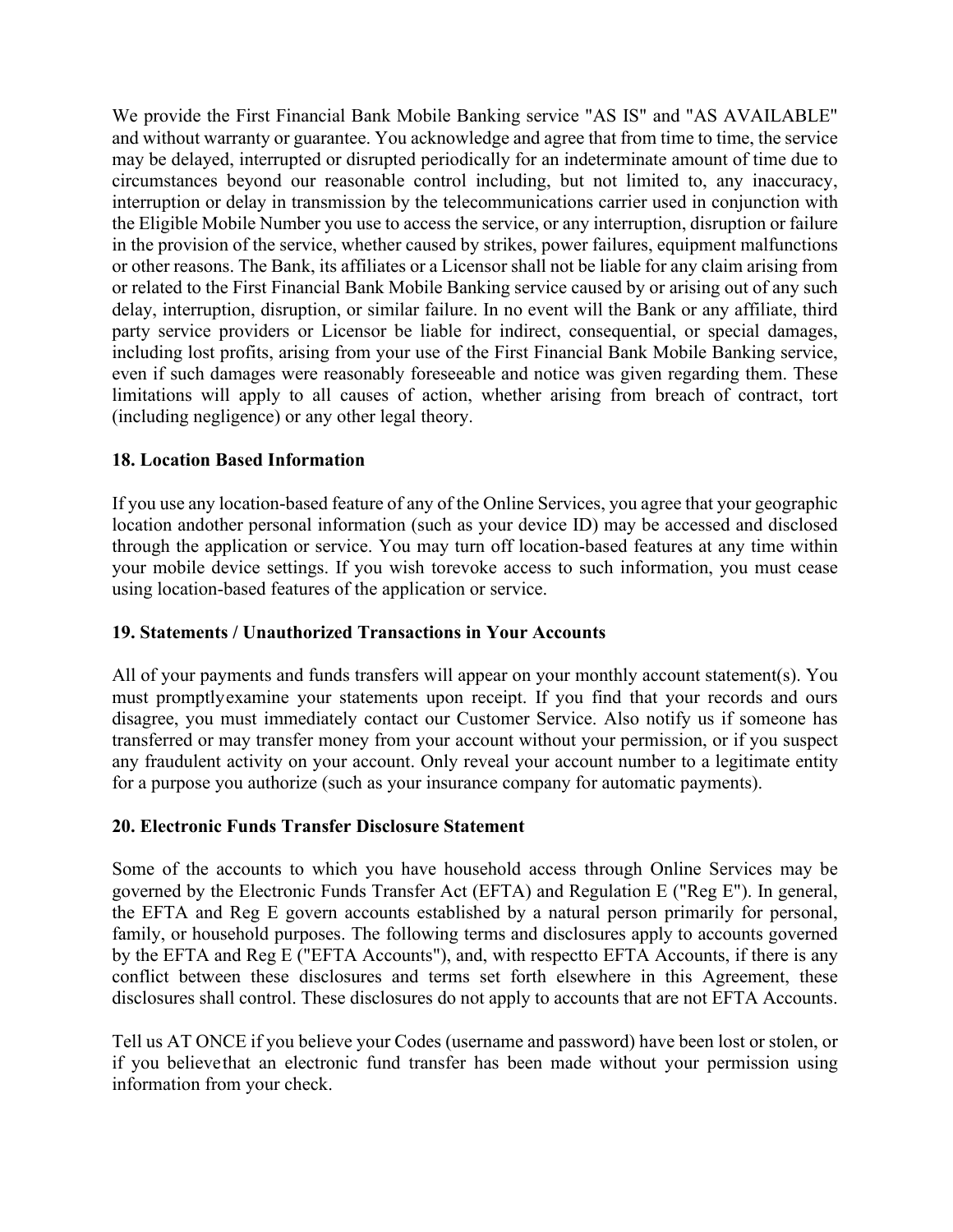Notifying us by telephone is the best way of keeping your possible losses down. You could lose all the money inyour account (plus your maximum overdraft line of credit). If you tell us within 2 business days after you learn of the loss or theft of your username and password, you can lose no more than \$50 if someone used your username and password without your permission.

If you do NOT tell us within 2 business days after you learn of the loss or theft of your username and password,and we can prove we could have stopped someone from using your username and password without your permission if you had told us, you could lose as much as \$500.

Also, if your statement shows transfers that you did not make, including those made by card, code or other means, tell us at once. If you do not tell us within 60 days after the statement was mailed or provided electronically to you, you may not get back any money you lost after the 60 days if we can prove that we could have stopped someone from taking the money if you had told us in time. If a good reason (such as a long trip ora hospital stay) kept you from telling us, we will extend the time periods.

If you believe your username and password have been lost, stolen, or compromised, call our Online CustomerService.

You are fully obligated to us to provide sufficient funds for any payments or transfers you make or authorize tobe made. If we complete a payment or transfer that you make or authorize and we subsequently learn that you have insufficient funds for the transaction, you agree that we may reverse the transaction or offset the shortagewith funds from any other deposit account(s) you have with us to the extent permissible by the applicable law and the terms of any other relevant agreements.

## **21. Online Customer Service**

If you need assistance or to notify us of an error or lost, stolen, or compromised access codes, call 1-855-660-5862. You may also communicate with us through Online Banking secure message or write to:

Customer Service - Online Banking Support First Financial Bank, N.A. P.O. Box 701 Abilene, TX 79604

## **22. Termination and Changes in Terms**

The Bank reserves the right to terminate this Agreement and your access to Online Banking in whole or in part or to change the charges, fees or other terms described in this Agreement at any time without prior notice. Whenchanges are made, we will notify you using one or more of the following:

- Electronic mail
- Physical mail at the address shown in our records Online Banking secure message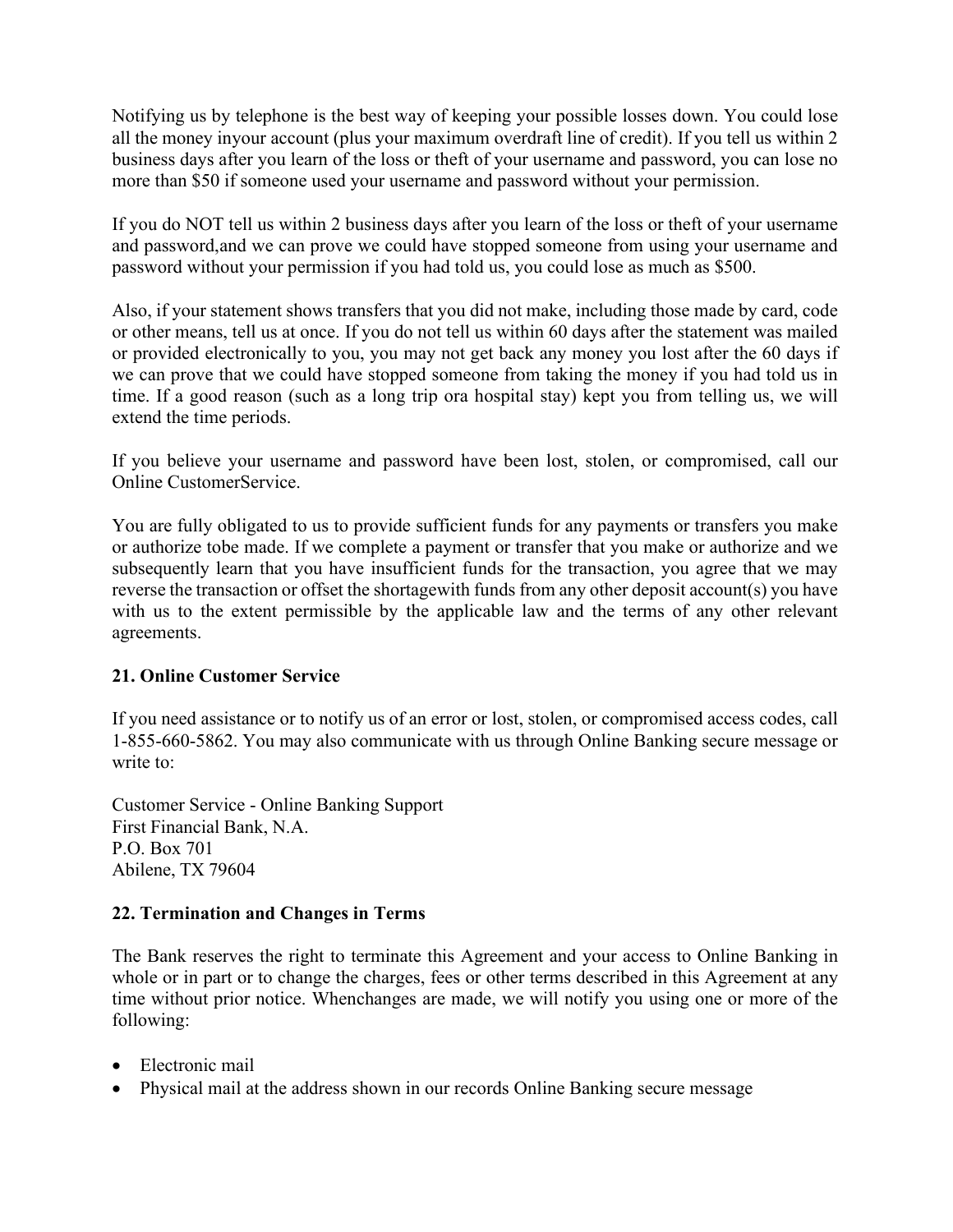• Website content

The Bank reserves the rights to terminate and purge Online Services customers who have not accessed or utilized the service for an extended period of time. Should your access be terminated due to inactivity, you will be permitted to re-enroll. You may terminate this Agreement at any time by providing us with written notice or by calling us at 1-855-660-5862. This cancellation will become effective when we receive notice fromyou as provided above and apply only to Online Services and does not terminate any other agreements you mayhave with us.

## **23. Trial Version**

If you registered for a trial use of Online Services, you will have access to the Online Services for the specified period of the trial ("Trial Period") unless you terminate before the trial period ends. You must decide to purchasea license to the Online Services within the Trial Period in order to retain access to any Content or data provided or created during the Trial Period. If you terminate before the Trial Period ends or do not purchase a license to the Online Services by the end of the Trial Period, you will not be able to access or retrieve any of the data or Content you added to or created with the Services during the trial.

## **24. Beta Features**

From time to time, we may include new or updated beta features in the Online Services ("Beta Features"). Beta Features may have associated fees, which will be disclosed to you at the time you choose to use the Beta Features. We understand that your use of any Beta Feature is voluntary. You understand that once you use a Beta Feature you may be unable to revert back to a prior nonbeta version of the same or similar feature.

Additionally, if such reversion is possible, you may not be able to return or restore data created within the Beta Feature back to the prior non-beta version. The Beta Features are provided on an "as is" basis and may containerrors or inaccuracies that could cause failures, corruption or loss of data and information from any connected device. You acknowledge and agree that all use of any Beta Features is at your sole risk.

## **25. Provider Services**

In connection with your use of and as part of the functionality of the Services, you may have access to certain online services or information that may be made available by your provider(s) ("Provider Services"), including online banking, online payment, online investment account download, online bill pay, online trading, and other account information available from your provider(s). The Services are designed to allow you to access Provider Services (if and to the extent provided by your provider(s)) to set up banking and other information, allow the Services to access your account(s), download transactions into the Services and otherwise aggregate informationfrom your account(s) with your provider(s).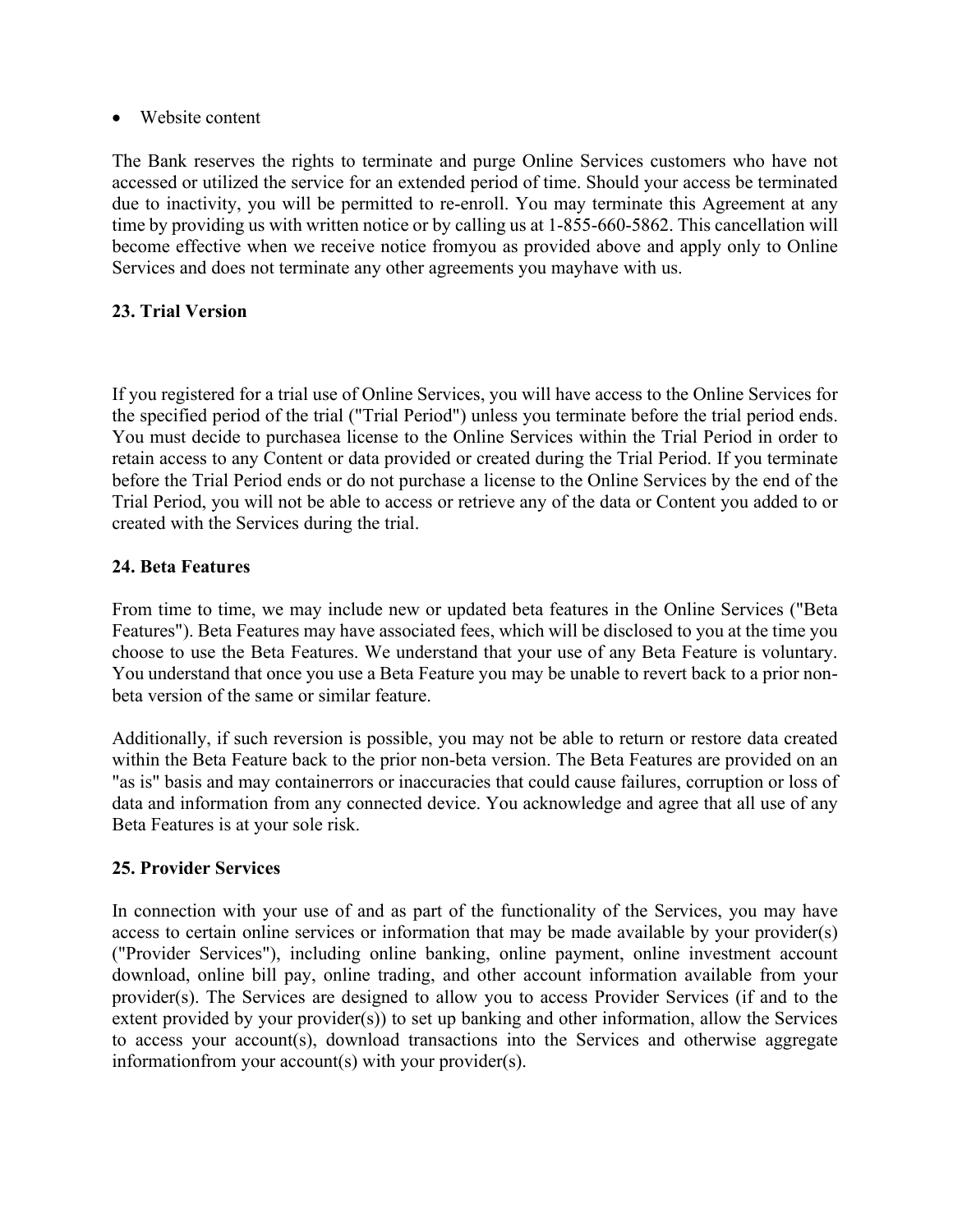You acknowledge and agree that we have no control over the provision of Provider Services or provision ofaccess to the Provider Services by your provider(s), do not guarantee that the Services will work with the Provider Services, and will have no liability whatsoever for any actions or inactions on the part of the provider(s) resulting in your inability to use the Services to access your accounts, obtain data, download transactions, or otherwise use or access the Provider Services.

## **26. Limitation of Damages and Liability**

Except as specifically provided for in this Agreement or where the law requires a different standard, you agree that the Bank is not responsible for any losses, errors, injuries, expenses, claims, attorney's fees, interest or other damages, whether direct, indirect, special, punitive, incidental or consequential, (collectively, "losses") caused by your use of online banking or the use of online banking or in any way arising out of the installation, use or maintenance of your personal computer hardware or software, including any software provided by the Bank or one of its suppliers.

In addition, the Bank disclaims any responsibility for any electronic virus(s) you may encounter after installationof such software or use of Online Banking or the online services. Without limiting the foregoing, neither the Bank nor its suppliers shall be liable for any: (i) failure to perform or any losses arising out of an event or condition beyond their reasonable control, including but not limited to communications breakdown or interruption, acts of God or labor disputes; or (ii) the loss, confidentiality, or security of any data while in transit via the internet, communication lines, postal system or ACH network. The Bank and its suppliers provide OnlineServices from their own sites and they make no representation or warranty that any information, material, or functions included in Online Services are appropriate for use by you in your jurisdiction. If you choose to use Online Services, you do so at your own initiative and are solely responsible for compliance with applicable locallaws and regulations. Neither the Bank nor its suppliers warrant the adequacy, accuracy, or completeness of any information provided as a part of Online Services or contained in any third-party sites linked to or from the Bank's website.

## **27. Indemnification**

You agree to indemnify, defend and hold harmless the Bank, its service providers, its affiliates, partners, officers, directors, employees, consultants, and agents from any and all third-party claims, liability, damages and/or costs (including, but not limited to, attorneys fees) arising from your use of the Online Services, our reliance on the information, instruction, license and/or authorization provided by you under or pursuant to this Agreement, your violation of the Terms or your infringement, or infringement by any other user of your Accounts, of any intellectual property or other right of any person or entity. Losses arising out of the Online Services include, but are not limited to:

- You or your agent's negligence;
- You or your agent's failure to comply with applicable federal and state laws, rules, and regulations; or
- You or your agent's failure to comply with the terms of this Agreement.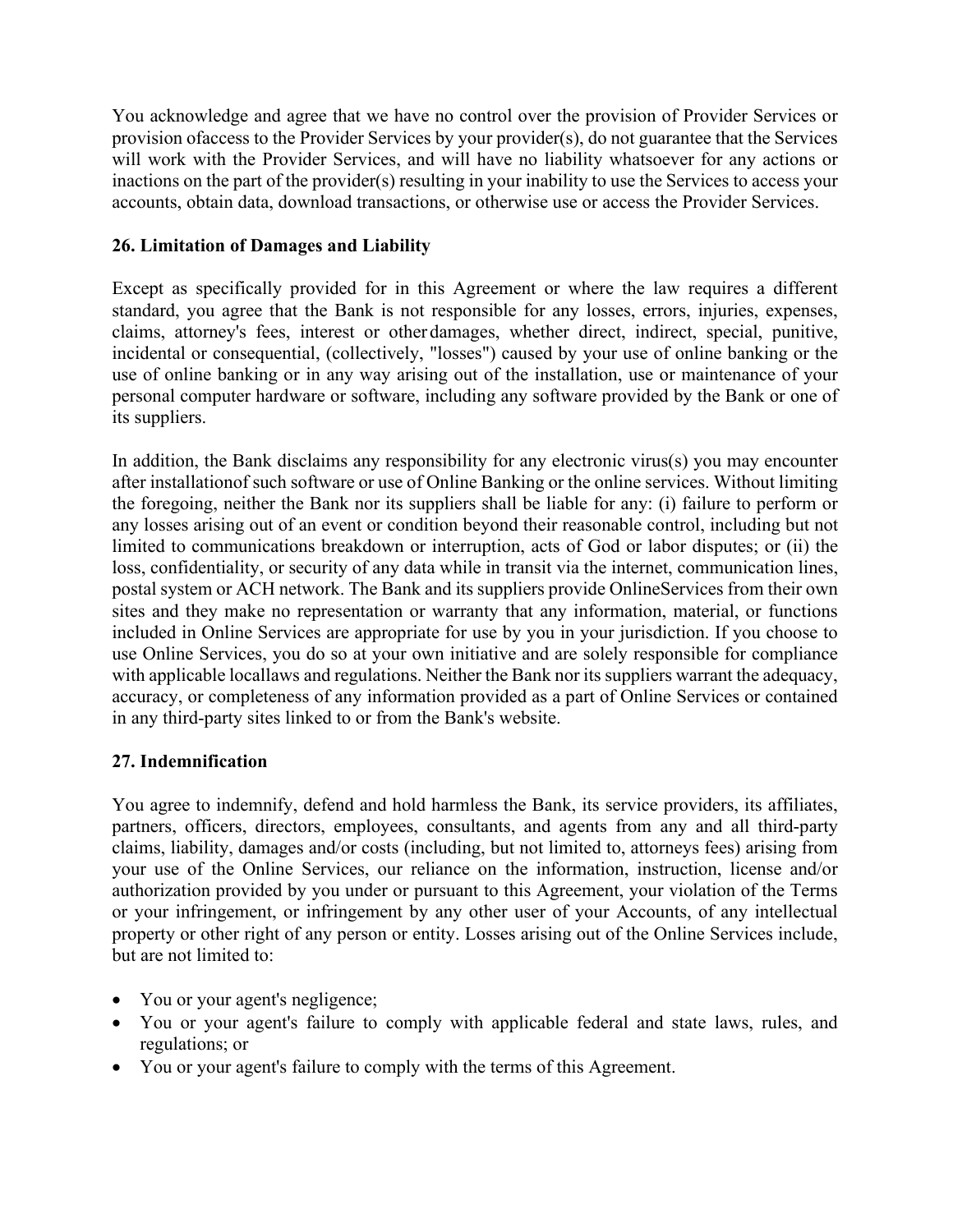## **28. Restrictions**

You may not appropriate any information or material that violates any copyright, trademark, or other proprietaryor intellectual property rights of any person or entity while using the Online Services. You may not gain, or attempt to gain, access to any Online Services server, network, or data not specifically permitted to you by the Bank or its suppliers. You must not include any obscene, libelous, scandalous, or defamatory content in any communications with the Bank or its suppliers**.**

## **29. Assignment**

The Bank may assign its rights and/or delegate all or a portion of its duties under this Agreement to a third party.

## **30. Integration**

This Agreement, including the Additional Terms below, constitutes the entire understanding of the parties with respect to the subject matter of this Agreement, and all prior agreements, understandings and representations concerning such subject matter are canceled in their entirety. Notwithstanding the foregoing, this Agreement isin addition to any other agreements between you and the Bank.

## **31. Waiver**

The Bank shall not, by the mere lapse of time, without giving notice or taking other action, be deemed to havewaived any of its rights under this Agreement. No waiver by the Bank of a breach of this Agreement shall constitute a waiver of any prior or subsequent breach of this Agreement.

## **32. Links to other Sites**

Information that the Bank publishes online may contain links to other sites and third parties may establish linksto the Bank's site. The Bank makes no representations about any other website that you may access to, from, or through this site. Unless expressly stated in writing, the Bank does not endorse the products or services offered by any company or person linked to this site nor is the Bank responsible for any software or the content of any information published on the site of any third party. You should take precautions when downloading files from sites to protect your computer software and data from viruses and other destructive programs.

#### **33. Force Majeure**

Neither party shall be liable for any loss nor damage due to causes beyond its control, including fire, explosion,lightning, pest damage, power surges or failures, strikes or labor disputes, water, acts of God, the elements, war,civil disturbances, acts of civil or military authorities or the public enemy, inability to secure raw materials, transportation facilities, fuel or energy shortages, acts or omissions of communications carriers, or other causes beyond that party's control.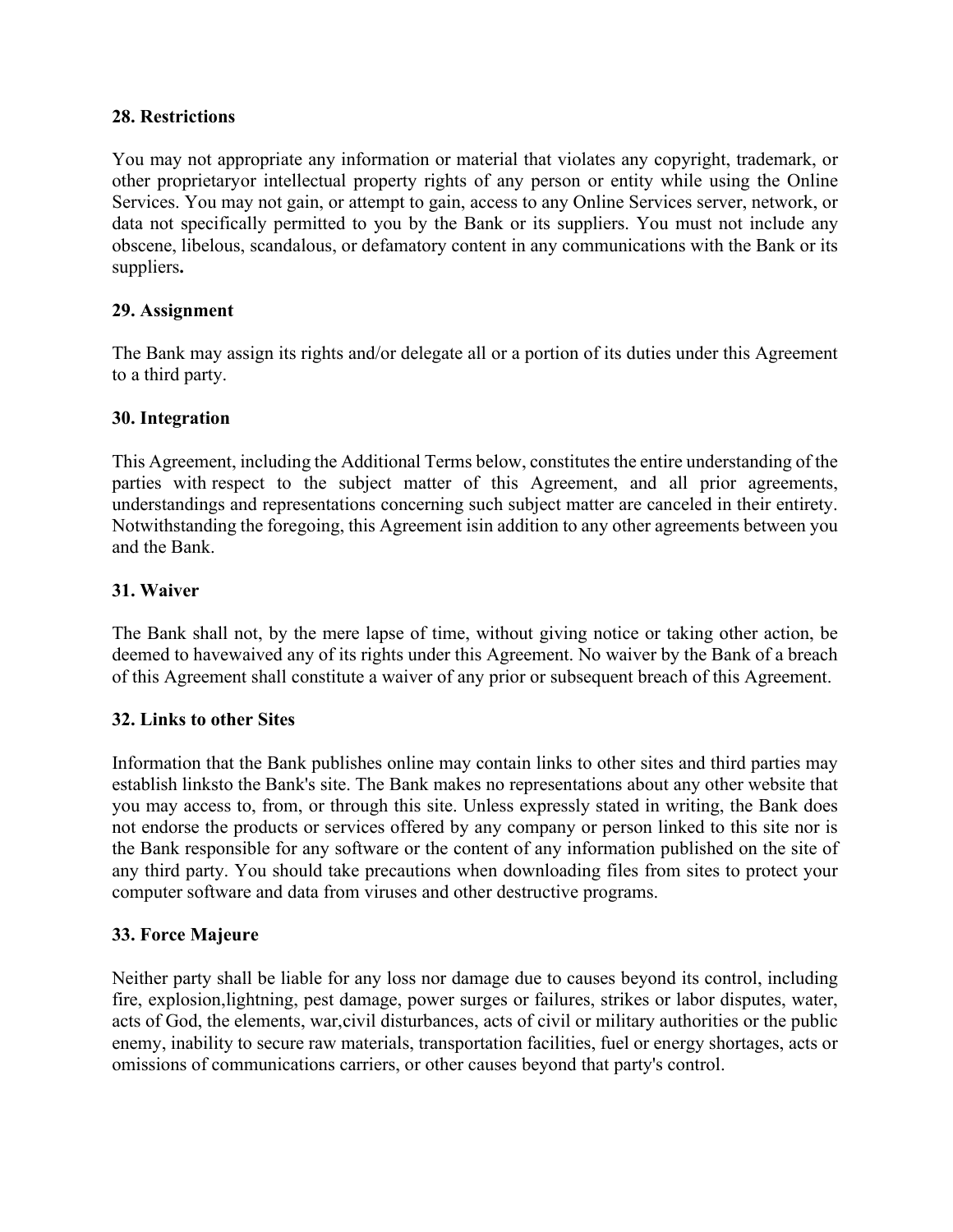#### **34. Miscellaneous**

This Agreement shall be construed equally against the parties regardless of who is more responsible for its preparation. If there is a conflict between a part of this Agreement and any present or future law, the part of thisAgreement that is affected shall be curtailed only to the extent necessary to bring it within the requirements of that law.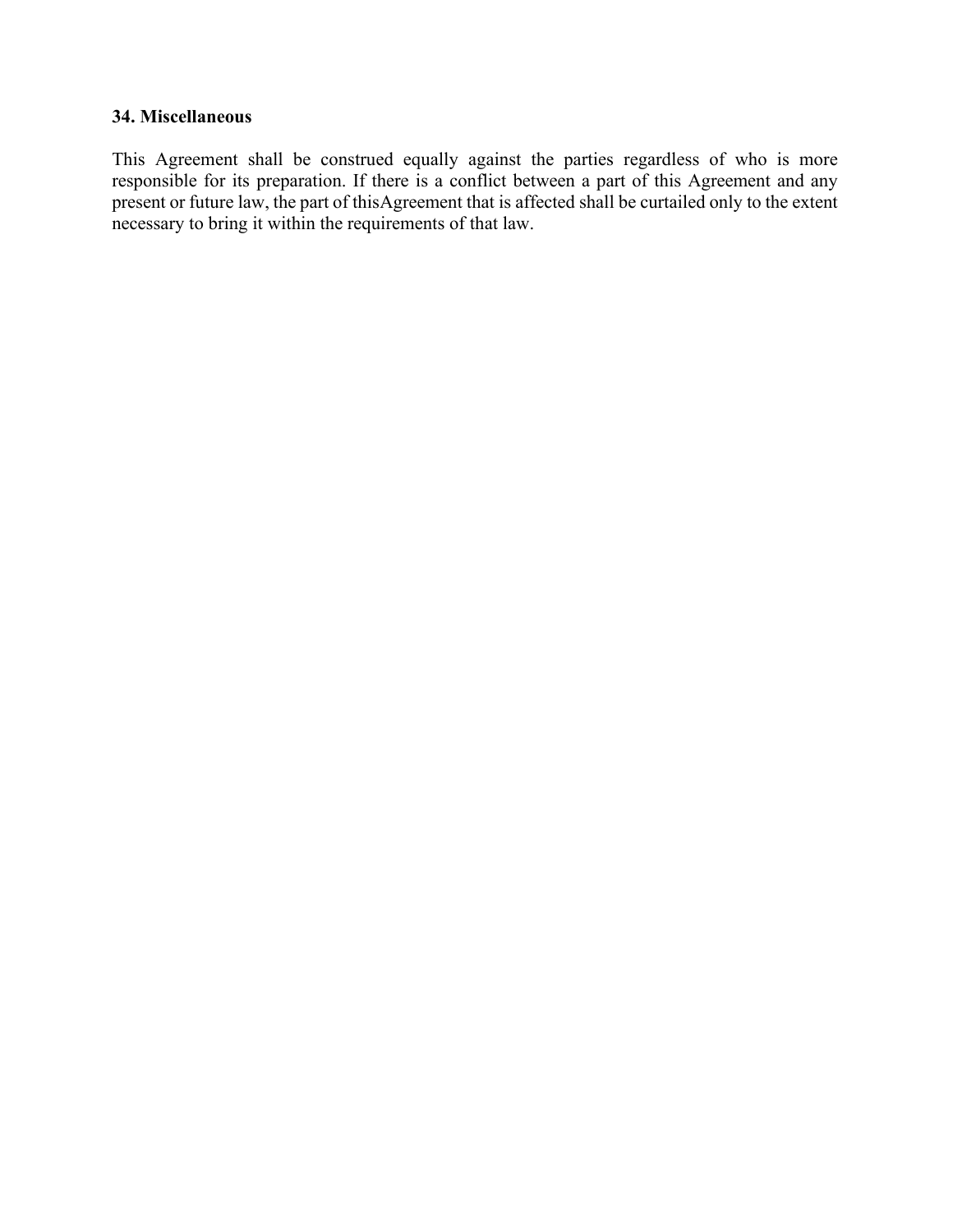# **ADDENDUMS**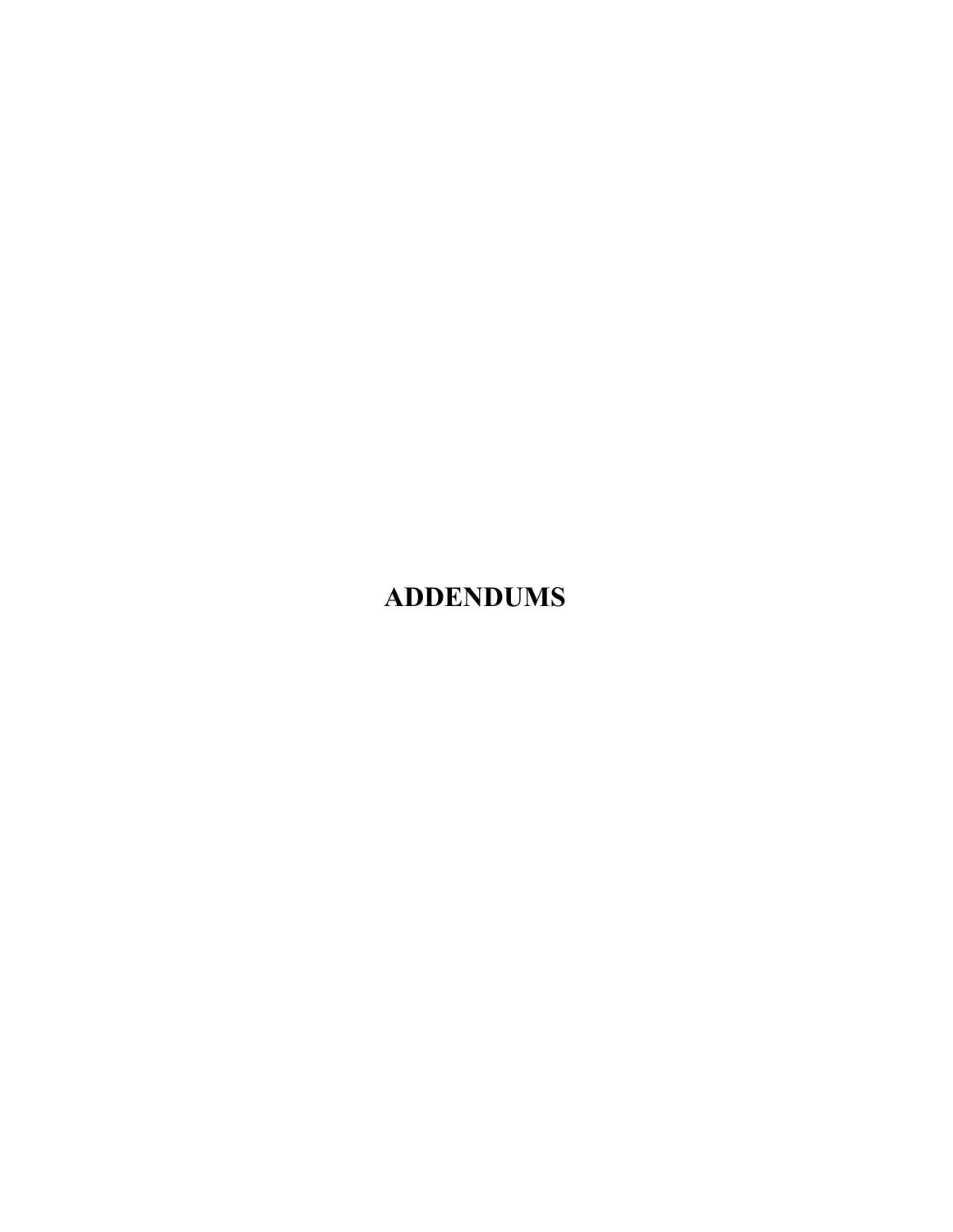## **First Financial Bank Bill Pay Service Addendum**

This Bill Pay Service Addendum ("Bill Pay Agreement") and the First Financial Bank Online and Mobile Banking Services Agreement ("Agreement") contain the terms and conditions governing your use of the Bill Pay service ("Bill Pay Service"). If we make changes to this Addendum, we will update the Addendum on the website. We will notify you of changes following the procedures specified in the Agreement. In the event of any inconsistency between this Addendum and the Agreement, this Addendum will control.

## **Online Bill Pay Terms and Conditions**

These are the terms and conditions specific to the Online Bill Pay Service (the "Bill Pay Service") which may be accessed through First Financial Bank's Online Banking, Mobile Banking, and other online and mobile-based financial services functions which are now available or may be available sometime in the future ("Online Services"). Customer may use the Bill Pay Service to direct Bank to make payments from Customer's designated checking account (the "Designated Account") to the Payees Customer chooses in accordance with these terms and conditions. By accepting these terms and conditions, Customer hereby authorizes Bank to debit Customer's Designated Account for the Bill Pay Service fees stated below. These terms and conditions are in addition to, and all bill pay transactions are subject to, the Online Services Agreement, the Terms and Conditions of your Account (the "Deposit Account Agreement") and any other account agreements, disclosures and other documents in effect from time to time governing Customer's accounts (collectively incorporated and referenced herein as the "Agreement").

As used in this Bill Pay Agreement, the terms:

"Customer" means the person or entity identified as the Customer in the Deposit Account Agreement and/or Online Services Agreement governing Customer's accounts through which Customer utilizes the Bill Pay Service.

"Payee" means any person or entity Customer designates as a person to receive payments from Customer's Designated Account and whom Bank accepts as a payee, including Bank.

"Bank" means First Financial Bank, N.A.

## **Bill Pay Service**

**Bill Pay Process.** Customer may pay any Payee within the United States (including U.S. territories and APO's/AEO's) using the Bill Pay Service. Bank reserves the right to refuse the designation of any Payee for any reason. Any Payee Customer wishes to pay through the Bill Pay Service must be paid in U.S. Dollars.

**Cut-Off Time.** The daily cut-off time to designate a payment for delivery using the Bill Pay Service is 2:00 p.m. Central Time. Bank reserves the right to change the cut-off time. Bank will give Customer notice of any changes to the cut-off time to designate a payment.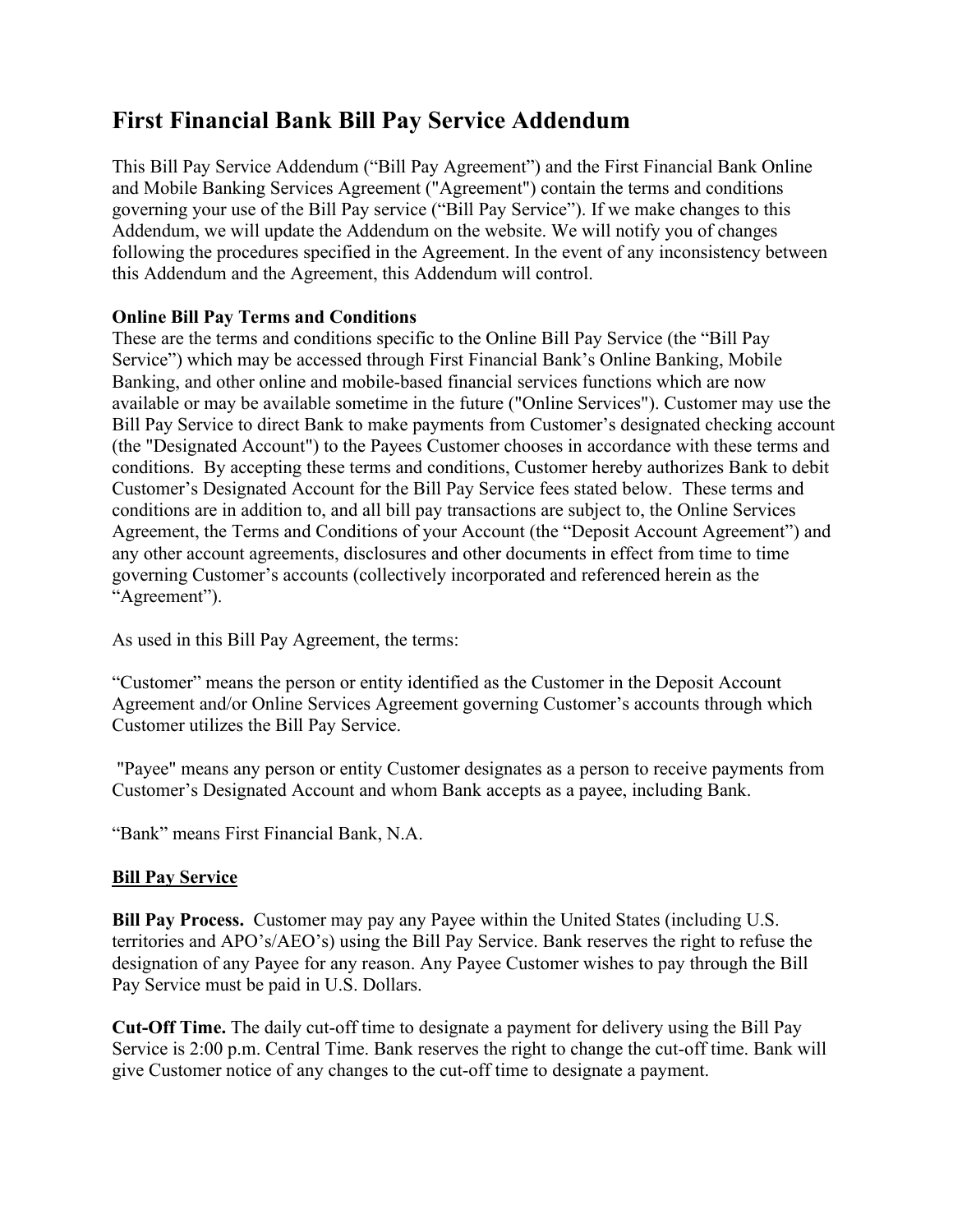**Bill Pay Service Fees.** There is no monthly fee for the Bill Pay Service; however, there are fees associated with certain services offered through the Bill Pay Service. Below is a list of those fees:

#### **Rush Payments**

- Check Payments, Next Business Day **\$19.95** each
- Check Payments, Second Business Day \$**14.95** each

## **Donations and Gift Payments**

- Donation Payments \$1.99 each
- Gift Check \$2.99 each

## **Inactivity Fee (after 12 months of inactivity)**

• An **inactivity charge of \$4.95 per month** will apply after 12 consecutive months of inactivity in all Online Banking Customers. To avoid this inactivity fee, Customer must process at least one bill pay in a 12-month period or cancel the Bill Pay Service prior to the 12<sup>th</sup> month where the Bill Pay Service has not been used.

Bank reserves the right to charge Customer for research time involving payments no longer available in Customer's screen history. There will be no charge for any item needed to correct any error made by Bank.

**Payment Processing and Delivery**. Customer may elect to send a bill payment from Customer's Designated Account as a single payment or on a recurring basis, electronically or by check via the mail. For each payment made through the Bill Pay Service, Customer will select a date for payment (the "Scheduled Payment Date"). The Scheduled Payment Date is only an estimate; therefore, Customer should allow ample time for payments to reach Payees, especially for payments to be sent as a check via the mail. Upon selecting a Scheduled Payment Date, the bill pay system will automatically calculate the date the bill payment will be processed by Bank for payment (the "Process Date"). For electronic bill payments, funds will be debited from Customer's Designated Account, or another account identified by Customer and approved by Bank on the Process Date. For bill payments made by check, a paper check will be sent by Bank to the Payee on the Process Date. In instances where the bill payment is sent by mailing a paper check, payment will not be debited from Customer's Designated Account until the check is presented to Bank for payment, which may occur earlier or later than the Scheduled Payment Date.

Customer understands that if a bill payment describes Payee inconsistently by name and account number, the bill payment shall occur on the basis of the account number identified by Customer, even if it identifies a person or entity different from the named Payee. Customer's obligation to pay the bill payment to Bank is not excused in such circumstances. In addition, Bank is not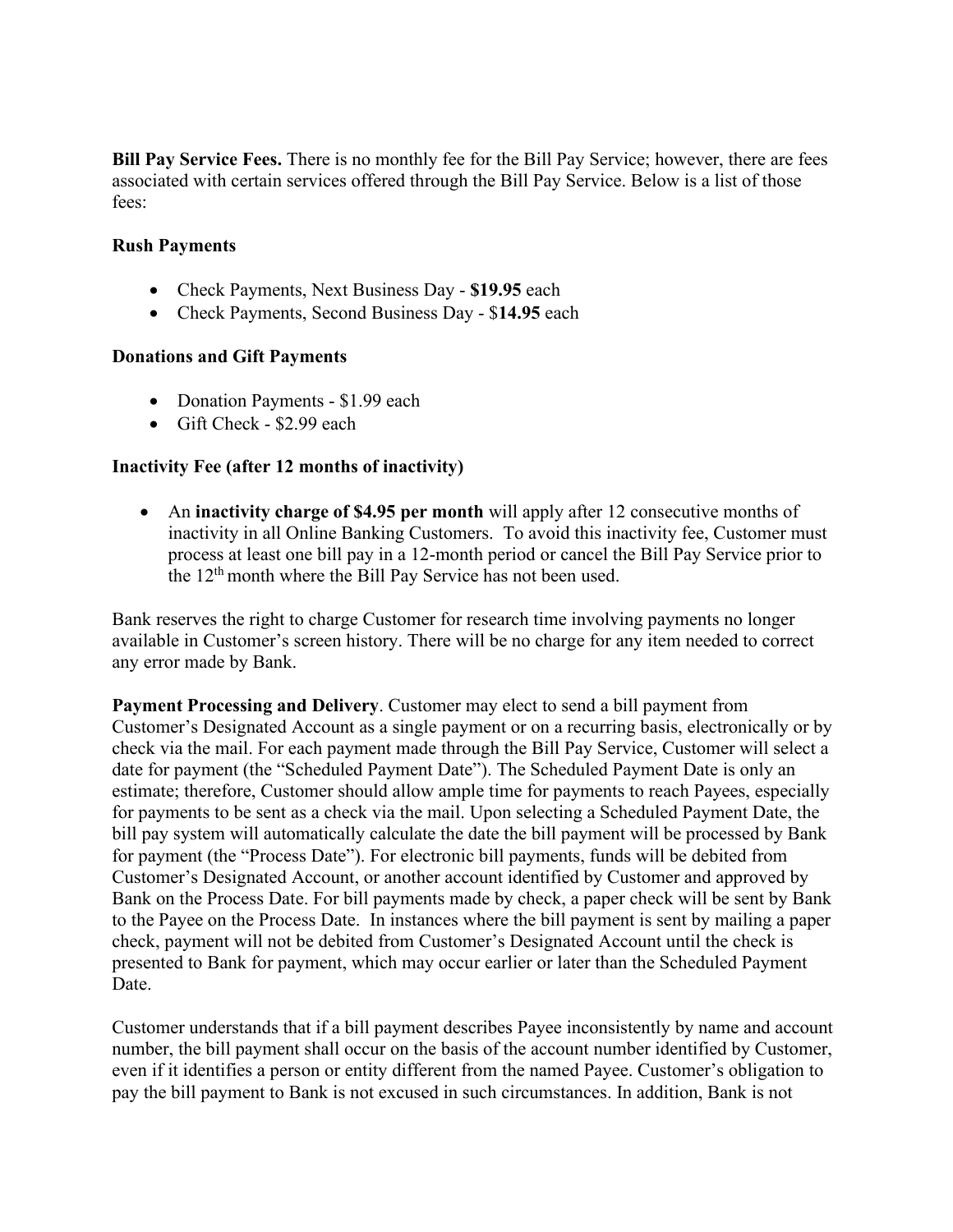responsible for and assumes no liability if bill payments cannot be made due to incomplete, incorrect, or outdated information. If Bank causes an incorrect amount of funds to be removed from Customer's Designated Account or causes funds from Customer's Designated Account to be directed in a manner that does not comply with Customer's payment instructions provided through the Bill Pay Service, then Customer's sole remedy against Bank is the return of the improperly transferred funds to Customer's Designated Account.

**Single Payments**. If Customer elects to pay a bill on a one-time basis, the single payment will be processed according to the Scheduled Payment Date selected by the Customer, provided that the payment is submitted prior to the daily cut-off time and the Scheduled Payment Date is still available in the Bill Pay system.

A single payment submitted after the daily cut-off time will result in the Scheduled Payment Date advancing to the next business day following the selected Scheduled Payment Date. If Customer designates a non-business day (generally weekends and certain holidays) as the Scheduled Payment Date, the payment will be scheduled on the first business day following the non-business day selected by Customer.

**Recurring Payments.** If Customer elects to make a bill payment on a recurring basis, the bill payment is automatically rescheduled by the Bill Pay system based upon Customer's selected frequency settings for the payment. Thus, the recurring Scheduled Payment Dates will be calculated for the next occurrence of the payment. If the calculated Scheduled Payment Date falls on a non-business day (generally weekends and certain holidays), it will be processed as follows:

- If Customer selects the recurring payment "**Pay Before**" option, the Scheduled Payment Date for each occurrence of the payment will be adjusted to the first business day prior to the calculated Scheduled Payment Date.
- If Customer selects the recurring payment "**Pay After**" option, the Schedule Payment Date for the new occurrence of the payment will be adjusted to the first business day after the calculated Scheduled Payment Date.
- If Customer's frequency settings for the recurring payment specify the 29th, 30th, or 31st as the particular day of the month for a Scheduled Payment Date and that day does not exist in a month scheduled for recurrence of the calculated Scheduled Payment Date, then the last calendar day of that month will be used as the calculated Scheduled Payment Date.

**Stopping or Modifying a Bill Payment**. A bill payment can be changed or canceled any time prior to the cutoff time on the calculated Process Date. If the bill payment made via check has already been processed, Customer may call Bank and make a stop payment request. If the bill payment has not yet been received and cleared by Bank, Bank can place a stop hold on the bill payment for a specified fee. A copy of the canceled check can be requested for a nominal fee.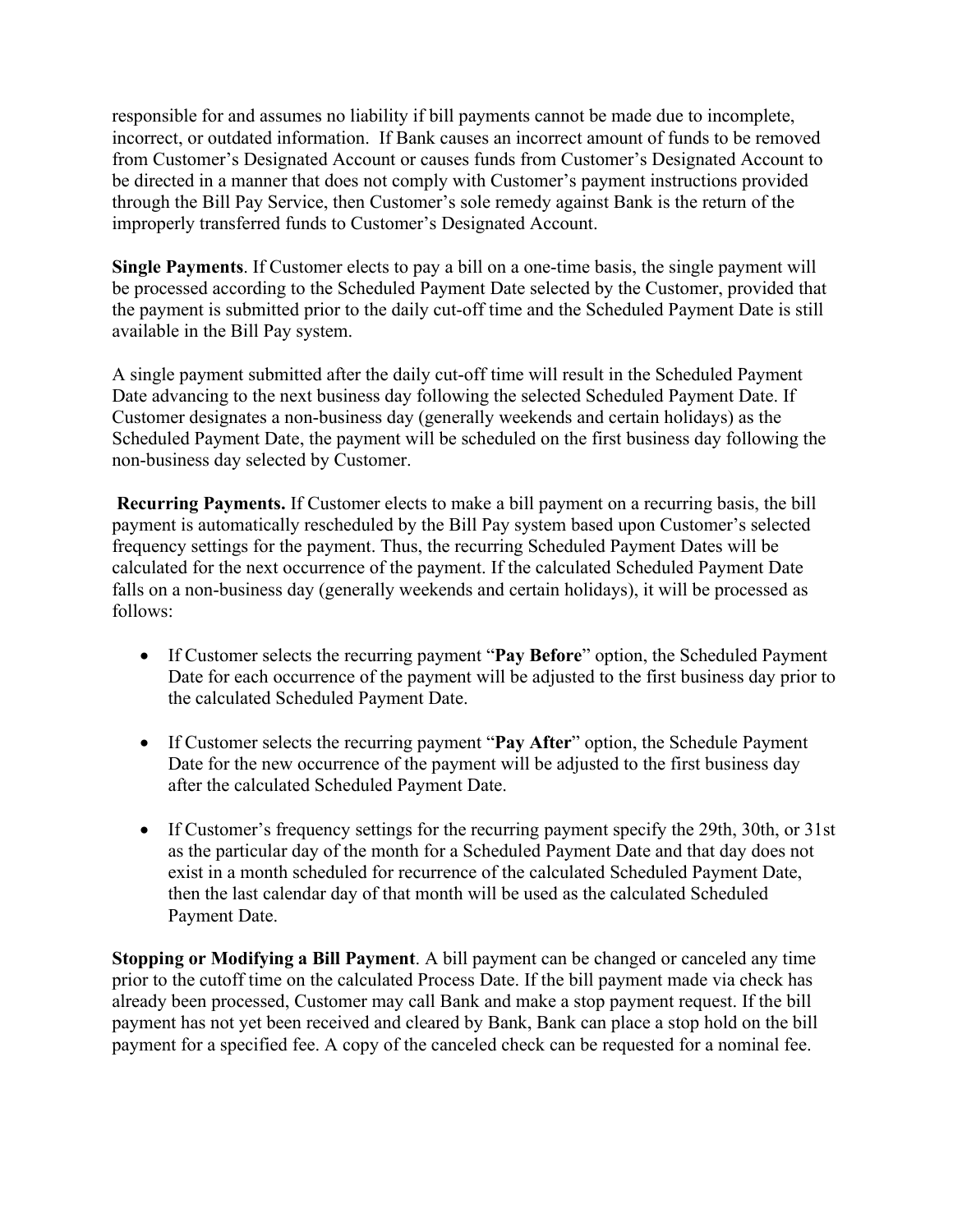**Authorization to Charge Customer's Account(s).** Customer authorizes Bank to charge Customer's account(s) for any transactions accomplished through the Bill Pay Service, including the amount of any bill payment, and for any charges for the Bill Pay Service and/or stop payment request(s). Customer authorizes Bank to process bill payments according to the instructions that Bank receives if the instructions are received by Bank through the Bill Pay Service. Customer authorizes Bank to initiate any reversing entry or reversing file, and to debit Customer's accounts in order to correct any mistaken credit entry.

**Available Funds.** Customer agrees to have available funds on deposit in the Designated Account in amounts sufficient to pay for all bill payments requested as well as any other payment obligations Customer has to Bank. If a bill payment is not processed due to nonsufficient funds, Bank can, at its election, continue to check the bill payment account for available funds for up to two (2) business days, including the Scheduled Payment Date before canceling the scheduled payment. Bank reserves the right, without liability, to reject or reverse a bill payment if Customer fails to comply with the above requirements or any other terms of this Agreement. If Customer does not have sufficient funds in the Designated account and Bank has not exercised its right to reverse or reject a bill payment, Customer agrees to pay for such payment obligations on demand. Customer further agrees Bank, at its option, may charge any of Customer's accounts with Bank to cover such payment obligations. Bank is not liable for damages Customer incurs if Customer does not have sufficient funds in Customer's Designated Account to make the payment on the Process Date or on the Scheduled Payment Date.

**Security Procedures**. In addition to the security procedures set forth in the Online Services Agreement, the Deposit Account Agreement, and any account agreements, disclosures and other documents in effect from time to time governing Customer's accounts, Customer is responsible for (i) maintaining the confidentiality and security of Customer's mobile devices, third party mobile devices, computers, electronic devices, access number(s), password(s), security question(s) and answer(s), account number(s), login information, and any other security or access information, used by Customer to access the Bill Pay Service (collectively, "Access Information"), and (ii) preventing unauthorized access to or use of the information, files or data that Customer stores, transmits or uses in or with the Bill Pay Service (collectively, "Account Information"). Customer agrees not to supply Access Information to any unauthorized persons. If Customer believes Customer's Access Information or Account Information has been compromised or if someone has transferred or may transfer money from Customer's Designated Account(s) without Customer's permission, Customer must immediately notify Bank. Customer will be responsible for all electronic communications, email and other data ("Communications") entered using Access Information. Any Communications received through the use of Access Information will be deemed to be sent or authorized by Customer. Bank reserves the right to deny Customer access to the Bill Pay Service (or any part thereof) if Bank believes that any loss, theft or unauthorized use of Access Information or Account Information has occurred.

**Bank's Duties and Responsibilities**. Bank's duties and responsibilities are limited to those described in this Agreement, the Online Services Agreement, the Deposit Account Agreement, and any other agreements governing Customer's accounts. Bank will use commercially reasonable care in performing its responsibilities under this Agreement. Customer agrees to monitor Customer's account balances and charges, to promptly notify Bank if any periodic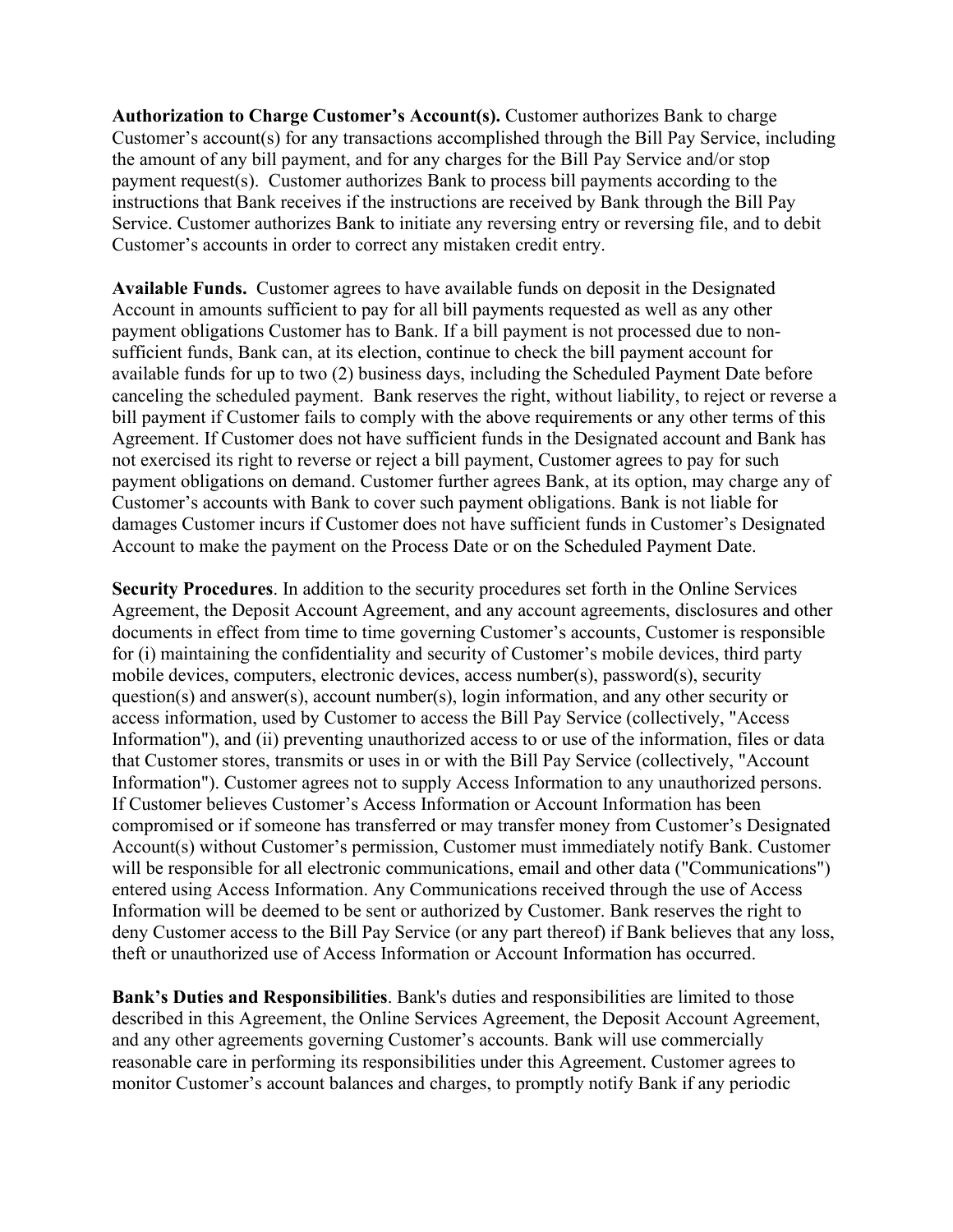statement conflicts with Customer's records, and to refrain from acting on information Customer has reason to believe is erroneous. Bank is not responsible for and assumes no liability if the Scheduled Payment Date is inaccurate due to delays in mail delivery, changes of merchant address or account number, the failure of any merchant to account correctly for or credit the payment in a timely manner, for any lack of care by a third-party provider utilized in the provision of the Bill Pay Service, or for any other circumstance that is beyond Bank's control. Bank is not responsible for and assumes no liability for any failure to make a bill payment if Customer fails to promptly notify Bank after Customer learns that Customer has not received credit from a Payee for a bill payment. In all instances, Bank's and, if the services of a thirdparty provider are utilized in the provision of the Bill Pay Service, any third party's sole liability to Customer shall be limited to the correction of any errors made. Bank shall not be responsible for suspension of performance of all or any of its obligations, responsibilities or covenants hereunder, whether expressed or implied, if at any time, or from time to time, compliance therewith is prevented or hindered by, or are in conflict with, any federal or state law, regulation or rule, the order of any court of competent jurisdiction, any act of God or of the public enemy, war, epidemic, strike, or work stoppages of the U.S. Postal Service and commercial carrier(s), or electric power disruption or shortage, telecommunications failure or computer failures; any incorrect, unauthorized or fraudulent use or other fraud by any person other than Bank's employees; or, without limiting the generality of the foregoing, any other cause or circumstance beyond Bank's control or other conditions or circumstances not wholly controlled by Bank, which would prohibit, retard or otherwise affect Bank's complete or partial performance under this Agreement.

**Indemnification and Liability; Third Party Claims**. **IN ADDITION TO ANY OTHER INDEMNIFICATIONS CONTAINED ELSEWHERE IN THIS AGREEMENT, CUSTOMER HEREBY INDEMNIFIES BANK AND ITS PARENT, SUBSIDIARIES AND AFFILIATES AND THEIR RESPECTIVE OFFICERS, DIRECTORS, EMPLOYEES, MEMBERS, PARTNERS, AGENTS, INSURERS AND ATTORNEYS (EACH AN "INDEMNIFIED PARTY" AND, COLLECTIVELY, THE "INDEMNIFIED PARTIES") FOR, AND HOLDS EACH OF THE INDEMNIFIED PARTIES HARMLESS FROM AND AGAINST, ALL ACTIONS, CAUSES OF ACTION, CLAIMS, DAMAGES, LIABILITIES AND EXPENSES (INCLUDING REASONABLE ATTORNEYS' FEES) OF ANY NATURE OR KIND (INCLUDING THOSE BY THIRD PARTIES) ARISING OUT OF, OR RELATED TO, THIS AGREEMENT, INCLUDING ALL ACTIONS, CAUSES OF ACTION, CLAIMS, DAMAGES, LIABILITIES AND EXPENSES ARISING OUT OF, RELATED TO OR RESULTING FROM: (A) CUSTOMER'S (I) FAILURE TO REPORT REQUIRED CHANGES OR ERRORS,(II) TRANSMISSION OF INCORRECT DATA TO BANK OR (III) FAILURE TO MAINTAIN COMPLIANCE WITH THE THIS AGREEMENT, THE PROCEDURES, OR APPLICABLE LAWS, REGULATIONS, OR RULES, (B) (I) BANK'S PROVISION OF THE BILL PAY SERVICE, AND/OR (II)BANK'S ACTION OR INACTION IN ACCORDANCE WITH, OR IN RELIANCE UPON, ANY INSTRUCTIONS OR INFORMATION RECEIVED FROM ANY PERSON BANK REASONABLY BELIEVES TO BE CUSTOMER, (C) CUSTOMER'S BREACH OF ANY REPRESENTATIONS, WARRANTIES, COVENANTS OR OTHER AGREEMENTS OR RESPONSIBILITIES UNDER THIS AGREEMENT ANY OTHER AGREEMENT BETWEEN CUSTOMER AND BANK,**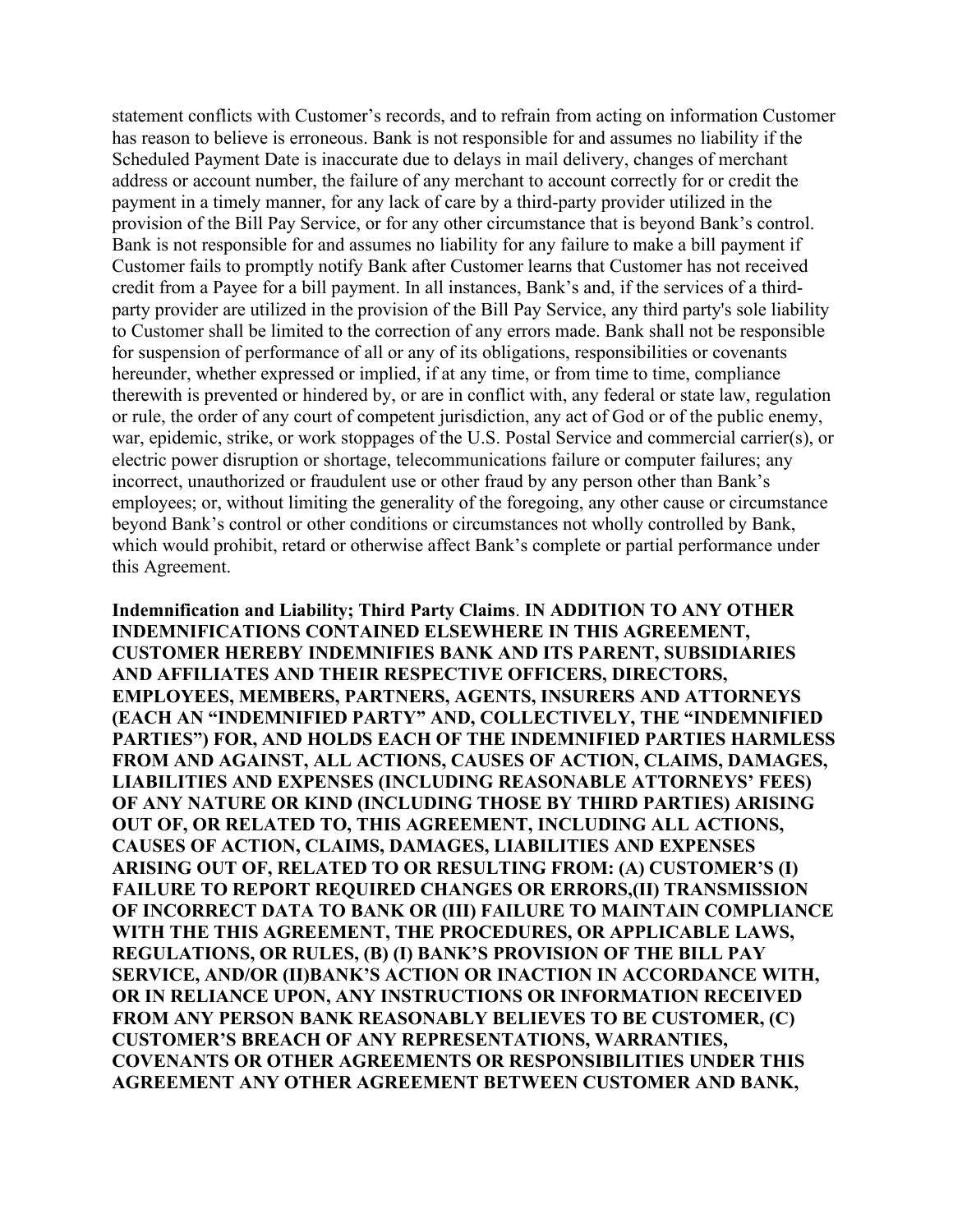**INCLUDING, BUT NOT LIMITED TO, DEPOSIT ACCOUNT AGREEMENT GOVERNING CUSTOMERS' ACCOUNTS, AND/OR (D) CUSTOMER'S BREACH OR VIOLATION OF ANY RULES, PROCEDURES, OR LAWS; PROVIDED, HOWEVER, CUSTOMER IS NOT OBLIGATED TO INDEMNIFY BANK FOR ANY DAMAGES SOLELY AND PROXIMATELY CAUSED BY BANK'S GROSS NEGLIGENCE OR WILLFUL MISCONDUCT. THE TERMS OF THIS PARAGRAPH SHALL SURVIVE THE TERMINATION OF THIS AGREEMENT.**

**Assignment.** Customer may not assign this Agreement to any other party. Bank may assign this Agreement to any future, directly or indirectly, affiliated company. Bank may assign its rights and/or delegate all or a portion of its duties under this Agreement to a third party.

**Amendment; Termination.** Bank may modify this Agreement at any time and from time to time in Bank's sole discretion and will notify Customer of any such amendment or modification in accordance with Bank's normal business practices. Customer should periodically review this Agreement carefully in order to make sure that Customer is aware of the most current terms and conditions for the use of the Bill Pay Service. Any use of the Bill Pay Service after any change to this Agreement, whether or not Customer has reviewed the amended Agreement, constitutes Customer's acceptance of the Agreement as changed.

Bank has the right to terminate these this Agreement at any time. Customer may terminate this Agreement by written notice to Bank, which will revoke Customer's rights to access or use the Bill Pay Service. Bank is not responsible for any payment made before Bank has a reasonable opportunity to process a request to terminate this Agreement. It is Customer's responsibility to cancel any payments that may be scheduled to process before Bank can act on a termination request. Customer remains obligated for any payments, fees, charges issued or incurred by Bank on Customer's behalf prior to termination.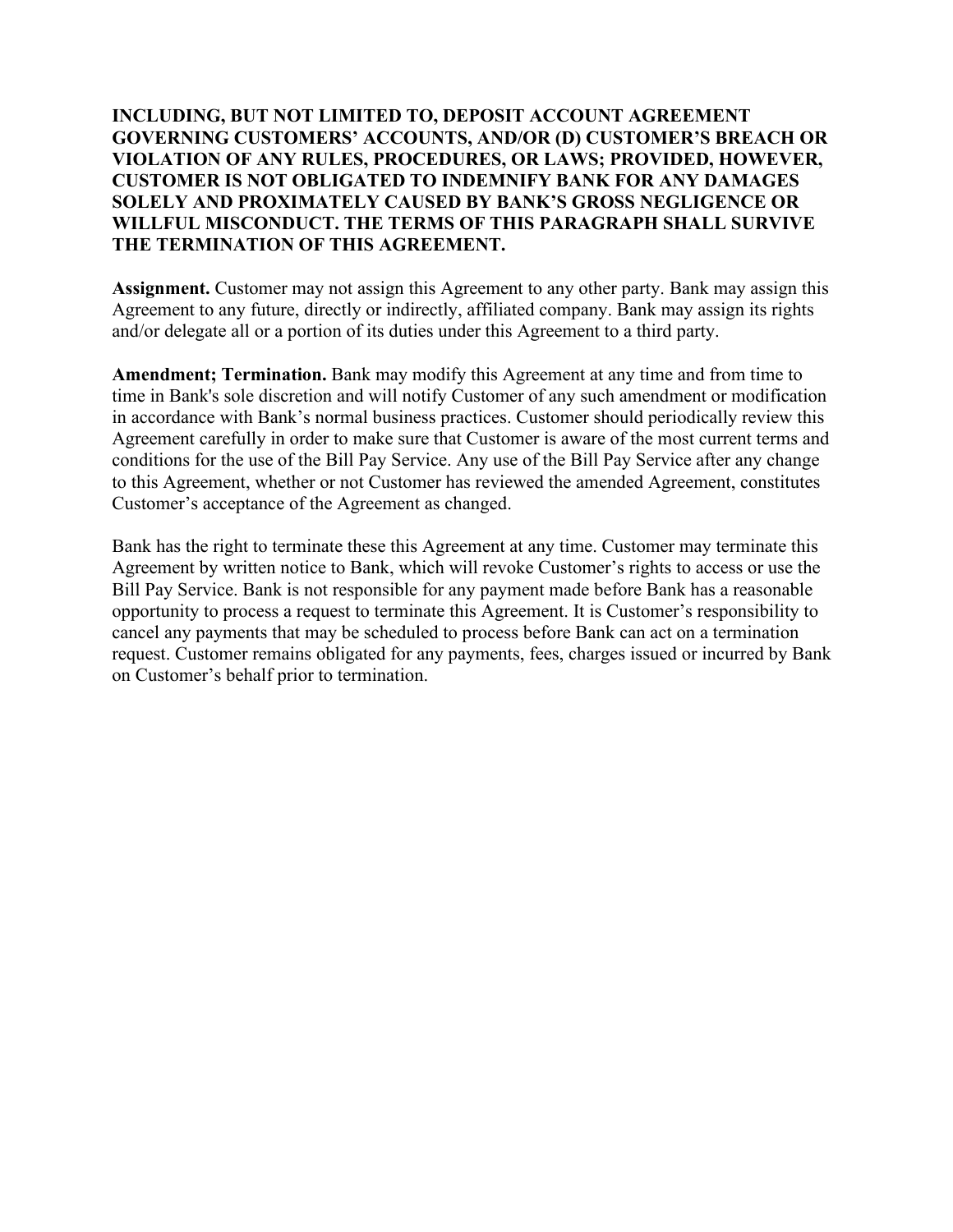## **First Financial Bank Zelle® Transfer Service Addendum**

This Zelle Transfer Service Addendum ("*Zelle* Agreement") and the First Financial Bank Online and Mobile Banking Services Agreement ("Agreement") contain the terms and conditions governing your use of the Zelle Transfer Service (the "*Zelle* Service"). If we make changes to this Addendum, we will update the Addendum on the website. We will notify you of changes following the procedures specified in the Agreement. In the event of any inconsistency between this Addendum and the Agreement, this Addendum will control.

## **1. Description of Zelle Transfer Service**

We have partnered with the Zelle Network ("Zelle") to enable a convenient way to transfer money between you and others who are enrolled directly with Zelle® or enrolled with another financial institution that partners with Zelle (each, a "User") using aliases, such as email addresses or mobile phone numbers (the "Zelle Service"). We will refer to financial institutions that have partnered with Zelle as "Network Banks."

In this *Zelle* Agreement for consumer accounts, "you" and "your" refer to the Bank's account holder who has enrolled an eligible account at the Bank in the *Zelle* Service. "We," "us," "our," and "the Bank" refer to First Financial Bank, National Association. The terms in this Zelle Agreement is in addition to those described in your Bank account agreement and your online banking services agreement, which are incorporated by reference.

Zelle provides no deposit account or other financial services. Zelle neither transfers nor moves money. You may not establish a financial account with Zelle of any kind. All money will be transmitted by a Network Bank.

THE *ZELLE* SERVICE IS INTENDED TO SEND MONEY TO FRIENDS, FAMILY, AND OTHERS YOU KNOW AND TRUST. YOU SHOULD NOT USE THE *ZELLE* SERVICE TO SEND MONEY TO RECIPIENTS WITH WHOM YOU ARE NOT FAMILIAR OR YOU DO NOT KNOW OR TRUST.

## **2. Eligibility and User Profile**

When you enroll to use the *Zelle* Service or when you permit others to whom you have delegated to act on your behalf to use or access the *Zelle* Service, you agree to the terms and conditions of this *Zelle* Agreement.

You represent that you have the authority to authorize debits and credits to the enrolled bank account.

You agree that you will not use the *Zelle* Service to send money to anyone to whom you are obligated for tax payments, payments made pursuant to court orders (including court-ordered amounts for alimony or child support), fines, payments to loan sharks, gambling debts or payments otherwise prohibited by law, and you agree that you will not use the *Zelle* Service to request money from anyone for any such payments. Any use of the *Zelle* Service in any way related to or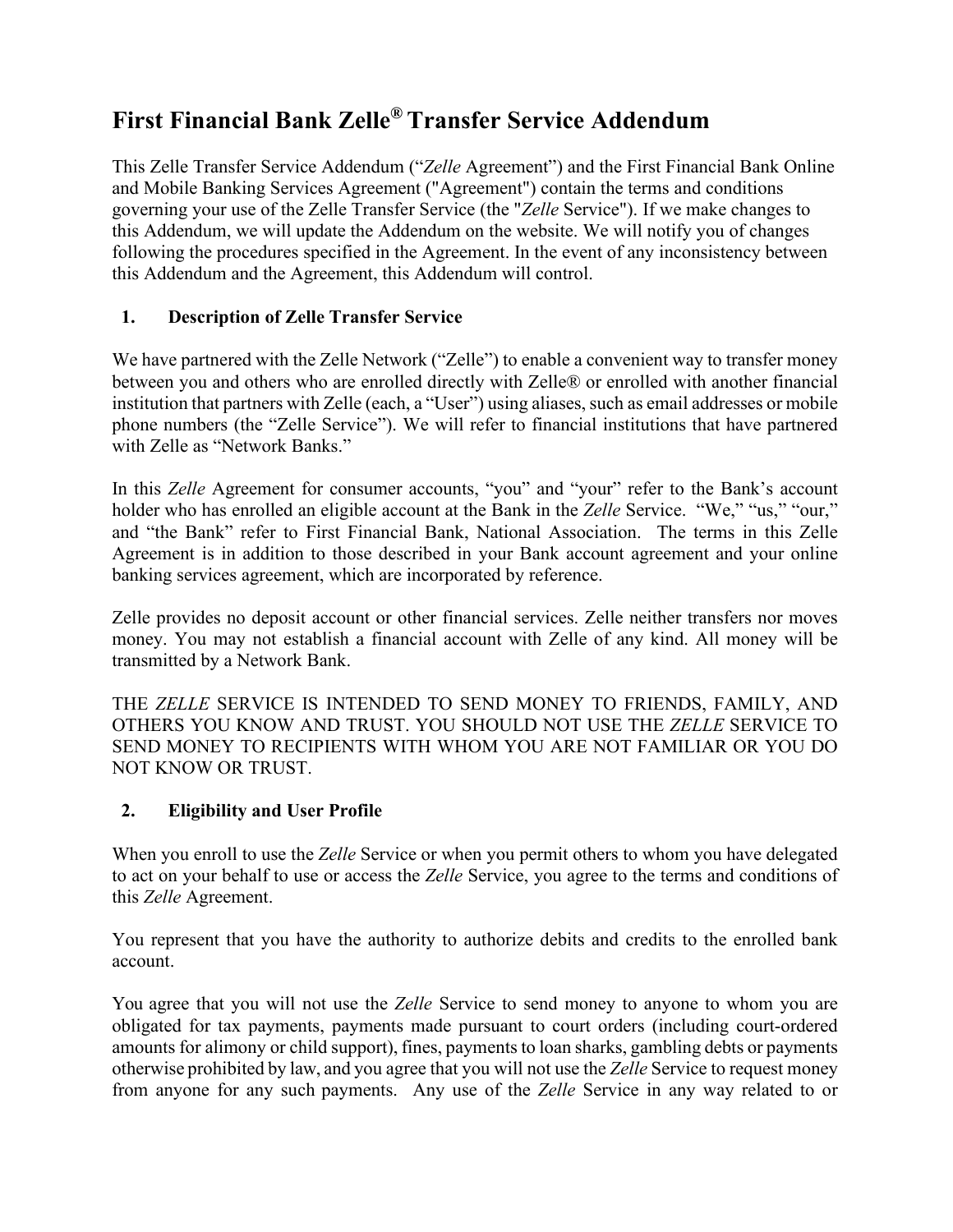associated with criminal activity, violation of intellectual property rights, or the exploitation of any individual is prohibited.

The *Zelle* Service is intended for personal, not business or commercial use. You agree that you will not use the *Zelle* Service to send or receive payments in connection with your business or commercial enterprise. We reserve the right to decline your enrollment if we believe that you are enrolling to use the *Zelle* Service with your business account or to receive business or commercial payments. We further reserve the right to suspend or terminate your use of the *Zelle* Service if we believe that you are using the *Zelle* Service for business or commercial purposes, or for any unlawful purpose.

Content Standards: You agree that you will not upload or provide Content or otherwise post, transmit, distribute, or disseminate through the *Zelle* Service any material that: (a) is false, misleading, unlawful, obscene, indecent, lewd, pornographic, defamatory, libelous, threatening, harassing, hateful, abusive, or inflammatory; (b) encourages conduct that would be considered a criminal offense or gives rise to civil liability; (c) breaches or infringes any duty toward or rights of any person or entity, including rights of publicity, privacy or intellectual property; (d) contains corrupted data or any other harmful, disruptive, or destructive files; (e) advertises products or services competitive with *Zelle*, as determined by *Zelle* in its sole discretion; or (f) in *Zelle's* or our sole judgment, is objectionable, restricts or inhibits any person or entity from using or enjoying any portion of the *Zelle* Service, or which may expose us, *Zelle* or our respective affiliates or customers to harm or liability of any nature.

Although neither we nor *Zelle* have any obligation to monitor any Content, both we and *Zelle* have absolute discretion to remove Content at any time and for any reason without notice. We and *Zelle* may also monitor such Content to detect and prevent fraudulent activity or violations of the terms and conditions. You understand that by using the *Zelle* Service, you may be exposed to Content that is offensive, indecent, or objectionable. We and *Zelle* are not responsible for, and assume no liability, for any Content, including any loss or damage to any of your Content. We and *Zelle* make no representation or warranty that Content uploaded to a User profile accurately identifies a particular User of the *Zelle* Service.

The *Zelle* Service may include functionality for you to add a unique alpha-numeric identifier to your registered User profile to be used in lieu of your phone number or email address when sending or receiving money, which will be your "Zelle tag." You will be limited to one Zelle tag per bank account, and each Zelle tag must have one U.S. mobile phone number or email address associated with it. Your Zelle tag must meet the Content Standards. You may not select a Zelle tag that misleads or deceives other Users of the Zelle Service as to your identity, or otherwise. Although neither we nor Zelle have any obligation to monitor User Zelle tags, both we and Zelle have absolute discretion to remove a User Zelle tag at any time and for any reason without notice. We and Zelle may require you to change your Zelle tag in our sole discretion, and we may elect to make a Zelle tag unavailable to you, without any liability to you. We and Zelle may also monitor User Zelle tags to detect and prevent fraudulent activity or violations of the terms and conditions. You understand that by using the Zelle Service, you may be exposed to a Zelle tag that is offensive, indecent, or objectionable. We and Zelle are not responsible for, and assume no liability, for any User Zelle tags, including any loss or damage caused thereby. We and Zelle make no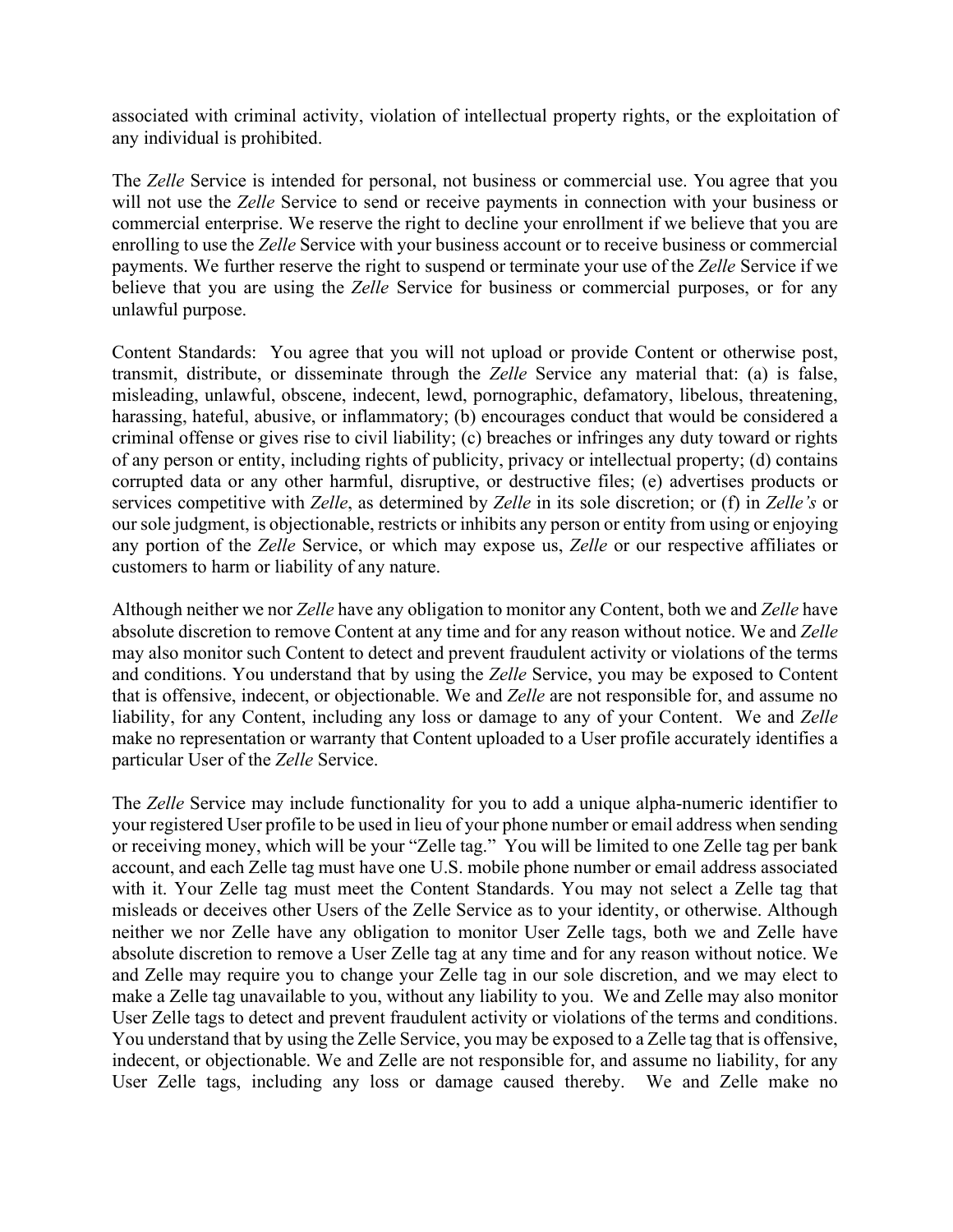representation or warranty that a User Zelle tag accurately identifies a particular User of the Zelle Service. We respect the intellectual property of others and require that users of the Zelle Service comply with relevant intellectual property laws, including copyright and trademark laws. We may, in appropriate circumstances and at our discretion, limit or terminate the use of our products or services for users who use or publish Content on the Zelle Service that is subject to intellectual property rights claims.

The *Zelle* Service allows you to send or receive money using your consumer deposit account. We reserve the right to suspend or terminate your use of the *Zelle* Service if we believe that you are using the *Zelle* Service for any unlawful purpose.

## **3. Amendments to this Zelle Agreement**

Subject to applicable law, we may amend or change this *Zelle* Agreement (including any applicable fees and service charges) from time to time, in our sole discretion, by posting the updated terms on the First Financial Bank Mobile app or website at [https://ffin.com.](https://ffin.com/) Please access and review this Zelle Agreement regularly. If you find the terms in this *Zelle* Agreement unacceptable to you at any time, promptly cancel your profile and enrollment in the *Zelle* Service. Your continued use of the *Zelle* Service after any amendment, modification, or change to the terms and conditions of this *Zelle* Agreement shall constitute your agreement and acceptance of such amendment, modification, or change.

## **4. Consent to Share Personal Information (Including Account Information)**

You agree that we may collect, transmit, store, and use certain information about you and your use of your Bank account in the *Zelle* Service. The Bank will use, share, and protect your personal information in accordance with the First Financial Bankshares Privacy Policy, which explains how we collect and protect your personal information and how and why in certain cases we may share such information. Please review the policy found at [https://ffin.com.](https://ffin.com/) You acknowledge that other third parties, such as Zelle, will have access to certain details of the transactions you make using the *Zelle* Service. You acknowledge that the Bank does not have control over the privacy and security of the information that you provide to such third party and that any information you disclose is subject to that third party's privacy policy and not the First Financial Bankshares Privacy Policy.

## **5. Privacy and Information Security**

We make security and the protection of your information a top priority. You can access our First Financial Bankshares Privacy Policy at [https://www.ffin.com,](http://www.ffin.com/) which is incorporated into and made a part of this *Zelle* Agreement by this reference.

You agree to take every precaution to safeguard and ensure the safety of your identity, accounts, transactions and confidential user access credentials and passwords when using online services including *Zelle* Service. You agree to never give your personal information, account information, or user access credentials and passwords to anyone you do not know, whose identity you cannot verify, and who is unauthorized to conduct transactions on your account(s). You should always,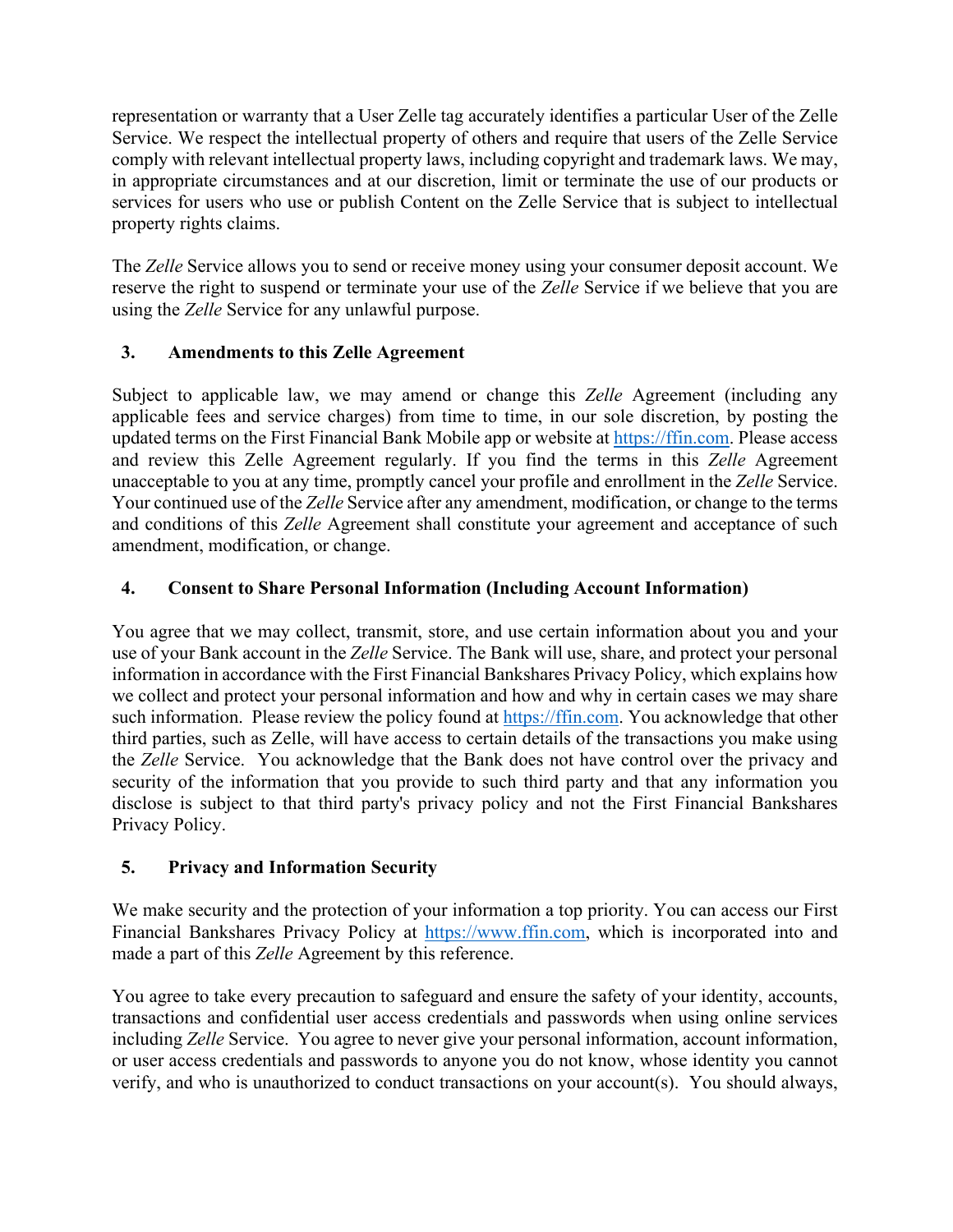if possible, use trustworthy wireless networks. If you give your personal information or user access credentials to someone and that person uses your information to access your account(s), you agree that such use will be deemed authorized, and you will be responsible for any and all online banking services including *Zelle* Service activities. You agree that you will also be liable for all transactions performed by such individual(s), as allowed by applicable law. The Bank reserves the right to rely upon the access of the *Zelle* Service, using the User access credentials you provide as legitimate. The Bank will never contact you and ask you to give us your account information, including usernames, personal identification numbers, and account numbers, over the phone, by email, or by text message. You agree not to disclose your personal information and account information to unknown persons through these or any other channels for any reason. You agree to remain vigilant for phishing and other fraudulent scams and to notify us promptly if you become aware of or suspect fraudulent activity involving your identity, your accounts, or the Bank. If you fail to exercise reasonable care to protect your identity and safeguard your accounts, we will not be liable unless required by law. For added security, you agree to not leave your device unattended while logged into online banking services including *Zelle* Service, and you will log off immediately at the completion of each access. Please note that once you are logged into the online banking services including *Zelle* Service using your password, we will act on any instructions received by you. You are ultimately responsible for keeping your User access credentials and account information confidential. The Bank will not be liable for any damages or losses as a result of your failure to comply with the Agreement and *Zelle* Agreement.

## **6. Wireless Operator Data**

We or *Zelle* may use information on file with your wireless operator to further verify your identity and to protect against or prevent actual or potential fraud or unauthorized use of the *Zelle* Service. By using the *Zelle* Service, you authorize your wireless operator (AT&T, Sprint, T-Mobile, US Cellular, Verizon, or any other branded wireless operator) to disclose your mobile number, name, address, email, network status, customer type, customer role, billing type, mobile device identifiers (IMSI and IMEI) and other subscriber status and device details, if available, to our third party service provider solely to allow verification of your identity and to compare information you have provided to us or to *Zelle* with your wireless operator account profile information for the duration of our business relationship. See *Zelle*'s Privacy Policy at <https://www.zellepay.com/website-privacy-notice> for how it treats your data. You can review the Bank's Privacy Policy, if applicable, on our website at [https://ffin.com](https://ffin.com/) to understand our commitment to maintaining your privacy, and how we use and disclosure your information.

## **7. Enrolling for the Zelle Service**

You must enroll to use the *Zelle* Service through your First Financial Bank Mobile app., You must provide us with an email address that you regularly use and intend to use regularly (i.e., no disposable email addresses) and a permanent U.S. mobile phone number that you intend to use for an extended period of time (i.e., no "burner" numbers). You may not enroll in the *Zelle* Service with a landline phone number, Google Voice number, or Voice over Internet Protocol.

During the enrollment process, the Bank will send you a one-time passcode, via email or text, based on your enrollment preference, in order to validate your identity.

Once enrolled, you may (a) authorize a debit of your account to send money to another User either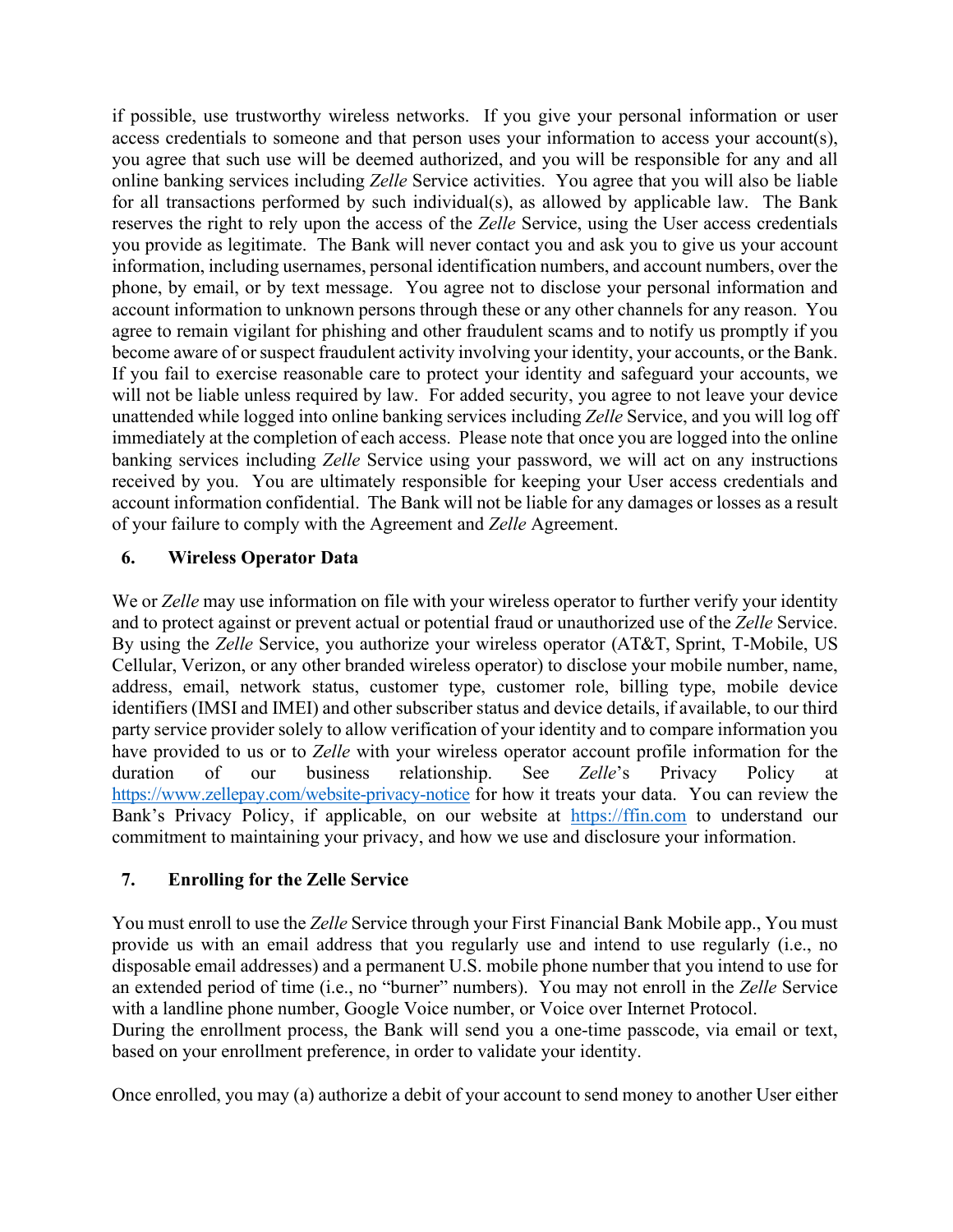at your initiation or at the request of that User; and (b) receive money from another User either at that User's initiation or at your request, subject to the conditions of the Section below titled "Requesting Money."

If at any time while you are enrolled, you do not send or receive money using the *Zelle* Service for a period of 18 consecutive months, we may contact you and/or take other steps to confirm that the U.S. mobile phone number or email address that you enrolled still belongs to you. If we are unable to confirm that you are the owner of the mobile phone number or email address, then you understand that we may cancel your enrollment and you will not be able to send or receive money with the *Zelle* Service until you enroll again.

Once enrolled, a Z logo will appear on your profile picture for each U.S. mobile number and/or email address that you have enrolled with Zelle. The Z logo will be displayed to other Users to aid them in determining which of your U.S mobile numbers or email addresses should be used to send money with Zelle. If a User sends you money using a different U.S. mobile number or email address that they may have for you (one that is not already enrolled), you will receive a message with instructions on how to enroll with Zelle.

## **8. Consent to Emails and Automated Text Messages**

By participating as a User, you represent that you are the owner of the email address, mobile phone number, *Zelle* tag, and/or other alias you enrolled, or that you have the delegated legal authority to act on behalf of the owner of such email address, mobile phone number, *Zelle* tag and/or other alias to send or receive money as described in this *Zelle* Agreement. You consent to the receipt of emails or text messages from us, from *Zelle*, from other Users that are sending you money or requesting money from you, and from other Network Banks or their agents regarding the *Zelle*  Services or related transfers between Network Banks and you. You agree that we may, *Zelle* may or either of our agents may use automatic telephone dialing systems in connection with text messages sent to any mobile phone number you enroll. You further acknowledge and agree:

- You are responsible for any fees or other charges that your wireless carrier may charge for any related data, text or other message services, including without limitation for short message service. Please check your online banking services agreement for details or applicable fees.
- You will immediately notify the Bank if any email address or mobile phone number you have enrolled is (i) surrendered by you, or (ii) changed by you.
- In the case of any messages that you may send through either the Bank or *Zelle* or that we may send or *Zelle* may send on your behalf to an email address or mobile phone number, you represent that you have obtained the consent of the recipient of such emails or automated text messages to send such emails or text messages to the recipient. You understand and agree that any emails or text messages that we send or that *Zelle* sends on your behalf may include your name.
- Your wireless carrier is not liable for any delay or failure to deliver any message sent to or from the Bank or Zelle, including messages that you may send through the Bank or through Zelle or that we may send or Zelle may send on your behalf.
- To cancel text messaging from the Bank, send STOP to 53608. For help or information regarding text messaging, send HELP to 53608 or contact our customer service at 1-855-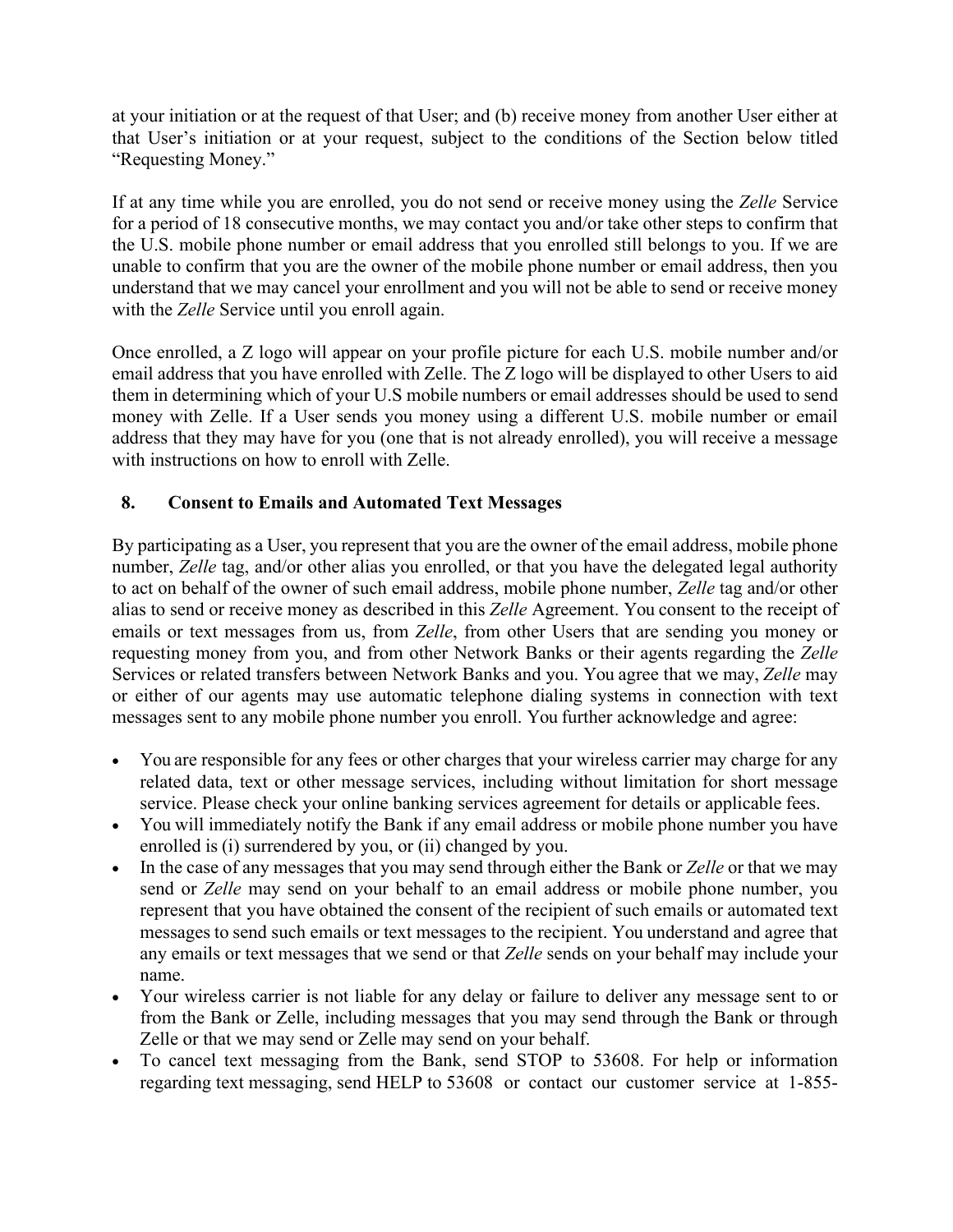660-5862 or 325-627-7200. You expressly consent to receipt of a text message to confirm your "STOP" request.

• Supported Carriers: All Major Providers.

## **9. Receiving Money; Money Transfers by Network Banks**

Once a User initiates a transfer of money to your email address, mobile phone number, or *Zelle*  tag enrolled with the *Zelle* Service, you have no ability to stop the transfer. By using the *Zelle* Service, you agree and authorize us to initiate credit entries to the bank account you have enrolled.

Most transfers of money to you from other Users will occur within minutes. There may be other circumstances when the payment may take longer. For example, in order to protect you, us, *Zelle*  and the other Network Banks*,* we may need or *Zelle* may need additional time to verify your identity or the identity of the person sending the money. We may also delay or block the transfer to prevent fraud or to meet our regulatory obligations. If we delay or block a payment that you have initiated through a request for money, we will notify you in accordance with your User preferences (i.e. email, push notification).

If you are receiving a payment from a business or government agency, your payment will be delivered in accordance with both this *Zelle* Agreement and the procedures of the business or government agency that is sending you the payment.

## **10. Sending Money; Debits by Network Banks**

You may send money to another User at your initiation or in response to that User's request for money. You understand that use of this *Zelle* Service by you shall at all times be subject to (i) this *Zelle* Agreement, and (ii) your express authorization at the time of the transaction for us to initiate a debit entry to your bank account. You understand that when you send the payment, you will have no ability to stop it. You may only cancel a payment if the person to whom you sent the money has not yet enrolled in the *Zelle* Service. If the person you sent money to has already enrolled with *Zelle*, either in the *Zelle* mobile app or with a Network Bank, the money is sent directly to their bank account (except as otherwise provided below) and may not be canceled or revoked.

In most cases, when you are sending money to another User, the transfer will occur in minutes; however, there are circumstances when the payment may take longer. For example, in order to protect you, us, *Zelle* and the other Network Banks*,* we may need additional time to verify your identity or the identity of the person receiving the money. If you are sending money to someone who has not enrolled as a User with *Zelle*, either in the *Zelle* mobile app or with a Network Bank, they will receive a text or email notification instructing them on how to enroll to receive the money. You understand and acknowledge that a person to whom you are sending money and who is not enrolling as a User may fail to enroll with *Zelle*, or otherwise ignore the payment notification, and the transfer may not occur.

The money may also be delayed, or the transfer may be blocked to prevent fraud or comply with regulatory requirements. If we delay or block a payment that you have initiated, we will notify you in accordance with your User preferences (i.e. email, push notification).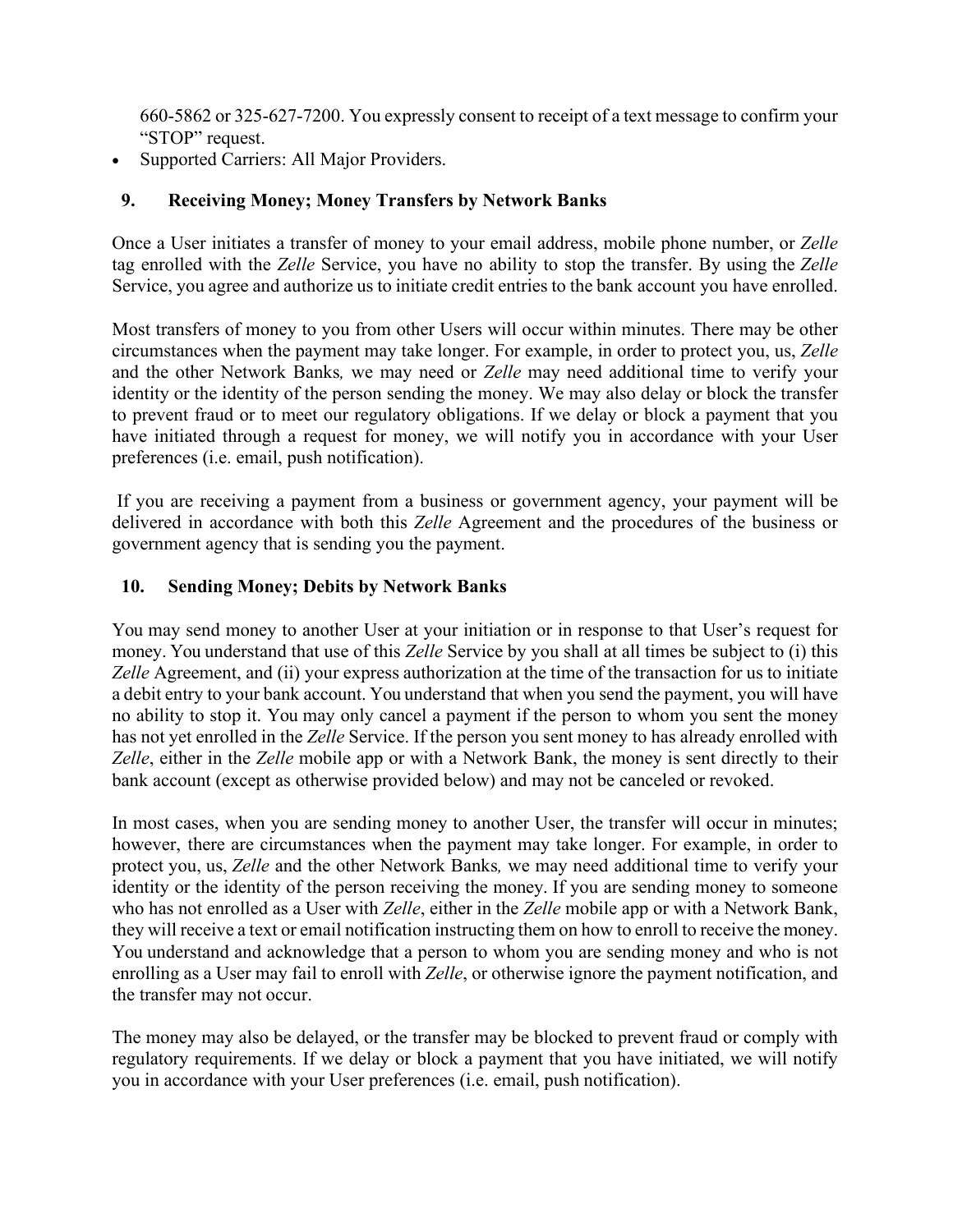We have no control over the actions of other Users, other Network Banks or other financial institutions that could delay or prevent your money from being delivered to the intended User.

## **11. Liability**

Neither we nor Zelle shall have liability to you for any transfers of money, including without limitation, (i) any failure, through no fault of us or Zelle to complete a transaction in the correct amount, or (ii) any related losses or damages. Neither we nor Zelle shall be liable for any typos or keystroke errors that you may make when using the Zelle Service.

THE *ZELLE* SERVICE IS INTENDED FOR SENDING MONEY TO FAMILY, FRIENDS AND OTHERS WHOM YOU KNOW AND TRUST. YOU SHOULD NOT USE *ZELLE* TO SEND MONEY TO PERSONS WITH WHOM YOU ARE NOT FAMILIAR OR YOU DO NOT TRUST. *ZELLE* DOES NOT OFFER A PROTECTION PROGRAM FOR AUTHORIZED PAYMENTS MADE THROUGH THE *ZELLE* SERVICE (FOR EXAMPLE, IF YOU DO NOT RECEIVE THE GOODS OR SERVICES THAT YOU PAID FOR, OR THE GOODS OR SERVICES THAT YOU RECEIVED ARE DAMAGED OR ARE OTHERWISE NOT WHAT YOU EXPECTED).

YOU AGREE THAT YOU, NOT THE BANK OR ZELLE, ARE RESPONSIBLE FOR RESOLVING ANY PAYMENT OR OTHER DISPUTES THAT YOU HAVE WITH ANY OTHER USER WITH WHOM YOU SEND MONEY TO, OR RECEIVE OR REQUEST MONEY FROM, USING THE *ZELLE* SERVICE.

## **12. Send Limits**

Your daily and monthly Zelle limits are disclosed in the Zelle user experience in your First Financial Bank Mobile app. The Bank reserves the right to change from time to time the dollar amount of the transfers you are permitted to make using the *Zelle* Service. Without limiting the foregoing, in the event that your use of the *Zelle* Service has been suspended and reinstated as provided in this *Zelle* Agreement, you understand and agree that your use of the *Zelle* Service thereafter may be subject to different limitations on the dollar amount of the transfers you may make than would otherwise be permitted by us.

## **13. Requesting Money**

You may request money from another User. You understand and acknowledge that Users to whom you send payment requests may reject or ignore your request. Neither we nor *Zelle* guarantee that you will receive money from other Users by sending a payment request, or that you will receive the amount that you request. Neither we nor *Zelle* accept responsibility if the other User rejects or ignores your request or sends you an amount that is less than you request. If a User ignores your request, we may decide or *Zelle* may decide, in our sole discretion, that we will not send a reminder or repeat request to that User.

By accepting this *Zelle* Agreement, you agree that you are not engaging in the business of debt collection by attempting to use the *Zelle* Service to request money for the payment or collection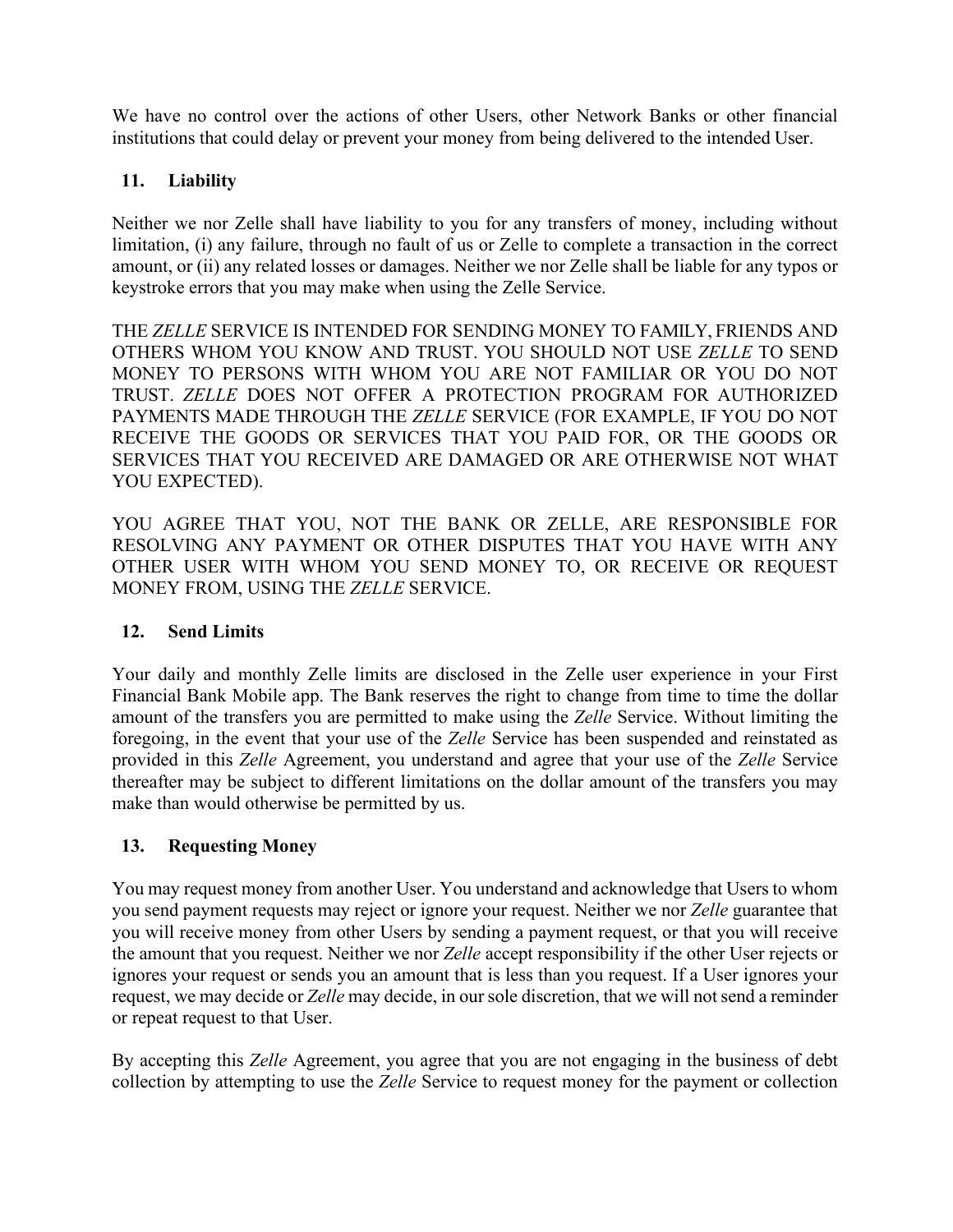of an overdue or delinquent debt; to request money that is owed to another person; or to collect any amounts that are owed pursuant to a court order. You agree to indemnify, defend and hold harmless the Bank, *Zelle,* and Network Banks and any owners, directors, officers, agents, employees, and representatives of the Bank, *Zelle*, or Network Banks, from and against all claims, losses, expenses, damages and costs (including, but not limited to, direct, incidental, consequential, exemplary and indirect damages), and reasonable attorney's fees, resulting from or arising out of any request for money that you send that is related to overdue or delinquent amounts.

You agree to receive money requests from other Users, and to only send requests for legitimate and lawful purposes. Requests for money are solely between the sender and recipient and are not reviewed or verified by us or by *Zelle*. Neither we nor *Zelle* assume responsibility for the accuracy or legality of such requests and do not act as a debt collector on your behalf or on behalf of the sender of a request for money.

We reserve the right, but assume no obligation, to terminate your ability to send requests for money in general, or to specific recipients, if we deem such requests to be potentially unlawful, abusive, offensive or unwelcome by the recipient.

## **14. Transaction Errors**

If you have a question about a transfer you received or expected to receive, then you should contact the sender and attempt to resolve the issue. You understand that the Bank must rely on the information provided by you and you authorize us to act on any instruction which has been or reasonably appears to have been sent by you to submit transfer instructions on your behalf. You understand that Zelle or other Network Banks receiving the transfer instructions may rely on such information. The Bank, Zelle, or other Network Banks are not obliged to take any further steps to confirm or authenticate such instructions and will act on them without getting further confirmation. You understand that if you provide the Bank with incorrect information or if there is any error in your instruction, you accept full responsibility for losses resulting from any of your errors, duplication, ambiguities, or fraud in the information that you provide. You agree not to impersonate any person or use a name that you are not authorized to use. If any information you provide is untrue, inaccurate, not current, or incomplete, without limiting other remedies, the Bank reserves the right to recover from you any costs or losses incurred as a direct or indirect result of your provision or use of untrue, inaccurate, not current, or incomplete information.

#### **15. Your Liability for Unauthorized Transfers**

Tell the Bank at once if you believe that your First Financial Bank Mobile app password has been stolen or a transfer has been made without your permission. Calling us is the best way of limiting your potential risk. You could lose all the money in your account at the Bank, plus your maximum overdraft line of credit or the balance in any other account connected to your enrolled account for overdraft protection. In case of errors or questions about transactions made using the Zelle Service through the Bank, promptly call the Bank at 1-855-660-5862.

Please refer to the Agreement for more information.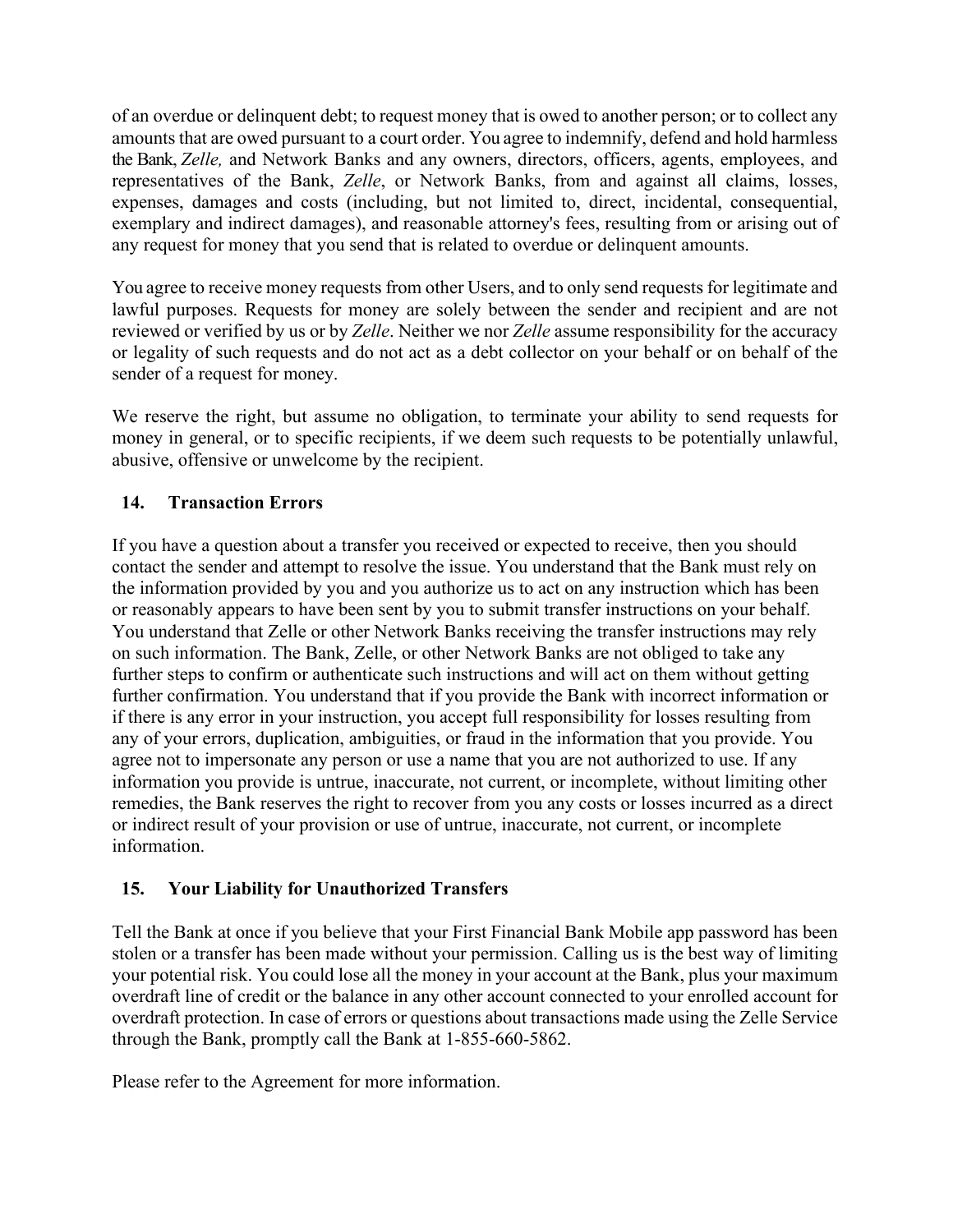## **16. Liability for Failure to Complete Transfers**

If the Bank or Zelle does not complete a transfer to or from your enrolled account at the Bank within the timeframes as described in this Zelle Agreement, or in the correct amount, in accordance with the terms of this Zelle Agreement, we will be liable to you for your direct losses and damages. However, neither the Bank nor Zelle will be liable in the following circumstances:

- If, through no fault of the Bank or Zelle, the sender does not properly complete the transfer to your enrolled account at the Bank
- If, through no fault of the Bank or Zelle, you do not have enough money in your account at the Bank to make the transfer
- If, through no fault of the Bank or Zelle, the person to whom you are sending money does not receive the email or text message containing a payment notification with instructions to enroll with Zelle
- If the Zelle Service or First Financial Bank Mobile app was not working properly and you knew about the malfunction when you initiated the transfer
- If circumstances beyond the Bank's or Zelle's control (such as but not limited to, fire, flood, war, insurrection, or act of God) prevent the transfer, in spite of reasonable precautions that the Bank or Zelle have taken
- If the Bank has reason to suspect that the transaction is unauthorized, or the Bank has placed restrictions on the use of the Zelle Service or your enrolled the Bank account for security reasons
- If the funds in your account at the Bank are frozen (for example, because of a court order) and the Bank is not legally permitted to complete the transfer
- If you have failed to use the Zelle Service, First Financial Bank Mobile app or your enrolled account at the Bank in accordance with our instructions
- •

There may be other instances, either stated in this *Zelle* Agreement or other applicable account or electronic transfer service agreements we have with you, in which we will not be liable for our failure to complete a transfer to or from your enrolled account at the Bank using the *Zelle* Service on time or in the correct amount.

## **17. Fees**

While we do not currently impose fees for using the *Zelle* Service, we reserve the right to charge a fee for the use of the *Zelle* Service and any additional services or features that we may introduce. You understand and agree that you are responsible for paying all applicable fees associated with the use of the *Zelle* Service. Your enrolled account at the Bank is subject to fees and charges as outlined in the schedule of service charges and fees in your Bank account agreement. Your internet service provider and/or wireless carrier may impose charges for their services, including data usage or text messaging You may incur overdraft fees if your account becomes overdrawn because you use the *Zelle* Service. Please see your Bank account agreement for more information on understanding and avoiding overdraft fees on the Bank's website at [https://ffin.com/.](https://ffin.com/)

## **18. Modification or Cancellation of the Zelle Service; Right to Terminate Access**

You may cancel your use of the *Zelle* Service at any time by notifying the Bank of your intent to cancel by calling us at 1-855-660-5862. Canceling your use of the *Zelle* Service means that you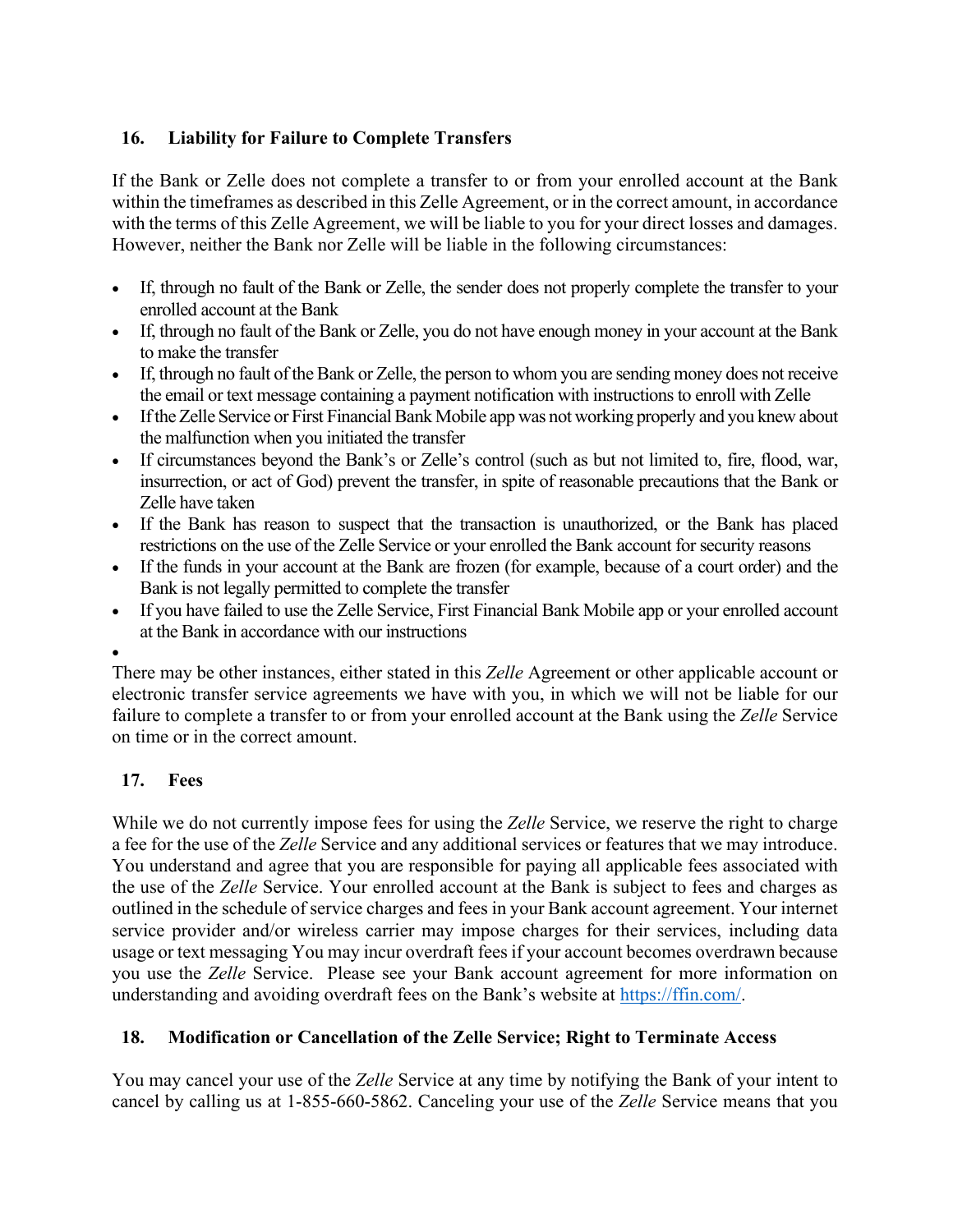will no longer be eligible to send or receive money. At the time you instruct us to cancel your use of the *Zelle* Service, any transfers in process using the *Zelle* Service will be completed to or from your enrolled account at the Bank, but no new transfers will be initiated to or from your enrolled account at the Bank through the *Zelle* Service.

We may modify or discontinue the *Zelle* Service or your use of some or all accounts within the *Zelle* Service, with or without notice except as required by law, without liability to you, or any other User or any third-party. We may from time to time make available additional or new features to the *Zelle* Service. Your use of such additional features may require approval by the Bank, at our sole discretion, and additional terms and conditions may apply.

We reserve the right, subject to applicable law, to terminate or suspend the *Zelle* Service and your right to use the *Zelle* Service, in whole or in part, at any time and for any reason, including without limitation if we, in our sole judgment, believe you have engaged in conduct or activities that violate any terms of these terms of use or the rights of the Bank and/or *Zelle*, or if you provide us with false or misleading information or interfere with other Users or the administration of the *Zelle* Service.

The *Zelle* Service may not be available at all times. In the event that the Bank at any time incurs a problem with your use of the *Zelle* Service, including without limitation a failure in attempting to debit your eligible account at the Bank or to collect with respect to any of your transfers using the Zelle Service, and without limiting any other right or remedy that the Bank may have under these terms of use or otherwise, the Bank reserves the right to suspend or terminate a transfer or your right to use the *Zelle* Service, immediately and without prior notice to you. You understand and agree that such action is reasonable for the Bank to take in order to protect the Bank from loss. In the event of such a suspension, you may request reinstatement of your use of the *Zelle* Service by contacting the Bank using any of the methods provided for within these terms of use. In the event that your *Zelle* Service is terminated, you understand that you may not request reinstatement of your use of the *Zelle* Service. The Bank reserves the right in its sole discretion to grant or deny reinstatement of your use of the *Zelle* Service. In the event the Bank agrees to reinstate your use of the *Zelle* Service, the Bank reserves the right to initially reinstate your use of the *Zelle* Service subject to lower per-transaction and monthly dollar transfer limits and/or with other restrictions on your use of the *Zelle* Service. Based upon your subsequent usage of the *Zelle* Service, the Bank in its sole discretion may thereafter restore your ability to effect transfers subject to such higher per-transaction and monthly dollar transfer limits as may then be in effect.

## **19. Disclaimer of Warranties**

EXCEPT AS OTHERWISE PROVIDED HEREIN, AND SUBJECT TO APPLICABLE LAW, THE BANK AND *ZELLE* MAKE NO EXPRESS OR IMPLIED WARRANTIES, REPRESENTATIONS OR ENDORSEMENTS WHATSOEVER WITH RESPECT TO THE *ZELLE* SERVICE. THE BANK AND *ZELLE* EXPRESSLY DISCLAIMS ALL WARRANTIES OF ANY KIND, EXPRESS, IMPLIED, STATUTORY OR OTHERWISE, INCLUDING, BUT NOT LIMITED TO, IMPLIED WARRANTIES OF MERCHANTABILITY, FITNESS FOR A PARTICULAR PURPOSE, TITLE AND NON-INFRINGEMENT, WITH REGARD TO THE *ZELLE* SERVICE DESCRIBED OR PROVIDED. THE BANK AND *ZELLE* DO NOT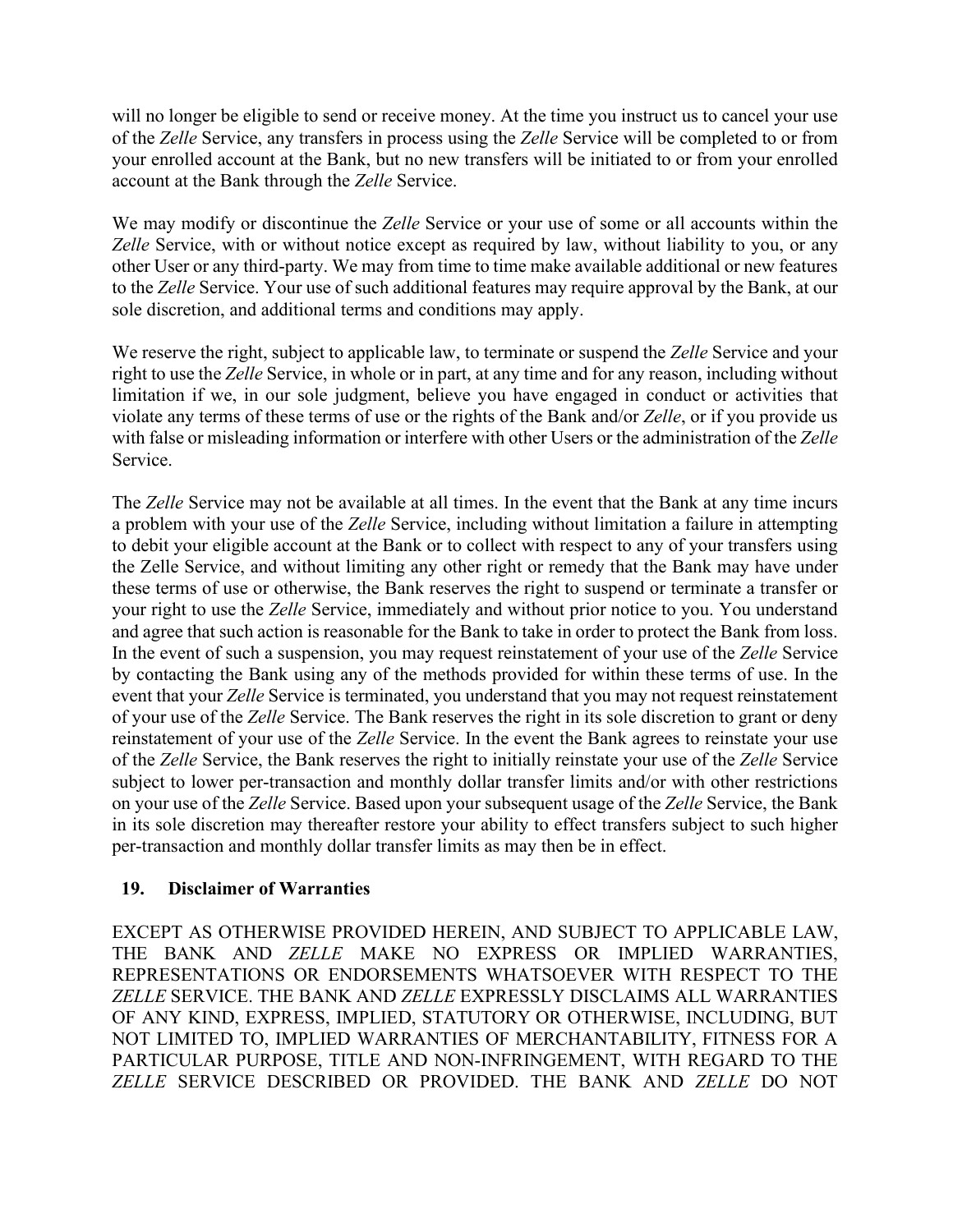WARRANT THAT THE *ZELLE* SERVICE WILL BE UNINTERRUPTED, TIMELY, SECURE OR ERROR-FREE, OR THAT DEFECTS WILL BE CORRECTED. THE *ZELLE* SERVICES ARE PROVIDED ON AN "AS IS" AND "AS AVAILABLE" BASIS.

## **20. Limitation of Liability**

EXCEPT AS OTHERWISE PROVIDED HEREIN AND SUBJECT TO APPLICABLE LAW, IN NO EVENT WILL THE BANK, *ZELLE*, THE NETWORK BANKS, OR ANY OF THE OWNERS, DIRECTORS, OFFICERS, AGENTS, EMPLOYEES, OR REPRESENTATIVES OF THE BANK, *ZELLE* OR THE NETWORK BANKS BE LIABLE FOR ANY DAMAGES WHATSOEVER, INCLUDING, BUT NOT LIMITED TO ANY DIRECT, INCIDENTAL, CONSEQUENTIAL, SPECIAL, EXEMPLARY OR OTHER INDIRECT DAMAGES ARISING OUT OF (I) ANY TRANSACTION CONDUCTED THROUGH OR FACILITATED BY THE *ZELLE* SERVICE; (II) ANY CLAIM ATTRIBUTABLE TO ERRORS, OMISSIONS, OR OTHER INACCURACIES IN THE *ZELLE* SERVICES DESCRIBED OR PROVIDED; (III) UNAUTHORIZED ACCESS TO OR ALTERATION OF YOUR TRANSMISSIONS OR DATA; OR (IV) ANY OTHER MATTER RELATING TO THE *ZELLE* SERVICES DESCRIBED OR PROVIDED, EVEN IF THE BANK, *ZELLE* OR ANY OF THE NETWORK BANKS HAVE BEEN ADVISED OF THE POSSIBILITY OF SUCH DAMAGES. IF YOU ARE DISSATISFIED WITH THE *ZELLE* SERVICE OR WITH THE TERMS OF THIS ZELLE AGREEMENT, YOUR SOLE AND EXCLUSIVE REMEDY IS TO DISCONTINUE USING THE *ZELLE* SERVICE.

IN THOSE STATES WHERE THE EXCLUSION OR LIMITATION OF LIABILITY FOR CONSEQUENTIAL OR INCIDENTAL DAMAGES MAY NOT APPLY, ANY LIABILITY OF THE BANK, *ZELLE*, THE NETWORK BANKS, OR ANY OF THE OWNERS, DIRECTORS, OFFICERS, AGENTS, EMPLOYEES, OR REPRESENTATIVES OF THE BANK, *ZELLE* OR THE NETWORK BANKS, IS LIMITED AND WARRANTIES ARE EXCLUDED TO THE GREATEST EXTENT PERMITTED BY LAW, BUT SHALL, IN NO EVENT, EXCEED ONE HUNDRED DOLLARS (\$100.00).

## **21. Indemnification**

You acknowledge and agree that you are personally responsible for your conduct while using the *Zelle* Service, and except as otherwise provided in this *Zelle* Agreement, you agree to indemnify, defend and hold harmless the Bank, *Zelle*, the Network Banks and all of the owners, directors, officers, agents, employees, and representatives of the Bank, *Zelle*, and the Network Banks, from and against all claims, losses, expenses, damages and costs (including, but not limited to, direct, incidental, consequential, exemplary and indirect damages), and reasonable attorneys' fees, resulting from or arising out of your use, misuse, errors, or inability to use the *Zelle* Service, or any violation by you of the terms of this *Zelle* Agreement.

## **22. Governing Law; Choice of Law; Severability**

The provisions of this *Zelle* Agreement will be governed by federal law and, to the extent that state law applies, the laws of the State of Texas that apply to the account agreement governing your Bank account. If a court decides not to enforce a part of this *Zelle* Agreement, this *Zelle*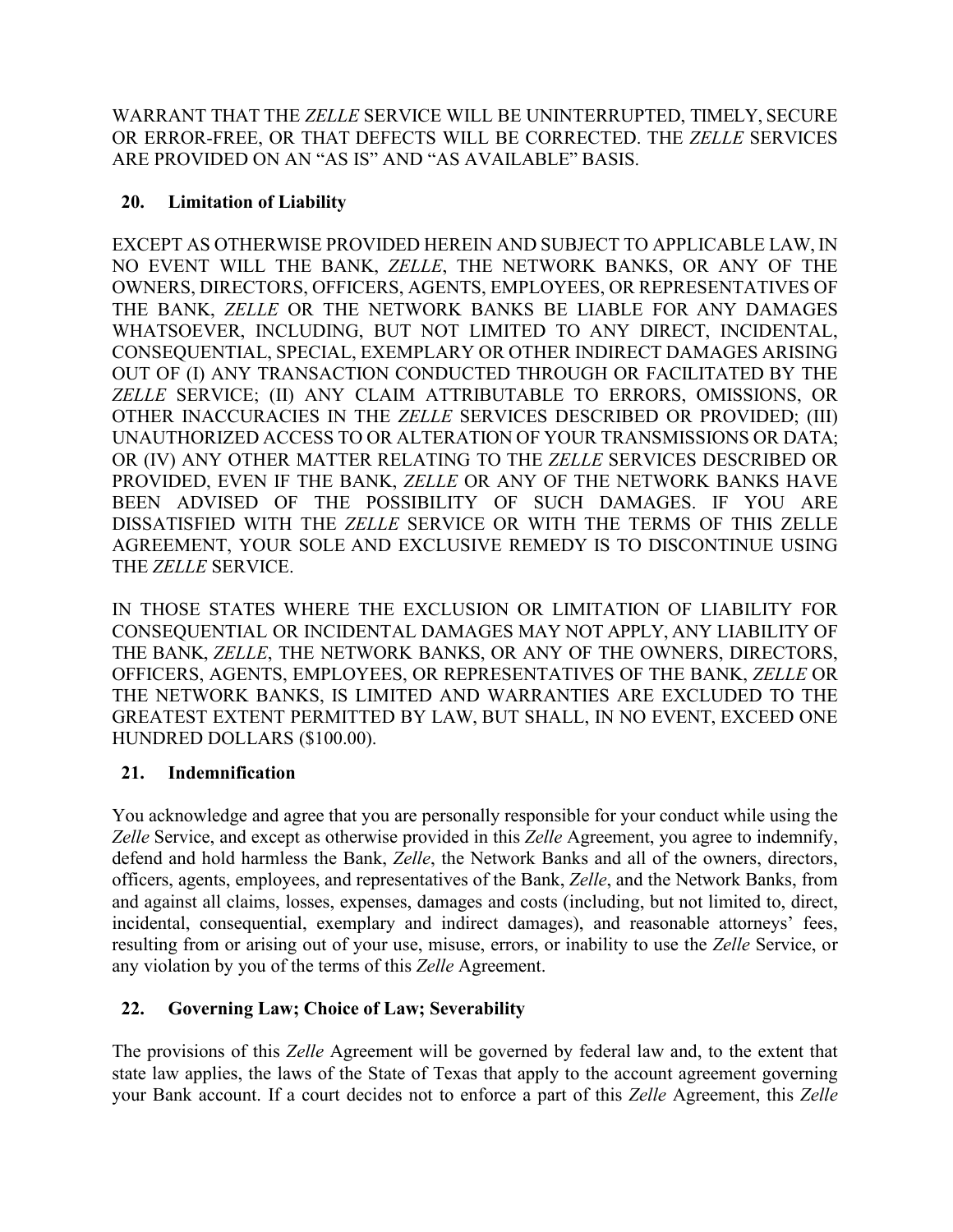Agreement will then read as if the unenforceable or invalid part were not there. All provisions in this *Zelle* Agreement are subject to any restrictions under applicable law.

## **23. Miscellaneous**

Subject to the terms of this *Zelle* Agreement, the *Zelle* Services are generally available 24 hours a day, seven days a week with the exception of outages for maintenance and circumstances beyond the Bank's or *Zelle*'s control. You may contact a customer service representative of the Bank by calling 1-855-660-5862 between the hours listed on our website at [https://ffin.com.](https://ffin.com/)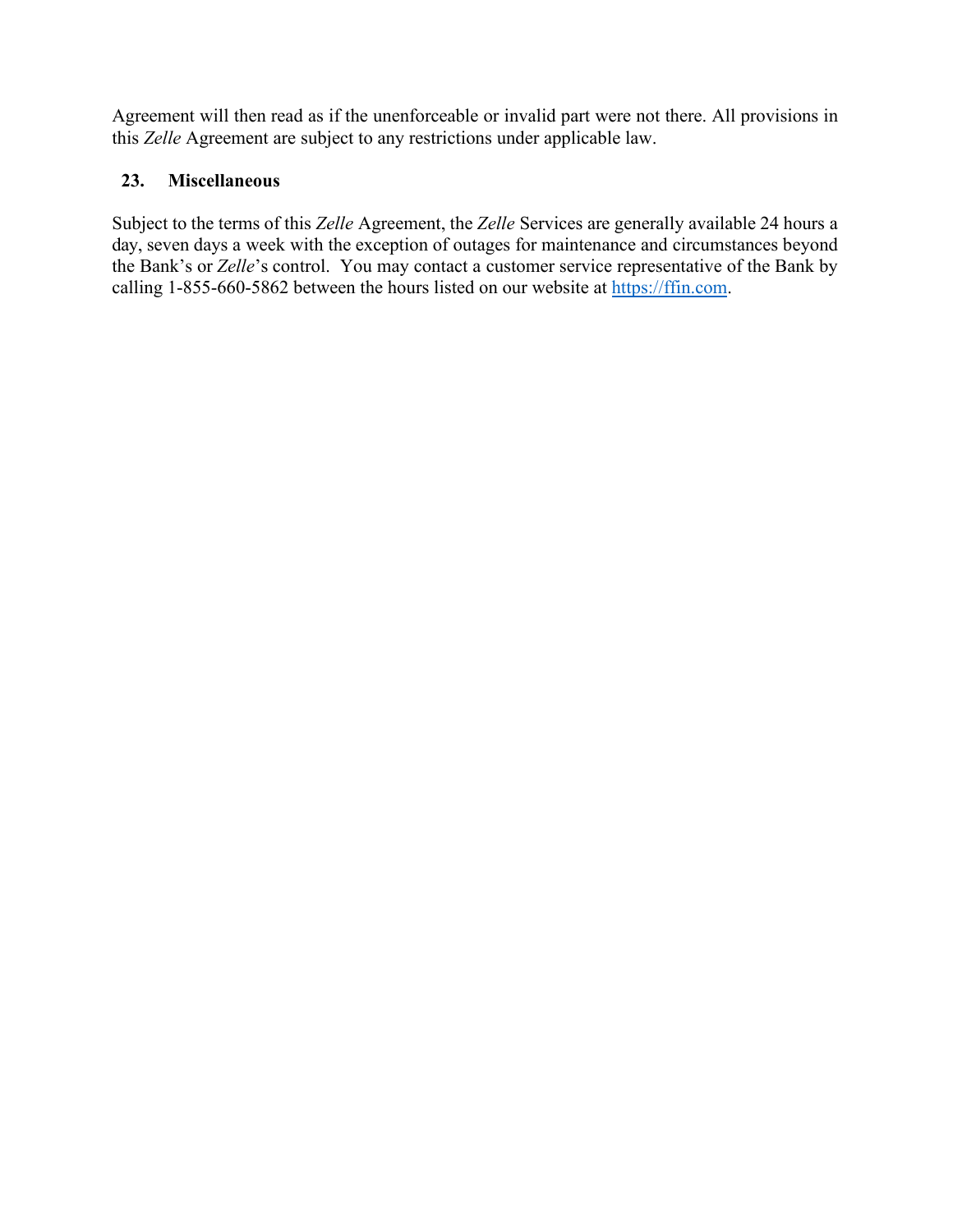## **Mobile Deposit Terms and Conditions Addendum**

This Mobile Deposit Terms and Conditions Addendum ("Mobile Deposit Agreement") and the First Financial Bank Online and Mobile Banking Services Agreement ("Agreement") contain the terms and conditions governing your use of the Mobile Deposit Integrated feature of Mobile Banking (the "Deposit Service"). If we make changes to this Addendum, we will update the Addendum on the website. We will notify you of changes following the procedures specified in the Agreement. In the event of any inconsistency between this Addendum and the Agreement, this Addendum will control.

## **1. Deposit Service**

The Deposit Service allows customers to make deposits to eligible checking, savings or money market accounts with the Bank using a camera-enabled mobile device (each such deposit a "Mobile Deposit" and collectively "Mobile Deposits"). The mobile device must capture an image of the front and back of each check to be deposited, including the magnetic ink character recognition line on each check, the back of the check must be endorsed, and must provide such other information as required by the Mobile Deposit Agreement, the Terms and Conditions of Your Account ("Deposit Account Agreement") as it relates to your checking, savings, or money market account with Bank, and applicable law.

## **2. Deposit Limits**

The standard amount you may deposit into a consumer account through the Deposit Service is \$2,500 per day and \$10,000 per month. If you are a new Deposit Service user, your limit is \$1,000 per day and \$2,500 per month until you are in good standing for 60 days. The standard amount Business Customers may deposit through the Deposit Service is \$10,000 per day. The Bank may approve higher limits. If you attempt to initiate a Mobile Deposit over this limit, the Bank will reject the deposit. Higher limits may be available to you at the Bank's discretion, subject to revocation at any time by Bank, for any or no reason, without notice (in which case the standard deposit limit will be applied).

## **3. Fees for Mobile Deposit Integrated**

For business accounts, a fee of up to \$1.00 per deposit will be charged on the 15th or next business day in which the Bank is open of the month following the deposit. Customer authorizes the Bank to deduct any such fees from any account Customer holds with Bank.

## **4. Availability of Funds**

An Image transmitted to the Bank through the Deposit Service that is received and accepted by the Bank before 8:00 p.m. Central Time on a Business Day in which the Bank is open, will be considered the day of deposit of the check, subject to other terms and conditions herein. Funds deposited using the Deposit Service will generally be made available the next Business Day after the day of deposit. The Bank may delay the availability of your funds at its discretion in accordance with the Bank's policies and procedures.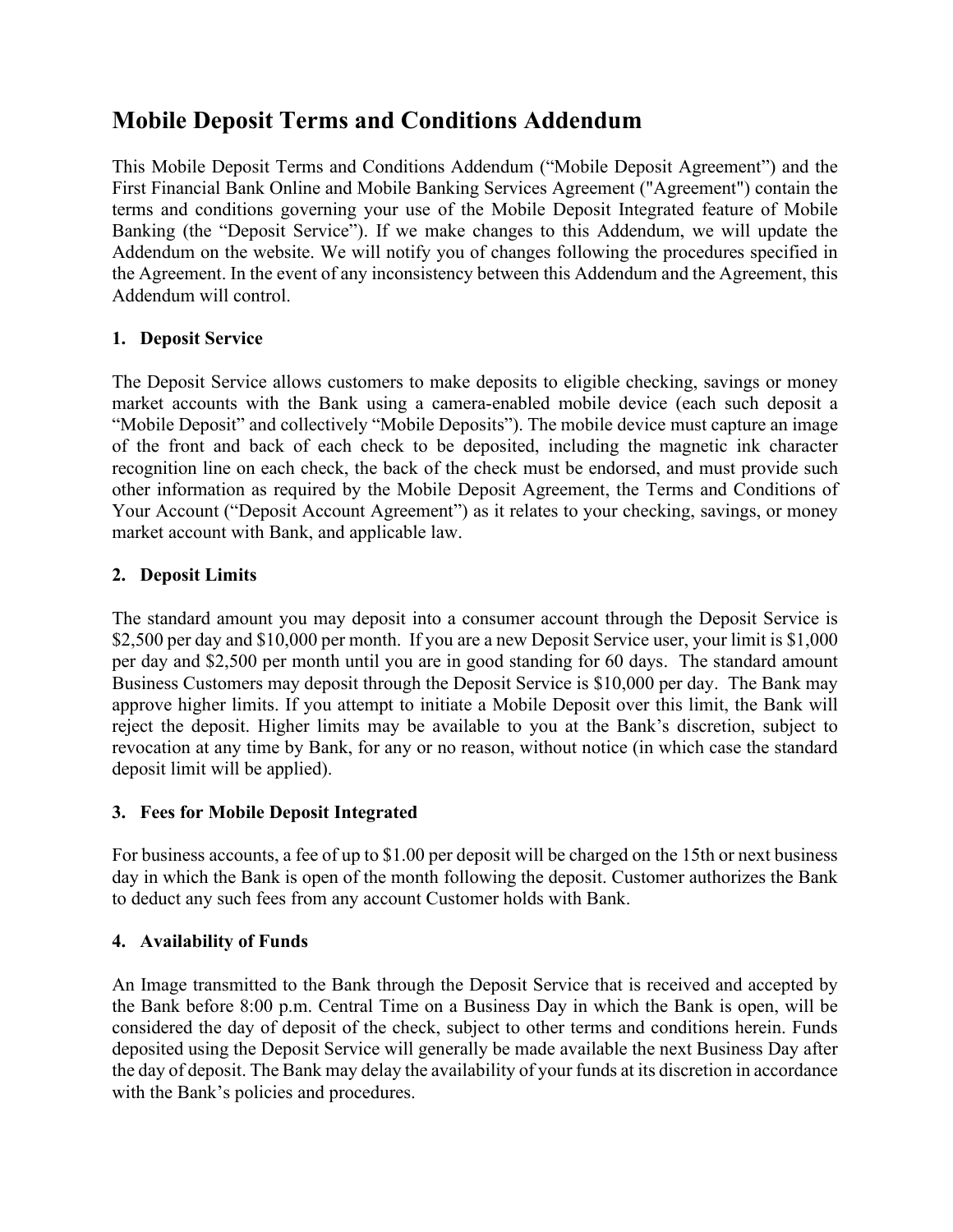## **5. Endorsement and Mobile Deposit Procedures ("Procedures")**

You agree to restrictively endorse any check transmitted through the Deposit Service as follows: sign the back of the check with your name or "endorsed as drawn" and the words "For Mobile Deposit Only" or as otherwise instructed by the Bank. You agree to follow all other procedures and instructions for use of the Deposit Service as the Bank may establish from time to time.

You shall scan the front and back of each check to be deposited and thereby capture the Image of the front and back of each check and any other required data from each check and transmit the Images to be deposited and all other required data and information from or pertaining to such checks to the Bank in accordance with the Procedures. To ensure accuracy, you shall key the amount of each check prior to transmitting the check using the Deposit Service in accordance with the Procedures. You may deposit multiple checks using the Deposit Service to the Bank or Processor in a single day, not to exceed the deposit limits discussed in this Mobile Deposit Agreement.

The Bank reserves the right to amend the Procedures, with or without prior notice to you. You agree to comply at all times with the Bank's Secure Login procedures established for online account access and to safeguard the confidentiality and security of the Security Procedures and all other proprietary property or information the Bank provides to you in connection with the Deposit Service and to notify the Bank immediately if you have any reason to believe the security or confidentiality required by this Mobile Deposit Agreement has been or may have been breached. You acknowledge, understand, and agree the Security Procedures are not designed for the detection of errors. The Bank is not, and will not be, obligated to detect errors by you or others, regardless of actions the Bank takes from time to time to do so.

## **6. Eligible Items**

You agree to scan and deposit only checks as the term "check" is defined in Federal Reserve Regulation CC. You further agrees that the image of the check ("Image") that is transmitted to the Bank shall be deemed an "item" within the meaning of Articles 3 and 4 of the Uniform Commercial Code. When the Image is converted to an Image Replacement Document for subsequent presentment and collection, it shall be deemed an item within the meaning of Articles 3 and 4 of the Uniform Commercial Code.

You agree to not capture images of any of the following types of checks which shall be considered ineligible items:

- a) Checks payable to any person or entity other than the person or entity that owns the account in which the check is being deposited.
- b) Checks containing an alteration to any of the fields on the front of the check or item, or which you know or suspect, or should know or suspect, are fraudulent or are otherwise not authorized by the owner of the account on which the check is drawn.
- c) Checks payable jointly payable jointly not in the alternative, unless deposited into an account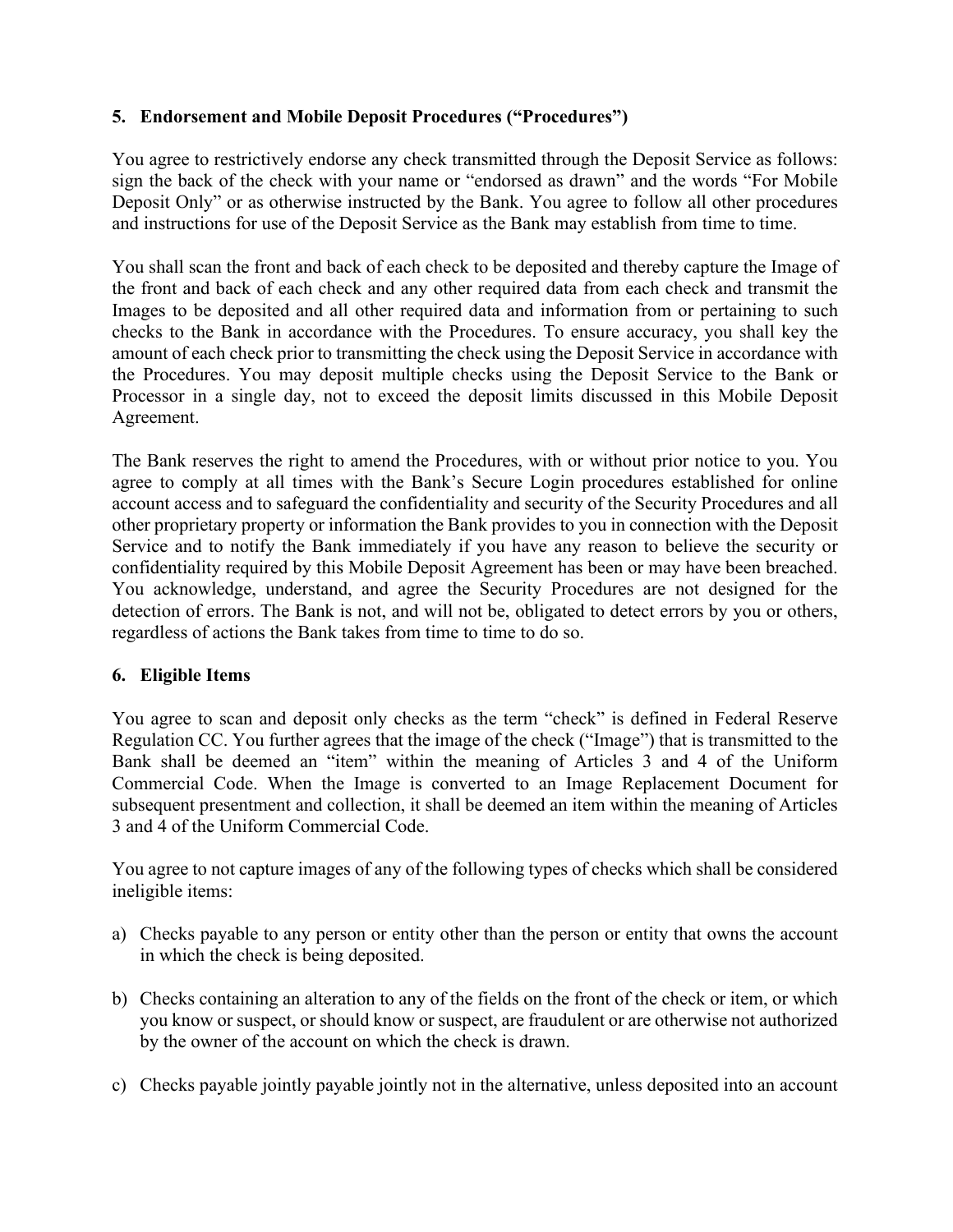in the name of all payees.

- d) Checks drawn on a foreign bank and/or that are not payable in United States currency.
- e) Checks that are undated, post-dated, or are dated more than 6 months prior to the date of deposit.
- f) Checks with any endorsement on the back other than that permitted in this Mobile Deposit Agreement.
- g) Checks that have previously been deposited by any remote capture or physical delivery at Bank or any other financial institution.
- h) Checks that have previously been returned unpaid for any reason.
- i) Checks or items previously converted to a substitute check, as defined in Reg. CC or are "image replacement documents" that purport to be substitute checks.
- j) Checks or items that are remotely created checks, as defined in Reg. CC.
- k) Checks or items payable on sight or payable through Drafts, as defined in Reg. CC.
- l) Checks or items that are drawn or otherwise issued by the U. S. Treasury Department.
- m) Money Orders or Postal Money Orders.
- n) Travelers Checks.
- o) Checks or items that require authorized verification codes.
- p) Checks that are prohibited by the Bank's current procedures relating to the Deposit Service, or which are otherwise not acceptable under the Deposit Account Agreement relating to your checking, savings or money market accounts, or as the Bank may otherwise determine in its sole discretion.

The Bank may in its sole discretion, and without liability to you, refuse any check for any or no reason, or elect to take the check on a collection basis only. The Bank reserves the right to charge back to your account, at any time, for any item that Bank subsequently determines was an ineligible item. Bank is not liable for any loss, costs, or fees you may incur as a result of a chargeback of an ineligible item. **IF YOU DEPOSIT AN INELIGIBLE ITEM, YOU AGREE TO INDEMNIFY AND REIMBURSE THE BANK FOR, AND HOLD THE BANK HARMLESS FROM AND AGAINST, ANY AND ALL LOSSES, COSTS AND EXPENSES (INCLUDING REASONABLE ATTORNEYS' FEES) THE BANK MAY INCUR ASSOCIATED WITH ANY WARRANTY, PRESENTMENT, INDEMNITY OR OTHER CLAIM RELATED THERE TO. YOU AGREE AND GRANT THE BANK THE RIGHT TO SETOFF IN YOU ACCOUNTS HELD AT THE BANK TO COVER SUCH**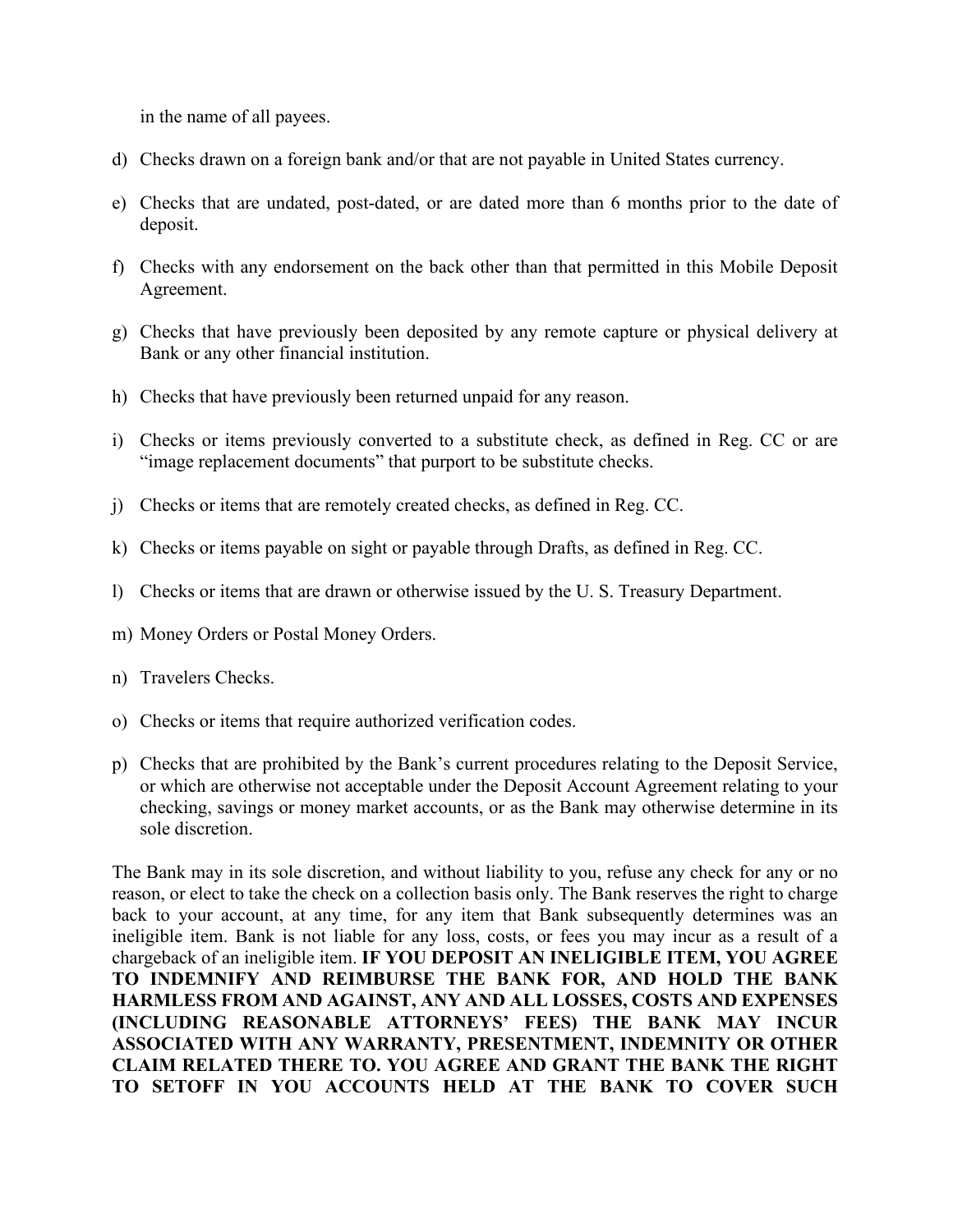## **OBLIGATIONS UNDER THIS MOBILE DEPOSIT AGREEMENT.**

## **7. Image Quality**

The Images of checks transmitted to the Bank using the Deposit Service must be legible, as determined in the sole discretion of the Bank. Each Image of each check shall also comply with any other requirements established from time to time by the Bank and shall meet all standards for image quality established by the American National Standards Institute (ANSI), the Board of Governors of the Federal Reserve, or any other regulatory agency, clearinghouse or association. Without limiting the foregoing, each Image of each check must be of such quality that the following information can be clearly read and understood by sight review of such Image:

- The amount of the check;
- The payee of the check;
- The information identifying the drawer of the check, including the signature of the drawer of the check;
- The date of the check;
- The check number;
- All information identifying the paying bank that is preprinted on the check, including the MICR line; and
- All other information placed on the check prior to the time an Image of the check is captured, such as any required identification written on the front of the Check and any endorsements applied to the back of the check.

The Bank shall not be liable to you for failure to process or improperly processing any item for which you have not provided an accurate and legible Image, and the Bank reserves the right to reject any such deposit in its sole discretion.

## **8. Receipt of Mobile Deposit and Notification**

You agree that you shall be solely liable for, and the Bank shall not have any liability whatsoever to you for any Mobile Deposit or the Images, or other information contained therein that are not received by Bank, or for the Images or other information contained therein that are intercepted or altered by an unauthorized third party or dropped during transmission. You agree that the Bank has no obligation to accept a Mobile Deposit and, therefore, the Bank reserves the right to reject any Mobile Deposit, or the Images or other information contained therein, at its discretion, without liability to you. The Bank has no obligation to notify you of the rejection of a Mobile Deposit or the Images or other information contained therein and shall have no liability to you for failing to do so. You agree to accept an electronic notification or mail regarding the status of your Mobile Deposits, or the Images or other information contained therein, including any notification of holds placed on a Mobile Deposit or item or any Image contained therein.

A Mobile Deposit is considered received by the Bank when a complete copy of the Image of the check has been written on a Bank electronic storage device in conformity with the Bank's technical and operational requirements. For purposes of determining when a check has been delivered and received, the Bank's records shall be determinative. Upon receipt of a Mobile Deposit, the Bank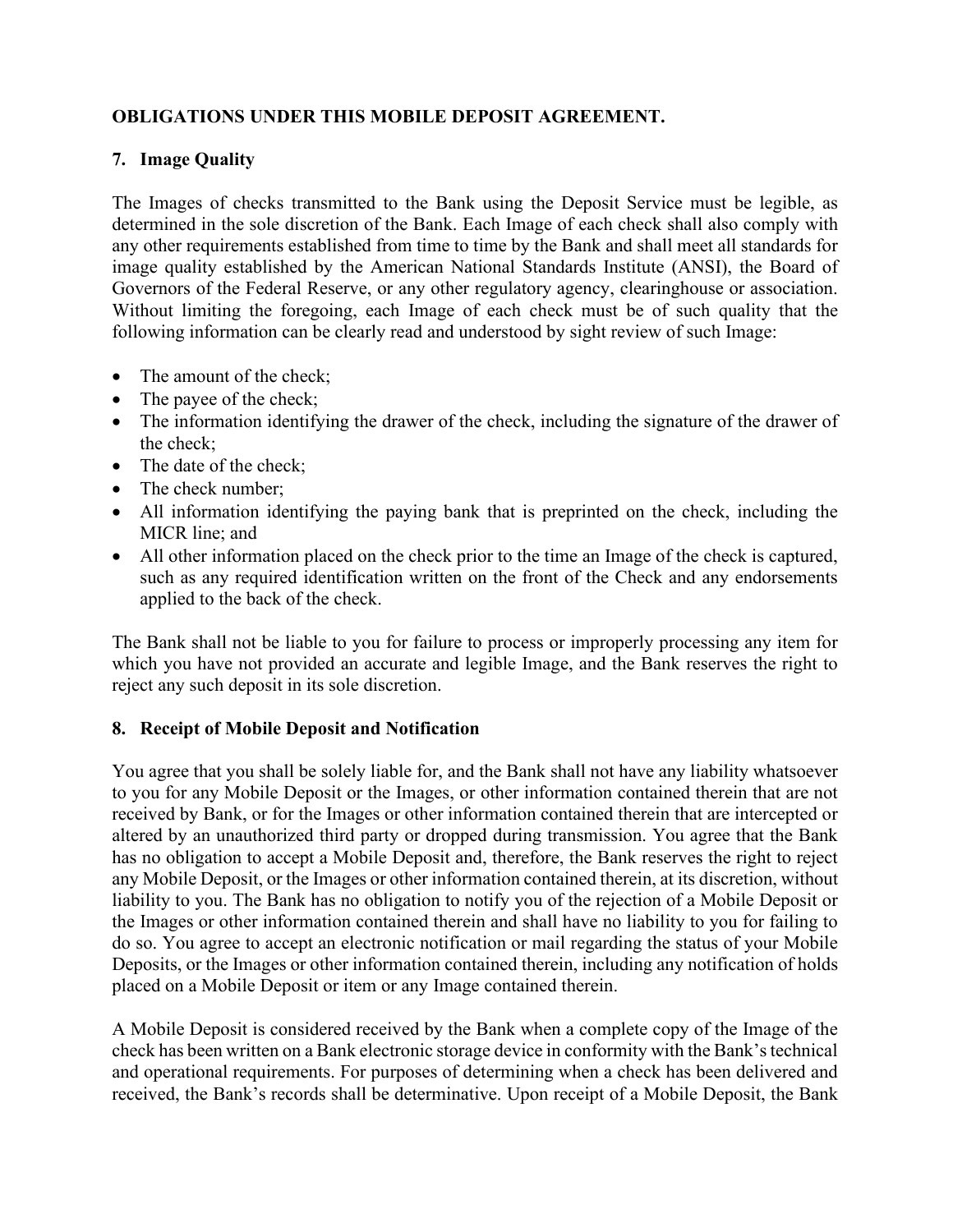will send an electronic notification or mail confirming that it received the Mobile Deposit. Your receipt of such confirmation does not mean the transmission was error free, complete or will be considered for deposit and credited to your account.

Upon receipt of a Mobile Deposit transmitted by you, the Bank may examine such Mobile Deposit and the Images and other information contained therein to ensure that you have complied with this Agreement and followed the Procedures. If the Bank determines that you have not complied with this Agreement or followed the Procedures, or if errors exist in the Mobile Deposit presented to the Bank, the Bank, in its sole discretion, may either reject the Mobile Deposit or elect to correct the error and accept and process the corrected check (a "Corrected Mobile Deposit"). The Bank may, at its sole election, credit your account for the full amount of the deposit based on the information provided by you in transmitting the Mobile Deposit to the Bank, and subsequently make any necessary adjustments to your account to correct the error. The Bank may, at its option, also perform a risk management analysis of one or more Mobile Deposits submitted by you to detect potentially fraudulent checks, and, in its sole discretion, the Bank may reject any such Mobile Deposit, or the Images or other information contained therein. If after examination of a Mobile Deposit and the Images and other information contained therein, the Bank determines that you complied with this Agreement and processed and transmitted the Mobile Deposit in accordance with this Agreement and the Procedures, the Bank shall accept the Mobile Deposit for deposit to your account. Notwithstanding the fact that the Bank accepts a Mobile Deposit for processing, any credit made to your account shall be provisional, and you shall remain liable to the Bank for any errors, inaccuracies, breach of warranties and any other loss sustained by, or claim made against, the Bank.

## **9. Keeping and Destroying Checks After Imaging**

Upon receipt of a confirmation from the Bank that the Bank received an Image you transmitted, you agree to retain the Mobile Deposit check for no fewer than 14 calendar days and no more than 30 calendar days from the date of the Image transmission to the Bank. After 30 days, you must destroy the Mobile Deposit check, mark it "VOID", or otherwise render it incapable of further transmission, deposit, or presentment. During the time you retain the check, you agrees to (1) promptly provide the check to the Bank upon request, (2) keep the check secure against loss, theft, misplacement, and (3) not intentionally or accidentally redeposit, transfer, or present the check to the Bank or any other financial institution.

## **10. Security Procedures**

Security of Mobile Device used to Access Customer's Account Information. You are responsible for (i) maintaining the confidentiality and security of your mobile devices, third party mobile devices, access number(s), password(s), security question(s), and answer(s), account number (s), login information, and any other security or access information, used by you to access the Deposit Service (collectively, "Access Information"), and (ii) preventing unauthorized access to or use of the information, files or data that you store, transmit, or use in or with the Deposit Service (collectively, "Account Information"). You agree not to supply Access Information to any unauthorized persons. You will be responsible for all electronic communications, including Image transmissions, email, and other data ("Communications") entered using the Access Information.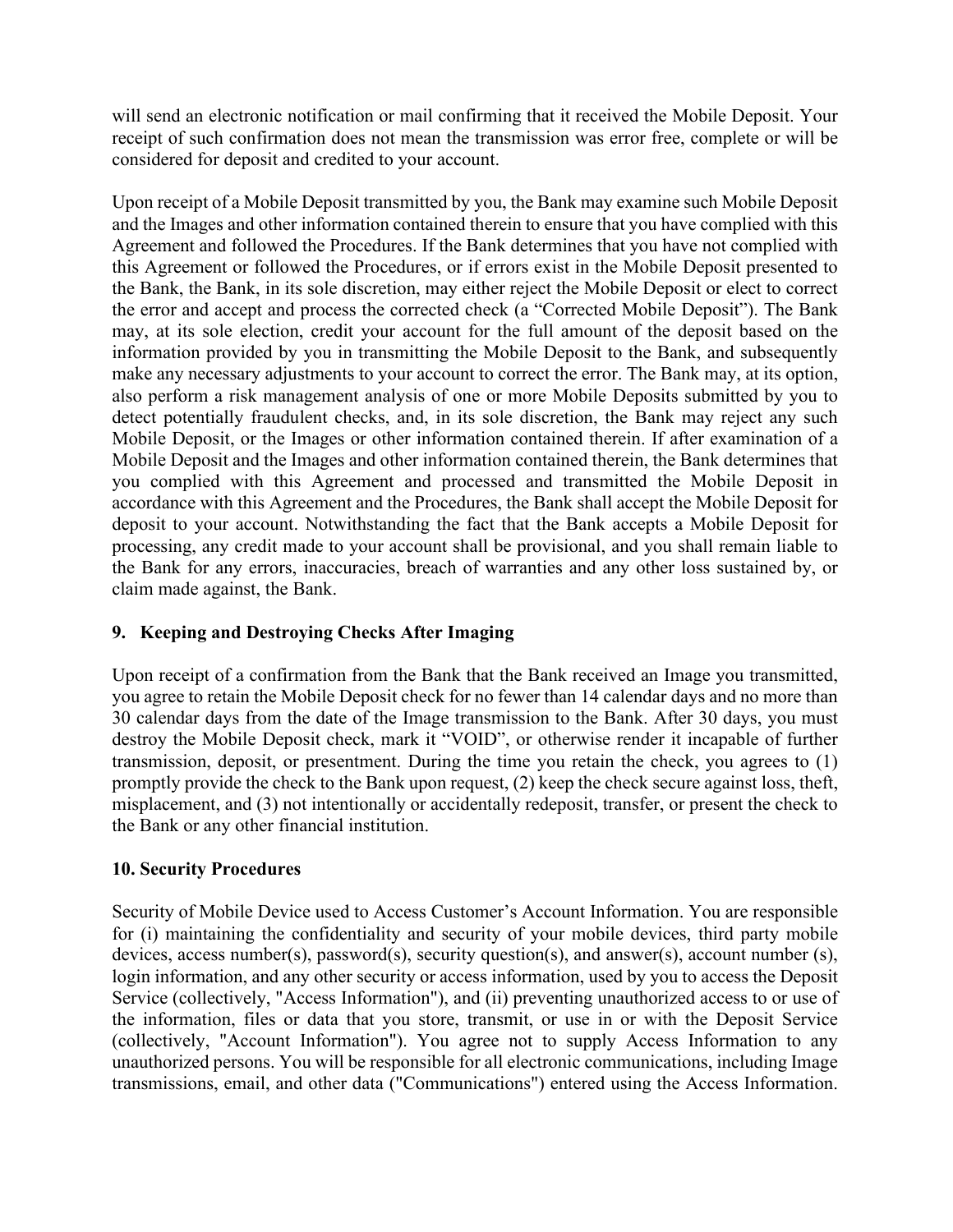Any Communications received through the use of the Access Information will be deemed to be sent or authorized by you. You agree to immediately notify the Bank if you become aware of any loss, theft, or unauthorized use of any Access Information, including your mobile device(s). The Bank reserves the right to deny you access to the Deposit Service (or any part thereof) if the Bank believes that any loss, theft, or unauthorized use of Access Information has occurred.

## **11. Laws, Rules, and Regulations**

You agree to comply with all existing and future operating procedures used by the Bank for processing of transactions. You further agree to comply with, and be bound by, all applicable state or federal laws, rules, regulations, orders, guidelines, operating circulars and pronouncements, affecting checks and drafts, including, but not limited to, all rules and procedural guidelines established by the Board of Governors of the Federal Reserve and the Electronic Check Clearing House Organization ("ECCHO") and any other clearinghouse or other organization in which the Bank is a member or to which rules the Bank has agreed to be bound. These procedures, rules, and regulations (collectively the "Rules") and laws are incorporated herein by reference. In the event of conflict between the terms of this Agreement and the Rules, the Rules will control.

## **12. Termination**

The Bank may suspend or terminate your use of the Deposit Service at any time without cause, but your prior representations, warranties, and obligations shall remain in full force and effect and shall survive termination of this Agreement. Failure to use the Deposit Service for one (1) year will result in the removal of the Deposit Service and you will have to reapply for the Deposit Service.

#### **13. Errors of Checks Deposited**

You agree to notify the Bank of any suspected errors regarding Checks deposited through the Deposit Service right away, and in no event later than thirty (30) days after the applicable Bank account statement is sent. Unless you notify the Bank within thirty (30) days of any alleged error, such statement regarding all Mobile Deposits made through the Deposit Service shall be deemed correct, and you will be prohibited from bringing a claim against the Bank for such alleged error.

## **14. Update Notice**

You shall provide written notice to the Bank of any changes to the information previously provided by you to the Bank. Such notice must be received by the Bank within five (5) business days of the change. You shall provide any additional information requested by the Bank within five (5) days of such request. The Bank retains the right to: (i) review your checks, Mobile Deposits, and activities from time to time and (ii) reprice or terminate the Deposit Service based on changes to information previously provided to the Bank.

#### **15. Bank's Duties and Responsibilities**

The Bank's duties and responsibilities are limited to those described in this Mobile Deposit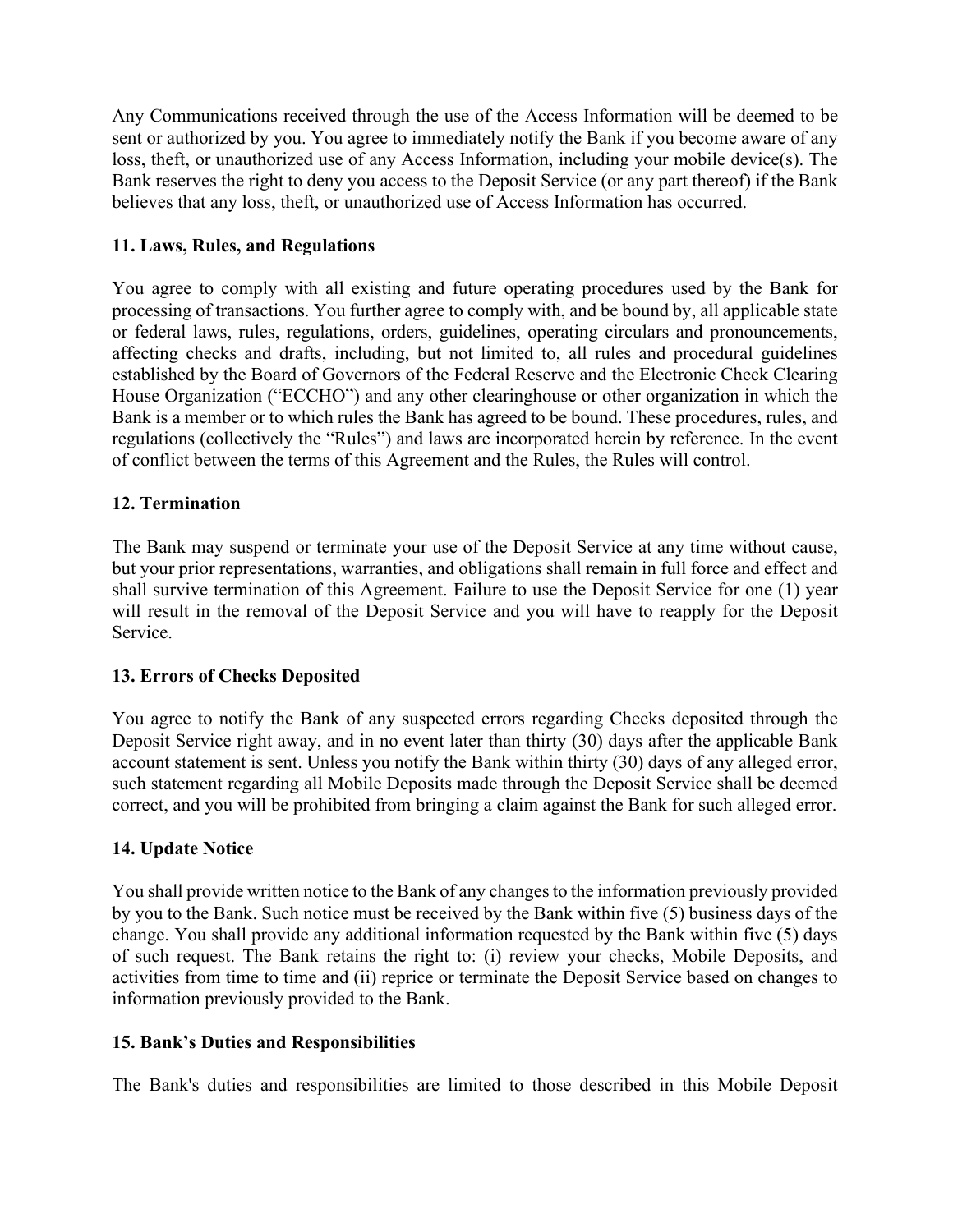Agreement, the Deposit Account Agreement, and any other agreements governing your accounts. The Bank will use commercially reasonable care in performing its responsibilities under this Mobile Deposit Agreement. You agree to monitor your account balances and charges, to promptly notify the Bank if any periodic statement conflicts with your records, and to refrain from acting on information you have reason to believe is erroneous. In all instances, the Bank's and, if the services of a third-party provider are utilized in the provision of the Deposit Service, such third party's sole liability to you shall be limited to the correction of any errors made. The Bank shall not be responsible for suspension of performance of all or any of its obligations, responsibilities or covenants hereunder, whether expressed or implied, if at any time, or from time to time, compliance therewith is prevented or hindered by, or are in conflict with, any federal or state law, regulation or rule, the order of any court of competent jurisdiction, any act of God or of the public enemy, war, epidemic, strike, or work stoppages of the U.S. Postal Service and commercial carrier(s), or electric power disruption or shortage, telecommunications failure or computer failures; acts, omissions or errors of any carrier and/or agent operating between you and the Bank or the Bank and any Federal Reserve Bank or other agency utilized to exercise transfers or any recipients of transferred funds; any incorrect, unauthorized or fraudulent use or other fraud by any person other than the Bank's employees; or, without limiting the generality of the foregoing, any other cause or circumstance beyond the Bank's control or other conditions or circumstances not wholly controlled by the Bank, which would prohibit, retard or otherwise affect the Bank's complete or partial performance under this Mobile Deposit Agreement.

#### **16. Internet Disclaimer**

The Bank does not, and cannot, control the flow of any documents, files, data or other information via the Internet, whether to or from the Bank's network, other portions of the Internet or otherwise. Such flow depends in large part on the performance of Internet services provided or controlled by third parties. Actions or inactions of such third parties can impair or disrupt your connections to the Internet (or portions thereof). The Bank cannot guarantee that such events will not occur. Accordingly, the Bank disclaims any and all liability arising out of, resulting from or related to, such events, and in no event, shall the Bank be liable for any damages of any kind (whether in contract, in tort or otherwise) that are attributable or in any way related to the Internet infrastructure or your or the Bank's ability or inability to connect to the Internet.

#### **17. Contingency Plan**

You agree that, in the event you are not able to capture, process, produce or transmit a Mobile Deposit to the Bank, or otherwise comply with the terms hereof or of the Procedures, for any reason, including, but not limited to, communications, equipment or software outages, interruptions or failures, you will deposit the original Checks in a manner consistent with other methods for making deposits provided by the Bank (such as in transport the originals of all Checks to the closest office of the Bank or deposit-taking ATM and deposit original Checks with the Bank or in the ATM, or mail the Checks to the Bank) until such time that the outage, interruption or failure is identified and resolved. You hereby acknowledge and agree that the Bank shall not be liable to you for any loss or damage of any nature sustained by you as the result of your inability to use the Deposit Service. The deposit of original Checks at an office of the Bank or in an ATM shall be governed by the terms and conditions of the Deposit Account Agreement and not by the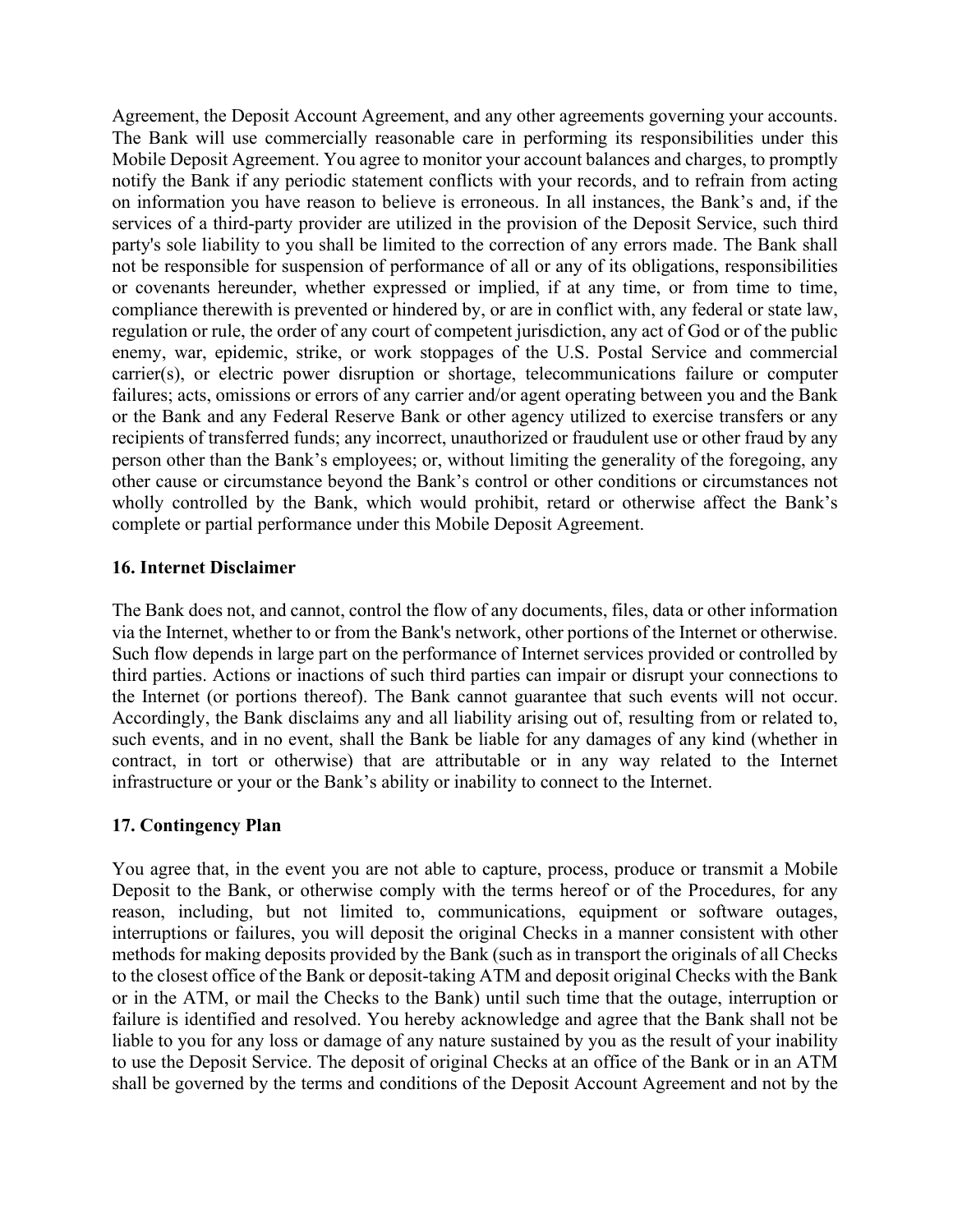terms of this Mobile Deposit Agreement.

## **18. Financial information**

For business Customers only, the Bank may from time-to-time request information from Customer in order to evaluate a continuation of the Deposit Service to be provided by Bank hereunder and/or adjustment of any limits set by this Agreement. Customer agrees to provide the requested financial information immediately upon request by Bank, in the form required by Bank. Customer authorizes Bank to investigate or reinvestigate at any time any information provided by Customer in connection with this Agreement or the Deposit Service and to request reports from credit bureaus and reporting agencies for such purpose. If Customer refuses to provide the requested financial information, or if Bank concludes, in its sole discretion, that Customer's credit risk is unacceptable, or if Customer refuses to give Bank access to Customer's premises, Bank may terminate the Deposit Service according to the provisions hereof.

## **19. Customer Representations and Warranties**

In addition to any other warranties contained in this Mobile Deposit Agreement, while using the Deposit Service, you are deemed to have made all representations and warranties applicable to you had you deposited the check with the Bank by other means. Further, you warrant to the Bank that for each check or item deposited, presented, and/or transmitted using the Deposit Service:

- a. You will comply with this Mobile Deposit Agreement and all applicable rules, laws and regulations.
- b. This Mobile Deposit Agreement is valid and enforceable against you in accordance with its terms, and the entry into, and performance of this Mobile Deposit Agreement by you does not violate any law, or conflict with any other agreement, to which you are subject.
- c. You will only deposit checks that are authorized by this Mobile Deposit Agreement, the Procedures and the Deposit Account Agreement governing your account.
- d. You will not (i) create duplicate Images of checks, (ii) transmit a duplicate Image of a check to the Bank, or (iii) deposit or otherwise negotiate the original of any check of which an Image was created. You further warrant that no subsequent transferee, including but not limited to the Bank, a collecting or returning bank, drawer, drawee, payee or endorser, will be asked to pay the original check from which you created an Image or a duplication (whether paper or electronic, including ACH entries) of an original check.
- e. Each Image transmitted to the Bank contains an accurate representation of the front and the back of each check and complies with the requirements of this Mobile Deposit Agreement.
- f. All data and other information provided to the Bank, including, but not limited to, data contained in the MICR line of each check is complete, true and accurate and complies with the requirements of this Mobile Deposit Agreement.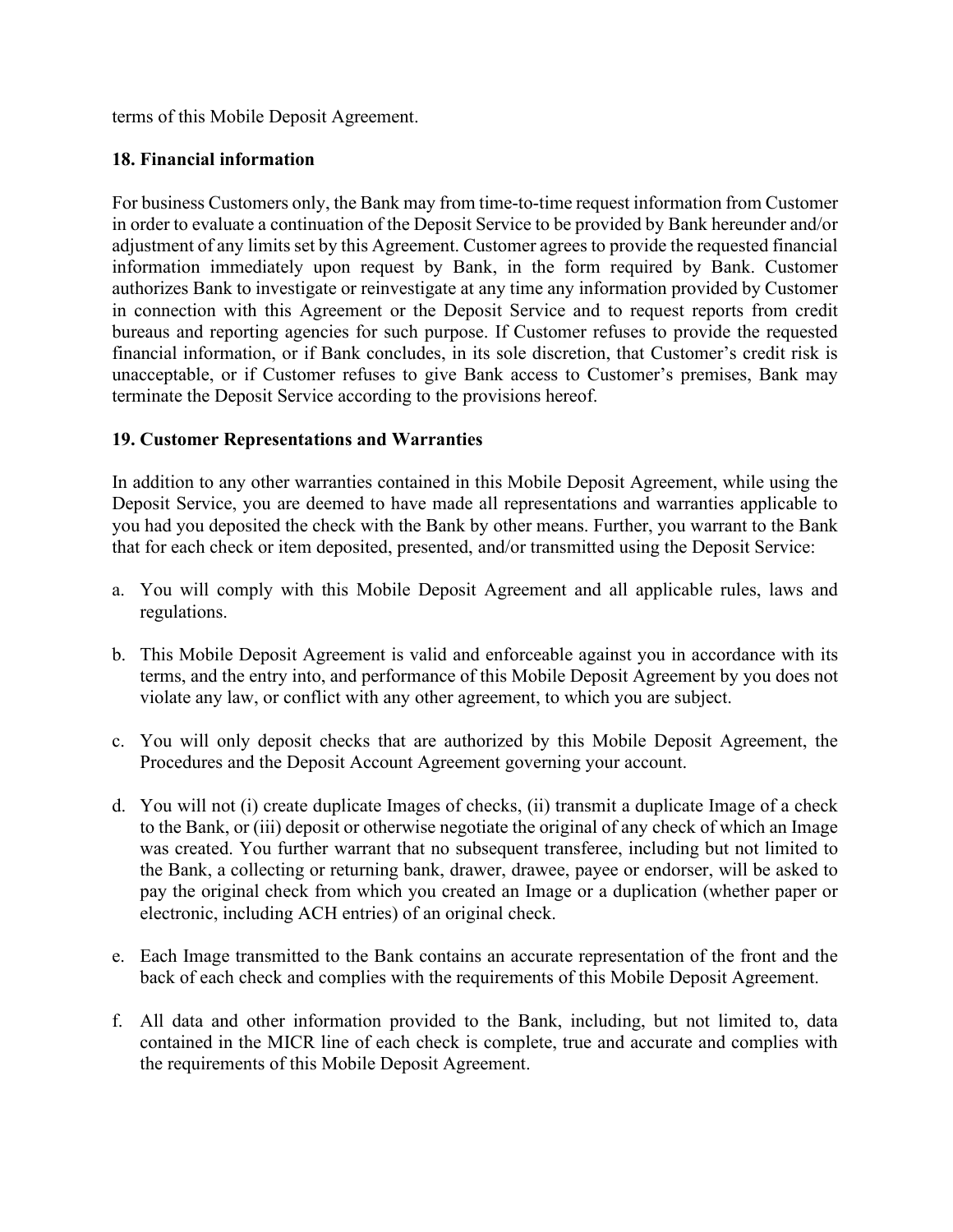- g. You are not aware of any factor which may impair the collectability of any check presented to the Bank.
- h. You will destroy Mobile Deposit items in accordance with this Mobile Deposit Agreement, and will not redeposit or re-present any original item;
- i. All Checks and customers' transactions are, and will be, bona fide. All signatures on checks are and will be authentic and authorized.
- j. You will not redeposit through this Deposit Service any item previously deposited and returned to you unless the Bank advises you otherwise.
- k. You will only transmit item(s) drawn on or payable at or through banks located within the United States.

## **20. Cooperation with Investigation**

You agree to cooperate with the Bank in the investigation of unusual transactions, poor quality transmission, and resolution of client claims, including by providing, upon request and without further cost, any originals or copies of checks deposited through the Deposit Service in your possession and your records relating to such checks, Mobile Deposits, and transmissions.

#### **21. Indemnification and Liability; Third Party Claims**

**IN ADDITION TO ANY OTHER INDEMNIFICATIONS CONTAINED ELSEWHERE IN THIS MOBILE DEPOSIT AGREEMENT, YOU HEREBY INDEMNIFY THE BANK AND ITS PARENT, SUBSIDIARIES, AND AFFILIATES AND THEIR RESPECTIVE OFFICERS, DIRECTORS, EMPLOYEES, MEMBERS, PARTNERS, AGENTS, INSURERS, AND ATTORNEYS (EACH AN "INDEMNIFIED PARTY" AND, COLLECTIVELY, THE "INDEMNIFIED PARTIES") FOR, AND HOLDS EACH OF THE INDEMNIFIED PARTIES HARMLESS FROM AND AGAINST, ALL ACTIONS, CAUSES OF ACTION, CLAIMS, DAMAGES, LIABILITIES AND EXPENSES (INCLUDING REASONABLE ATTORNEYS' FEES) OF ANY NATURE OR KIND (INCLUDING THOSE BY THIRD PARTIES) ARISING OUT OF, OR RELATED TO, THIS MOBILE DEPOSIT AGREEMENT, INCLUDING ALL ACTIONS, CAUSES OF ACTION, CLAIMS, DAMAGES, LIABILITIES AND EXPENSES ARISING OUT OF, RELATED TO OR RESULTING FROM: (A) YOUR (I) FAILURE TO REPORT REQUIRED CHANGES OR ERRORS, (II) TRANSMISSION OF INCORRECT DATA TO THE BANK OR (III) FAILURE TO MAINTAIN COMPLIANCE WITH THE THIS MOBILE DEPOSIT AGREEMENT, THE PROCEDURES, OR APPLICABLE LAWS, REGULATIONS, OR RULES, (B) (I) THE BANK'S PROVISION OF THE DEPOSIT SERVICE, AND/OR (II) THE BANK'S ACTION OR INACTION IN ACCORDANCE WITH, OR IN RELIANCE UPON, ANY INSTRUCTIONS OR INFORMATION RECEIVED FROM ANY PERSON THE BANK REASONABLY BELIEVES TO BE YOU, (C) YOUR BREACH OF ANY REPRESENTATIONS, WARRANTIES, COVENANTS OR OTHER AGREEMENTS OR RESPONSIBILITIES UNDER THIS MOBILE DEPOSIT**